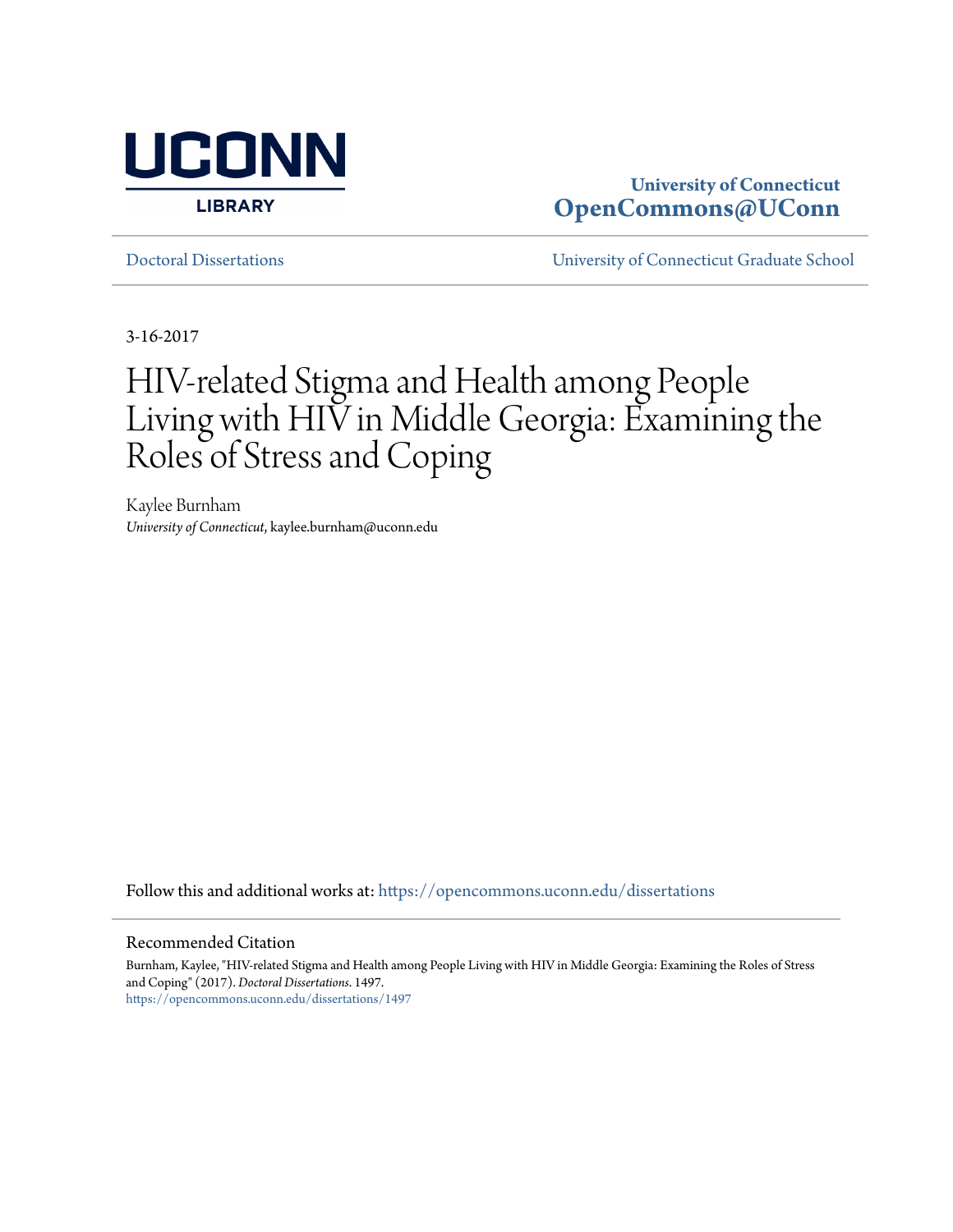HIV-related Stigma and Health among People Living with HIV in Middle Georgia: Examining the Roles of Stress and Coping Kaylee E. Burnham, Ph.D. University of Connecticut, 2017

**Objective** – HIV-related stigma and discrimination are drivers of health disparities among people living with HIV (PLWH). The U.S. South bears much of the burden of the domestic HIV epidemic. This study seeks to explore the dynamic effects of HIV-related stigma on health outcomes in a population of PLWH in middle Georgia. Experiences of enacted HIV stigma in the past year were assessed and participants indicated how stressful these events were and how they coped with the most impactful event. The primary study aim tested a moderated serial mediation model of HIV stigma on health in this population.

**Method** – A total of 199 people living with HIV completed surveys via audio computerassisted self-interviews (ACASI) while they attended their regular clinic appointment at a Ryan White clinic located in Macon, GA. Measures included demographics, health information, experiences of enacted stigma in the past year, stress and coping with the most impactful enacted stigma event. Medical information (viral load, CD4 count, clinic attendance, and medications) was abstracted from patient charts for a period of 6 months prior to their survey date.

**Results** – A total of 96 individuals endorsed experiencing enacted stigma in the past year, and the sample endorsed moderate levels of internalized HIV stigma. Individuals who endorsed enacted stigma tended to have more negative psychosocial and mental health outcomes. Internalized stigma related to stress indexed on the most salient event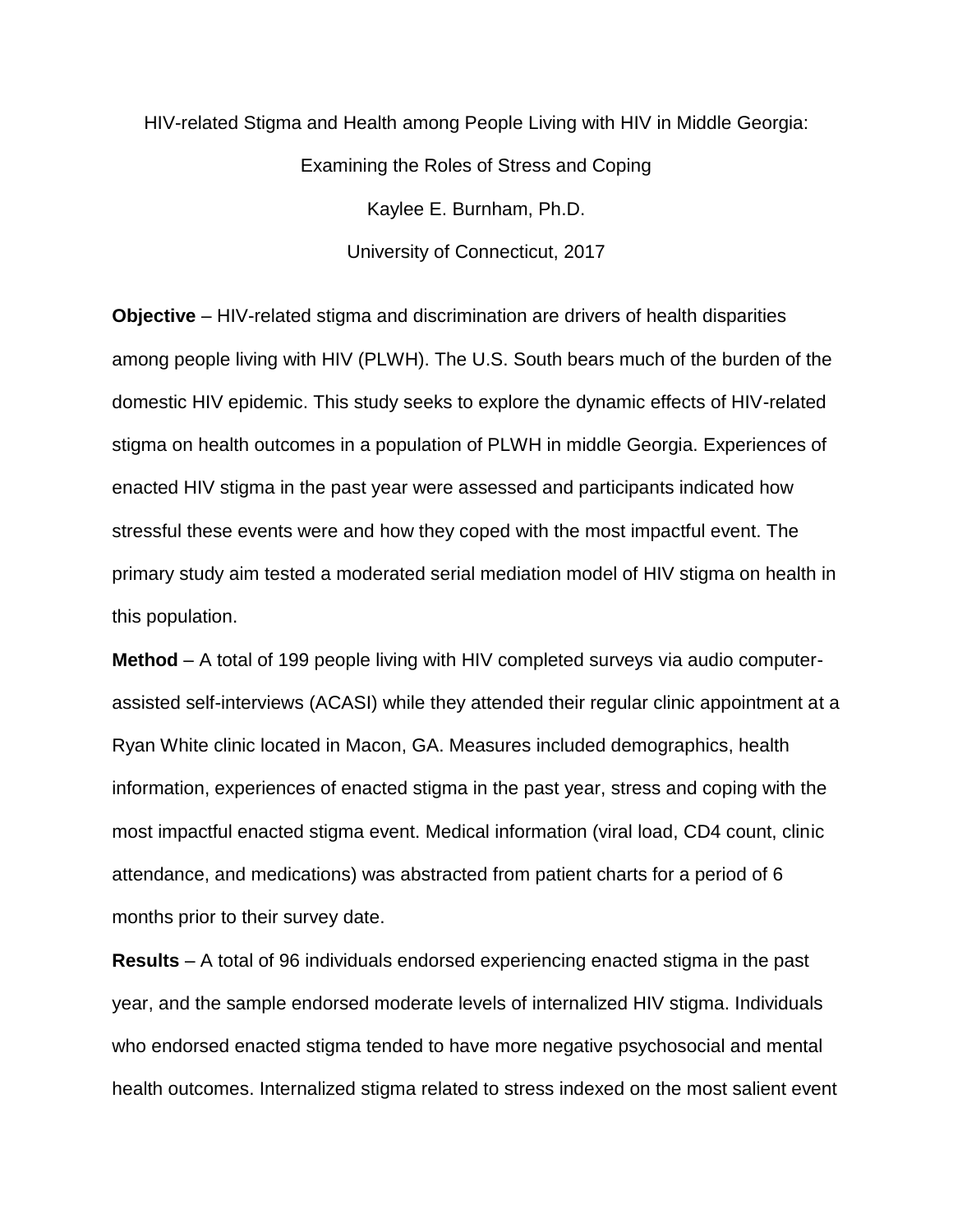## Kaylee E. Burnham – University of Connecticut, 2017

of enacted stigma in the past year as well as maladaptive coping strategies used to cope with discriminatory experiences. There was not evidence in multivariate analyses that stress or maladaptive coping mediated effects of internalized stigma on medication adherence. There was also not a moderating effect of adaptive coping strategies on medication adherence in this sample.

**Conclusion** – HIV stigma appears to have short-term effects on mental health, which could lead to long-term effects on physical health. Longitudinal investigations are indicated to uncover the mediating and attenuating mechanisms of HIV stigma on health. Stigma should be addressed in the context of health promotion interventions for PLWH given its implications on mental health and wellbeing.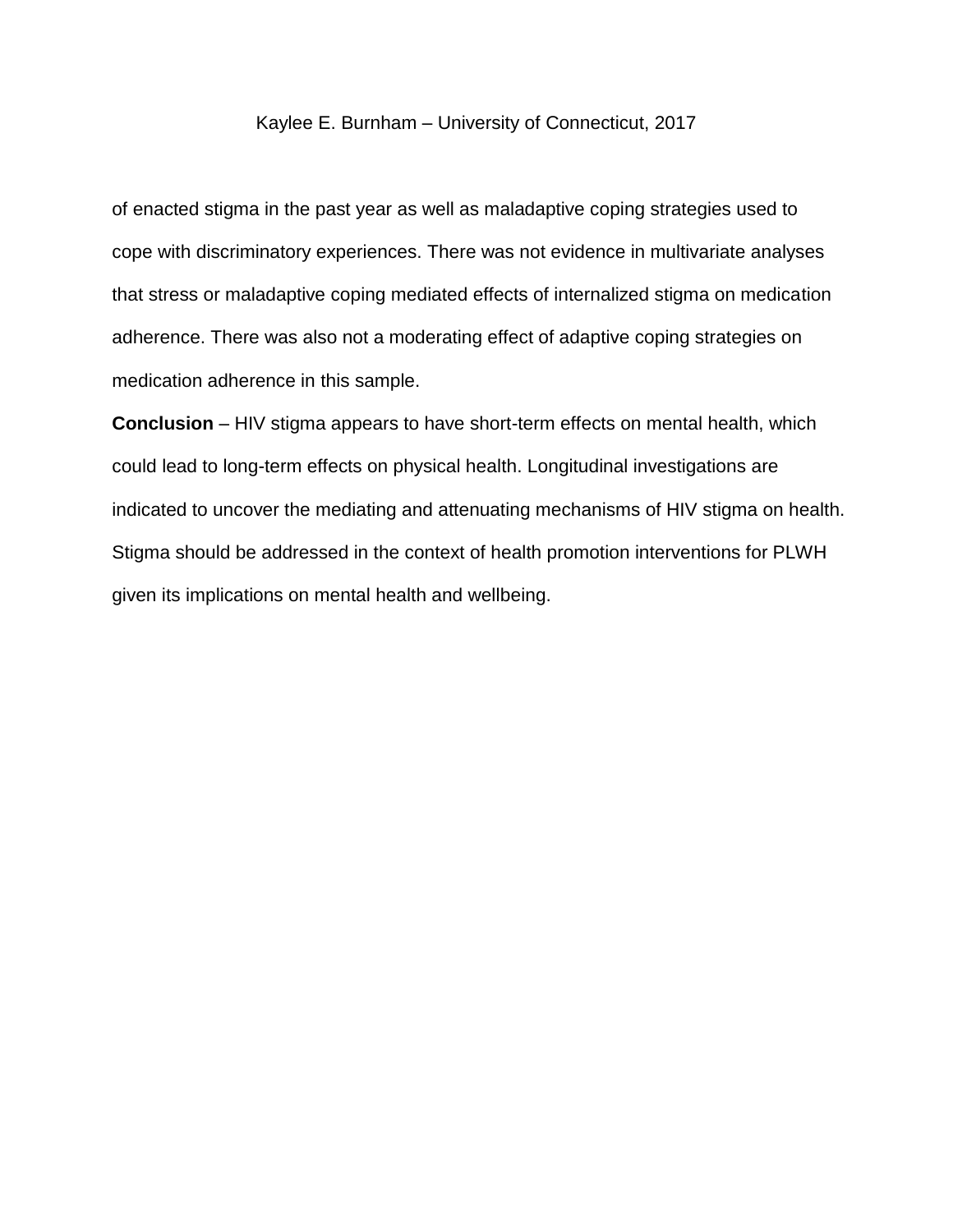HIV-related Stigma and Health among People Living with HIV in Middle Georgia: Examining the Roles of Stress and Coping

Kaylee E. Burnham

M.A., University of Connecticut, 2014 M.A., Boston University School of Medicine, 2011 B.S., Georgia Institute of Technology, 2008

A Dissertation

Submitted in Partial Fulfillment of the

Requirements for the Degree of

Doctor of Philosophy

At the

University of Connecticut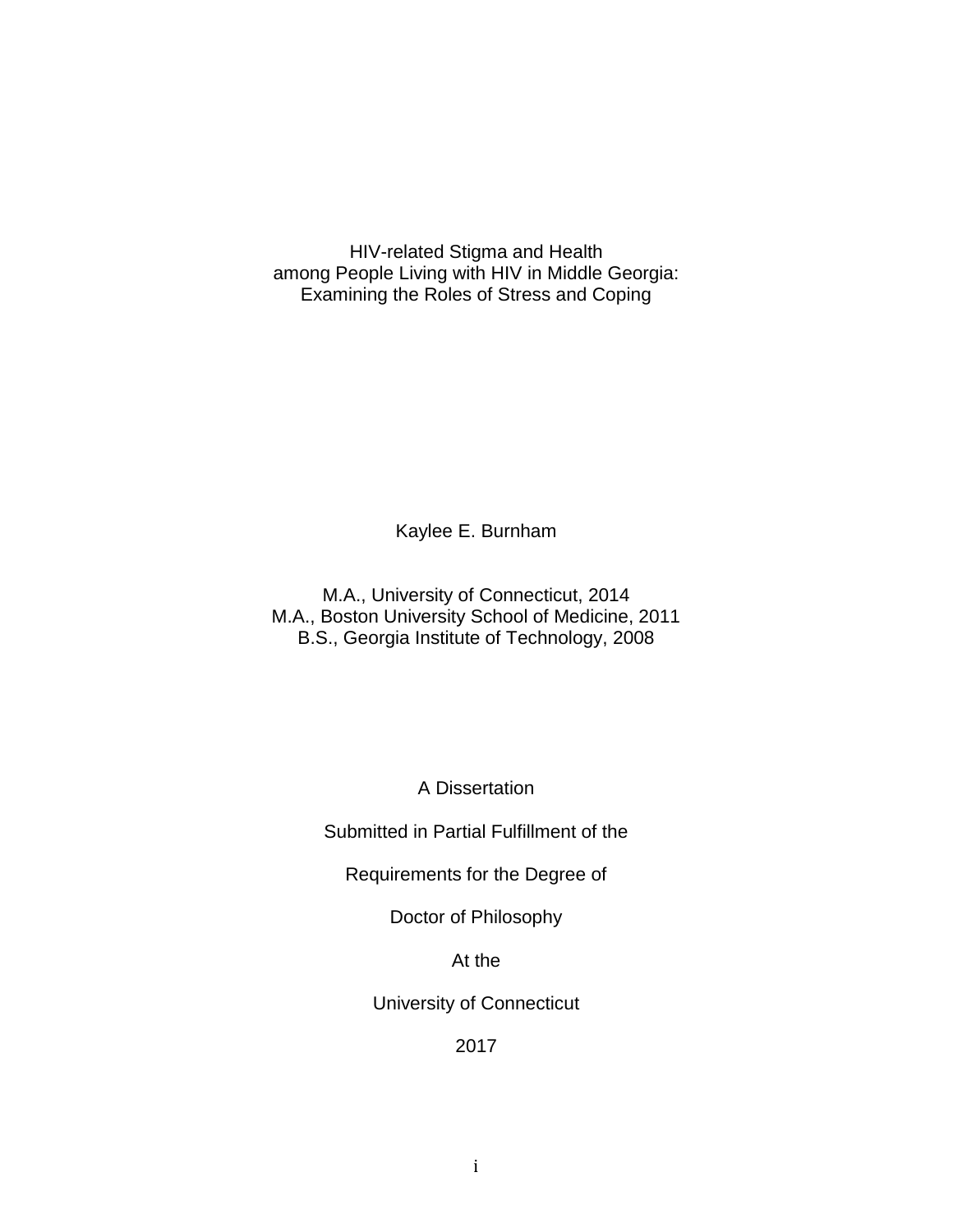Copyright by

Kaylee E. Burnham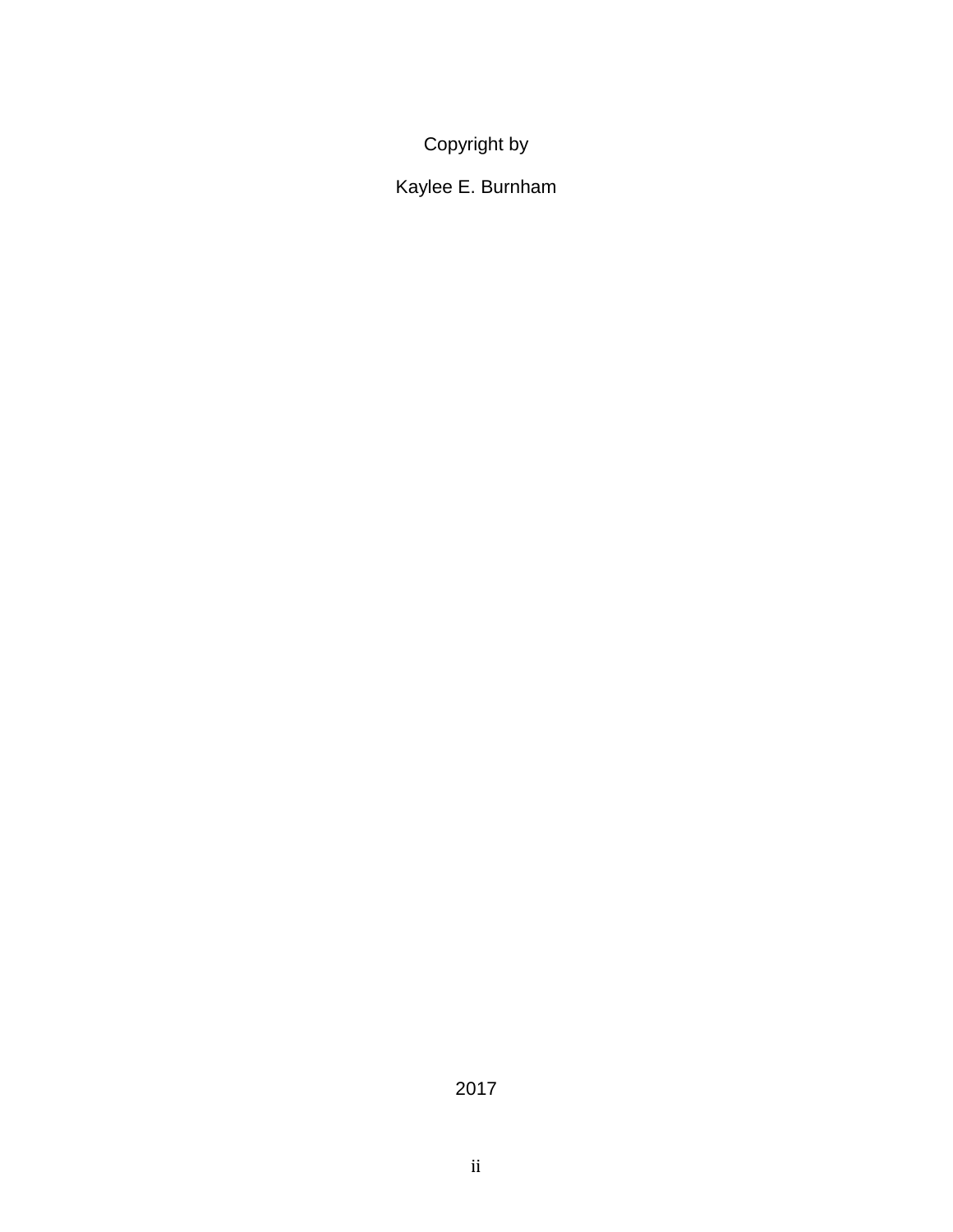# APPROVAL PAGE

# Doctor of Philosophy Dissertation

HIV-related Stigma and Health among People Living with HIV in Middle Georgia: Examining the Roles of Stress and Coping

Presented by

Kaylee Burnham, M.A.

Major Advisor \_\_\_\_\_\_\_\_\_\_\_\_\_\_\_\_\_\_\_\_\_\_\_\_\_\_\_\_\_\_\_\_\_\_\_\_\_\_\_\_\_\_

Dean G. Cruess, Ph.D.

Associate Advisor **Associate** Advisor

Seth C. Kalichman, Ph.D.

Associate Advisor \_\_\_\_\_\_\_\_\_\_\_\_\_\_\_\_\_\_\_\_\_\_\_\_\_\_\_\_\_\_\_\_\_\_\_\_\_\_\_\_

Amy A. Gorin, Ph.D.

University of Connecticut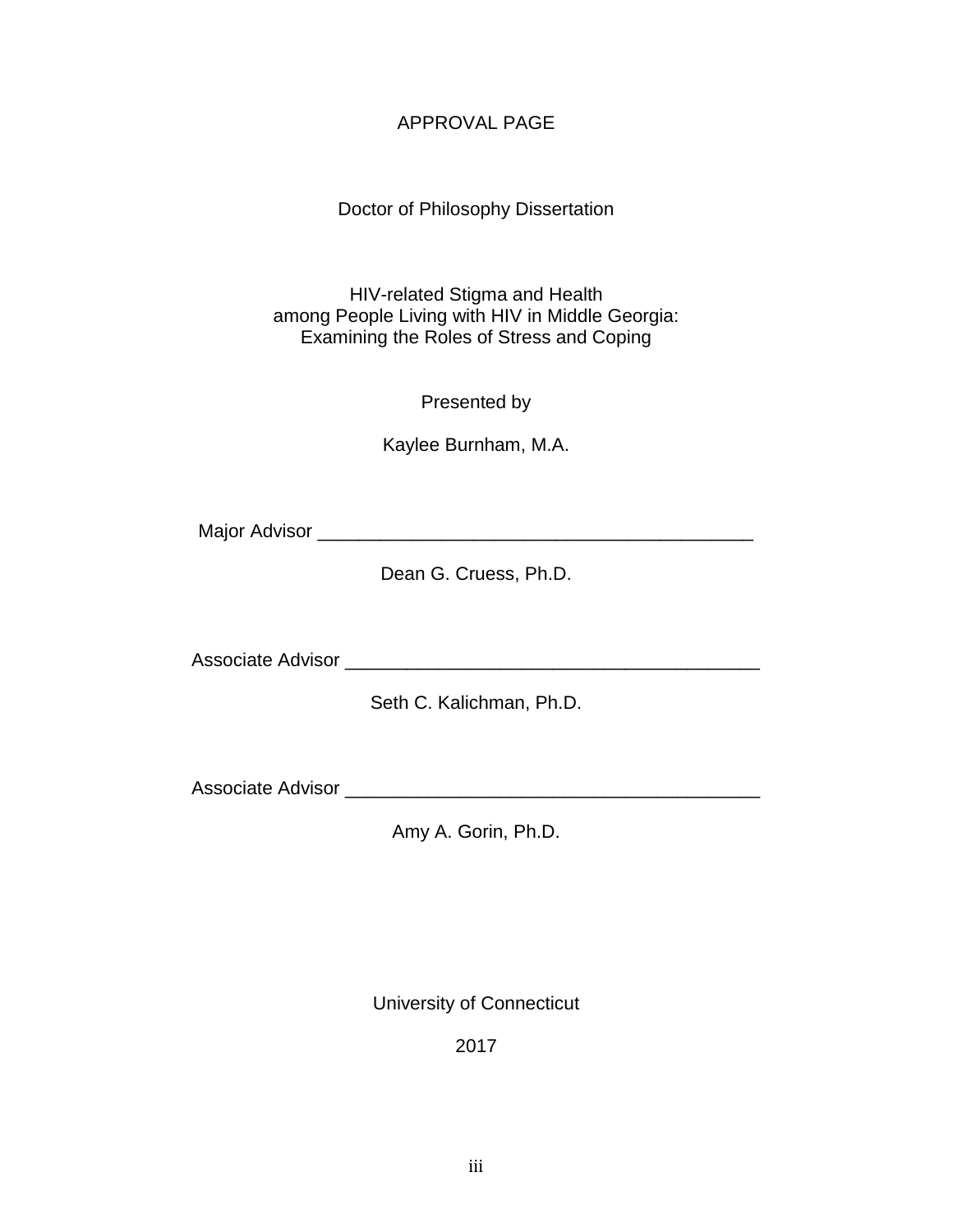| <b>Table of Contents</b> |
|--------------------------|
|--------------------------|

| Ť              |
|----------------|
| Ϊij            |
| vi             |
| 1              |
| $\overline{2}$ |
| 4              |
| 9              |
| 10             |
| 11             |
| 19             |
| 27             |
| 32             |
| 34             |
| 43             |
| 56             |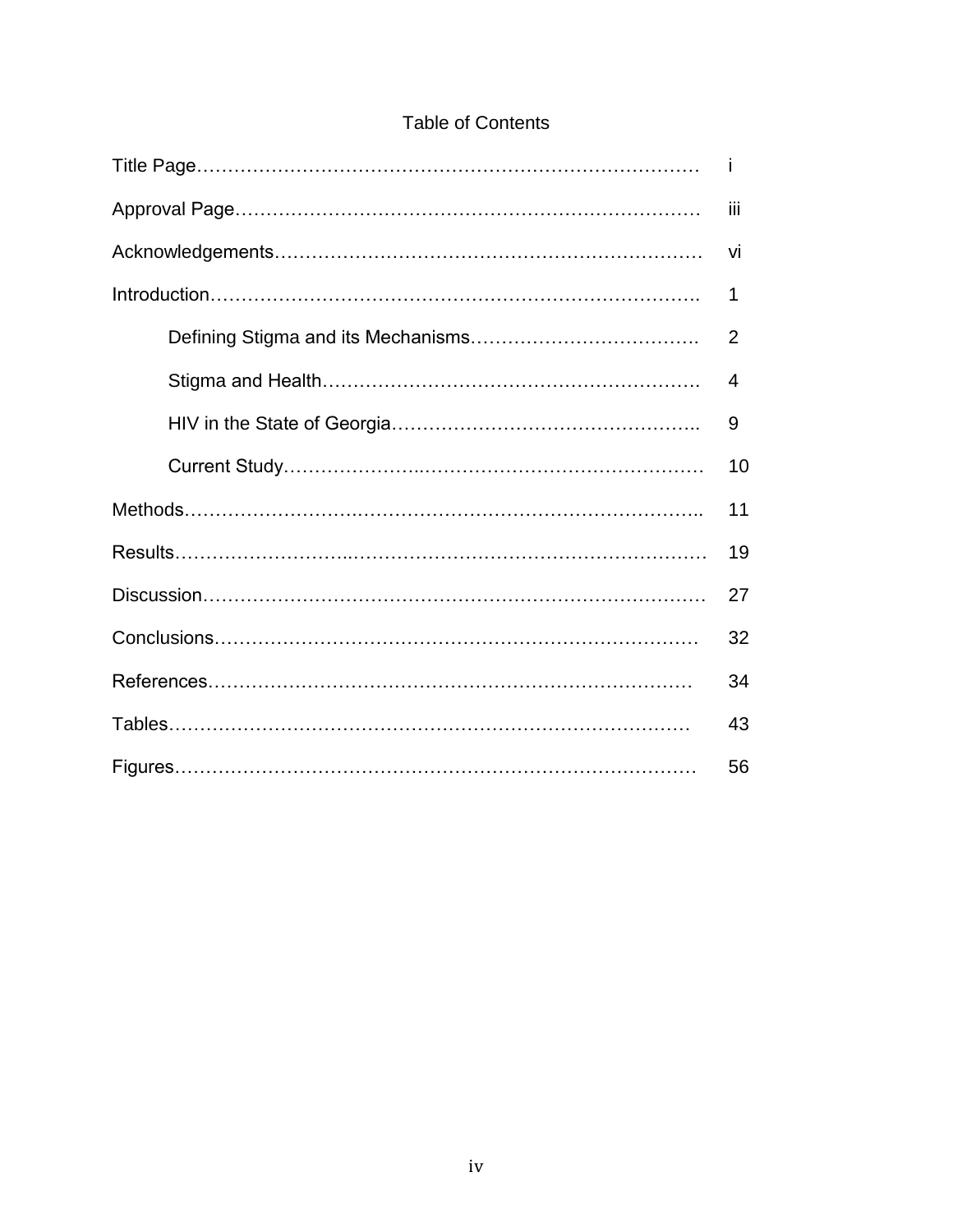# Acknowledgements

This project was supported by funds from NIH/NIAAA R01-AA023727 (PI: Seth Kalichman) and predoctoral fellowship award NIH/NIMH T32 MH074387.

Thanks to Dr. Harold Katner of Mercer University School of Medicine and to the staff at the Hope Center in Macon, GA who supported these research activities. This study would not be possible without the men and women who volunteered their time and effort to participate in this study.

Thank you to my advisor, Dean Cruess, for his support through this endeavor of doctoral study in clinical psychology. Thank you for always being an advocate for me and allowing me to explore my clinical and research interests.

I would like to express my gratitude to Seth Kalichman, who played a significant role in the development of this project, and for his mentorship beyond this project. My participation in the T32 fellowship shaped my research interests and my career. Your willingness to mentor me on topics from HIV stigma and mental health, to statistics, to career opportunities, and the value of a completed dissertation inspired my graduate work.

Thanks to my dissertation committee (Dean Cruess, Seth Kalichman, Amy Gorin, Lisa Eaton, and Julie Fenster) who collaborated with me on the development of this study model. They also volunteered their time over Spring Break to attend my defense.

I would also like to thank Moira Kalichman (Connecticut) and Ellen Banas (Macon) for their coordination of research activities. Christopher Conway-Washington and Chauncey Cherry contributed their time to data collection. I appreciate Tamar Grebler for her assistance with survey development and data management.

Finally, I want to thank my peers who have been invaluable sources of support through my years at UConn. To my lab mates, David Finitsis, Brett Goshe, Lauren Strainge, and Matthew Sullivan for listening to my ideas and helping me hone them. I thank my T32 fellows for being wonderful colleagues to discuss all matters of research with. To my cohort for six years of professional and personal development together. And to all of my family and and my partner for supporting me through endless years of academic endeavors. You provide the balance and make the work worthwhile. I am truly grateful.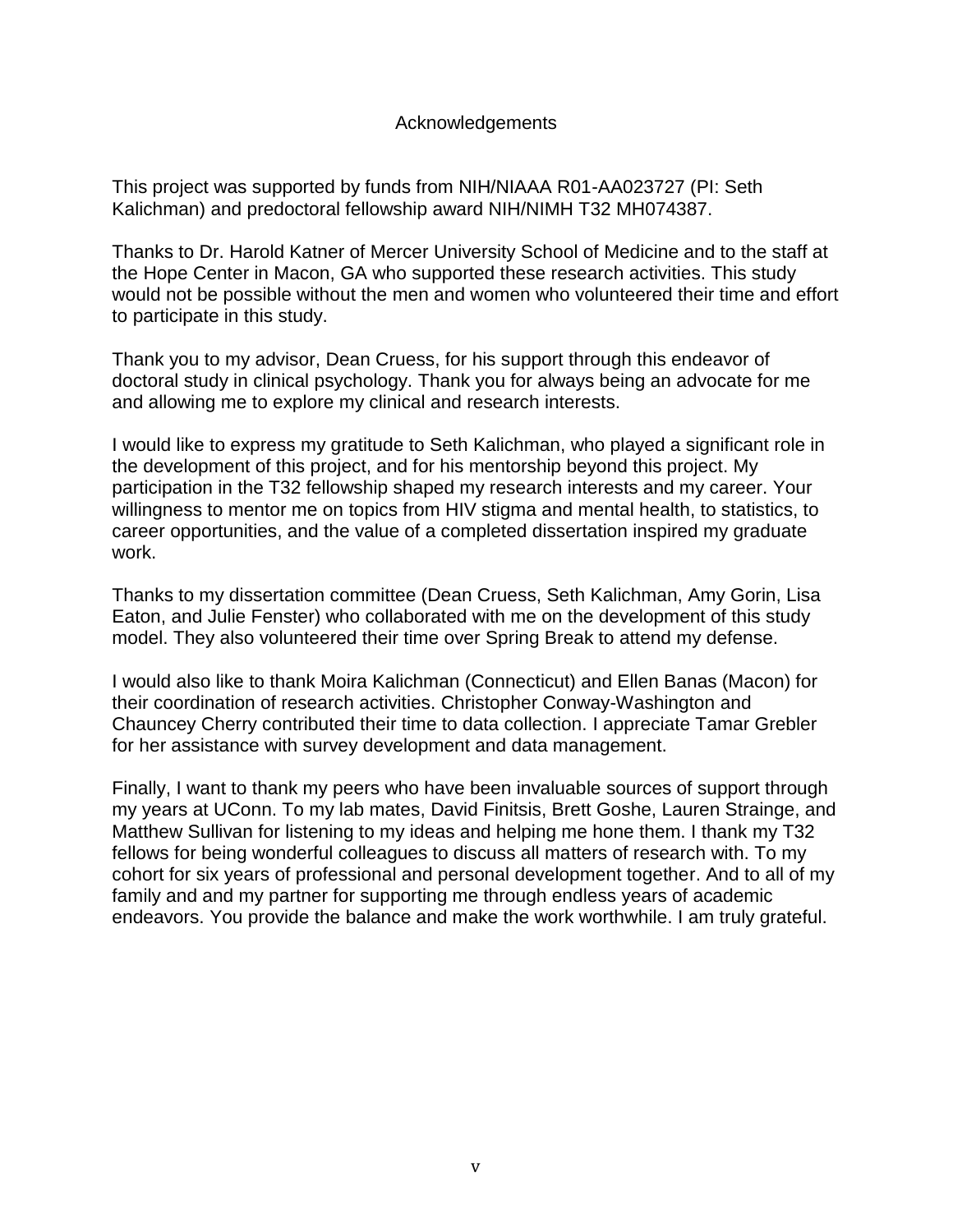HIV-related Stigma and Health among People Living with HIV in Middle Georgia: Examining the Roles of Stress and Coping

Addressing health disparities faced by individuals living with human immunodeficiency virus (HIV), including HIV-related stigma is a public health priority. HIV stigma – defined as the social devaluation and discrediting of people living with HIV (PLWH) – is a significant barrier to improving the health and wellbeing of PLWH (Link & Phelan, 2001; Mahajan, et al., 2008; Hatzenbuehler, Phelan, and Link, 2013). Stigma produces limitations across all levels of prevention and management of HIV. Consequences of HIV stigma include reduced uptake of HIV-related information and testing, lower linkage and retention in HIV care, lower treatment adherence, accelerated HIV disease progression, poorer mental health, lower likelihood of HIV status disclosure, and rejection and isolation from family, friends, and community supports (Fife & Wright, 2000; Herek, Capitanio, & Widaman, 2003; Vanable, Carey, Blair, & Littlewood, 2006; Logie & Gadalla, 2009; Katz, et al., 2013; Earnshaw, Smith, Chaudoir, Amico, & Copenhaver, 2013). Stigma functions as a chronic stressor in the lives of those who are stigmatized, serving as a mechanism that undermines health and drives health inequalities (Phelan, Link, & Tehranifar, 2010). Recently, the National AIDS Strategy (2015) called for the reduction of HIV stigma as a means to improve health among PLWH:

"The United States will become a place where new HIV infections are rare, and when they do occur, every person, regardless of age, gender, race/ethnicity, sexual orientation, gender identity or socio-economic circumstance, will have unfettered access to high quality, life-extending care, *free from stigma and discrimination*." (White House Office of [National](http://www.sciencedirect.com.ezproxy.lib.uconn.edu/science/article/pii/S1055329015001971#bib6) AIDS Policy, 2015, p.3)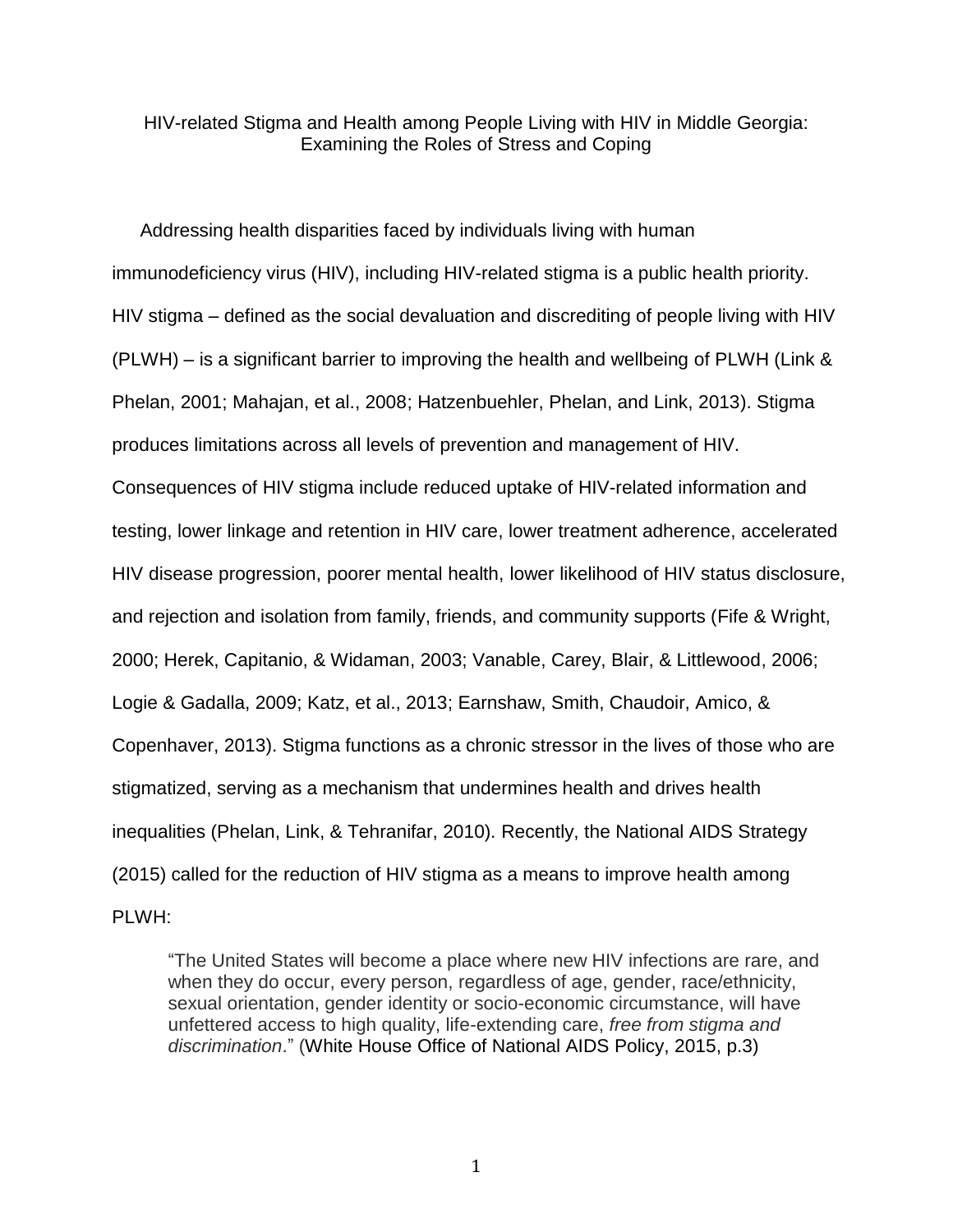However, stigma has proven difficult to reduce and eliminate at the societal and structural level. Theoretical and meta analytic work suggests the importance of understanding the dynamic effects of HIV stigma on individuals, and finding avenues to protect people from the harmful impact of stigma (e.g., Earnshaw, Lang, Lippitt, Jin, & Chaudoir, 2015; Earnshaw, Bogart, Dovidio, & Williams, 2013; Logie & Gadalla, 2009).

#### **Defining Stigma and Its Mechanisms**

Early research on HIV stigma was built on Erving Goffman's (1963) conceptualization of stigma that characterized people with an "attribute that is deeply discrediting" (p.3). Note that Goffman's writing was published well before the onset of the HIV epidemic in the 1980's, and he focused his conceptualization on those with a visible "identity," which allowed observers to link the attribute to stereotypes (Jones, et al., 1984). Stigma is a complex phenomenon and there remains some variation in how it is defined and conceptualized. To the preceding definition, Link and Phelan (2001) added important components of stigma: that it leads to a degree of separation between "us" (the stigmatizers) and "them" (the stigmatized), and that identification of a stigmatized trait leads to status loss and adverse outcomes. Discrimination, prejudice, and stereotyping encompass behavioral, affective, and cognitive responses that occur as a result of a more global stigma process (Deacon, 2006). Applied to the HIV epidemic, this process likely occurs as a means for people to distance themselves from risk of infection by blaming and marginalizing other groups for contracting and spreading the disease (e.g., people who engage in risky sexual behaviors, sex workers, gay and bisexual men, transgender individuals, IV drug users, people living in poverty,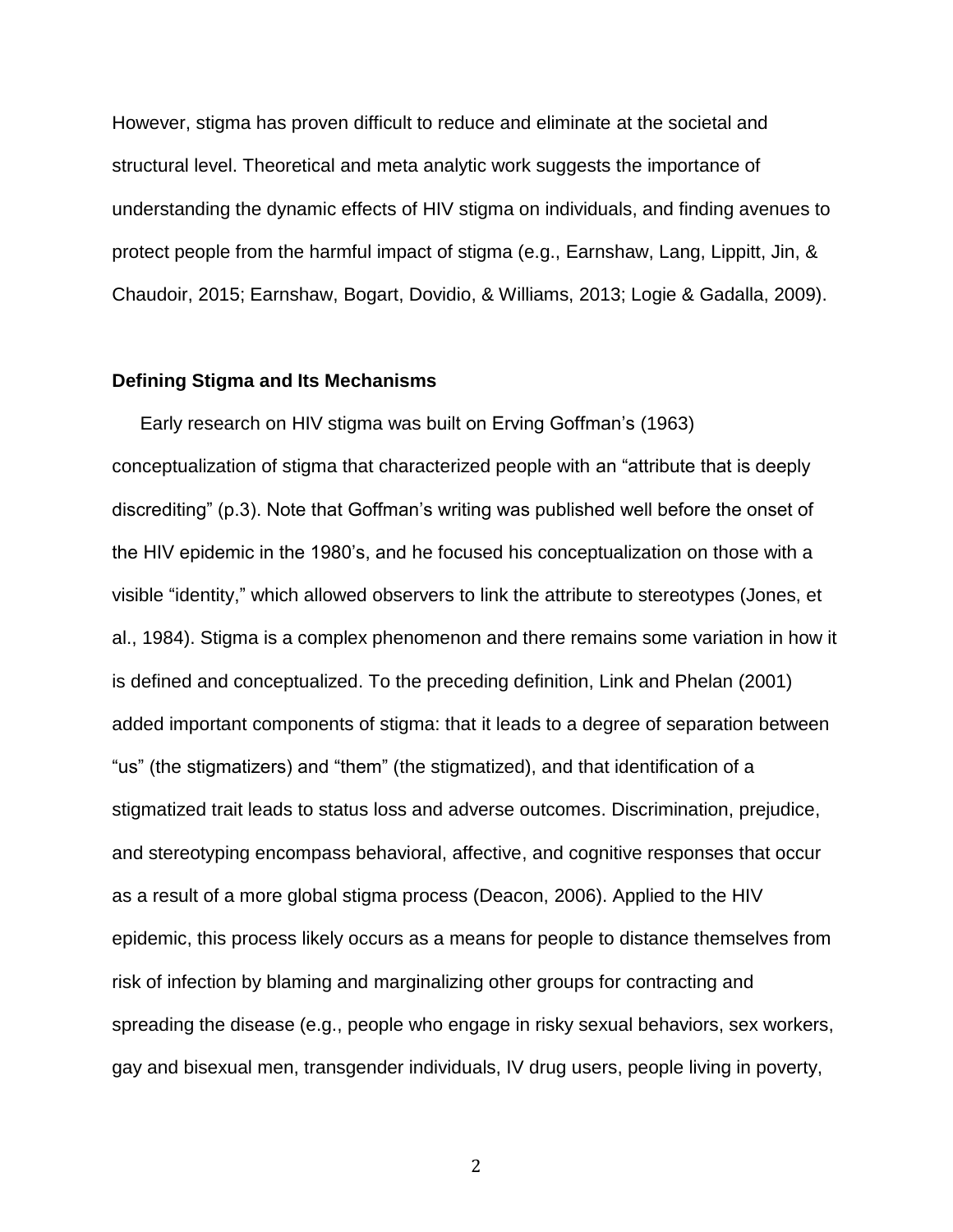racial minorities, women). Moreover, this process of stigmatization and discrimination occur in the context of a structure of social and economic power (Link & Phelan, 2001; Mahajan, et al., 2008). From a sociological perspective, "stigma and stigmatization function – quite literally – at the intersection of *culture, power, and difference*" (Parker & Aggleton, 2003, p.17). As such, HIV stigma often occurs in tandem with other socially devalued characteristics (e.g., socioeconomic status, race, gender, sexual orientation; Parker & Aggleton, 2003). These aforementioned perspectives offer context to the problem of HIV stigma as a social process, but additional work is needed to understand how stigma impacts individuals.

Earnshaw and Chaudoir (2009) synthesized the literature on stigma's impact on individuals by reviewing HIV stigma measures. They found three distinct mechanisms of HIV-related stigma conceptualized in their model, the HIV Stigma Framework. *Enacted stigma* (also referred to as perceived stigma) is the prejudice and discrimination from others that are experienced by PLWH. *Anticipated stigma* describes expectations that PLWH have that they will be discriminated against because of their HIV status. *Internalized stigma* (also referred to as self stigma) refers to the extent to which PLWH apply negative beliefs and feelings about HIV/AIDS to themselves. Since their review, Earnshaw and colleagues (2013) hypothesized and tested potential relationships between the HIV stigma mechanisms and health outcomes. For instance, enacted stigma demonstrates greater association with physical health outcomes (e.g., CD4 cell count). Anticipated stigma is associated with adverse behavioral outcomes such as lower engagement in medical care. Internalized stigma is associated with negative emotional states (e.g., helplessness). In their review, Earnshaw and Chaudoir (2009)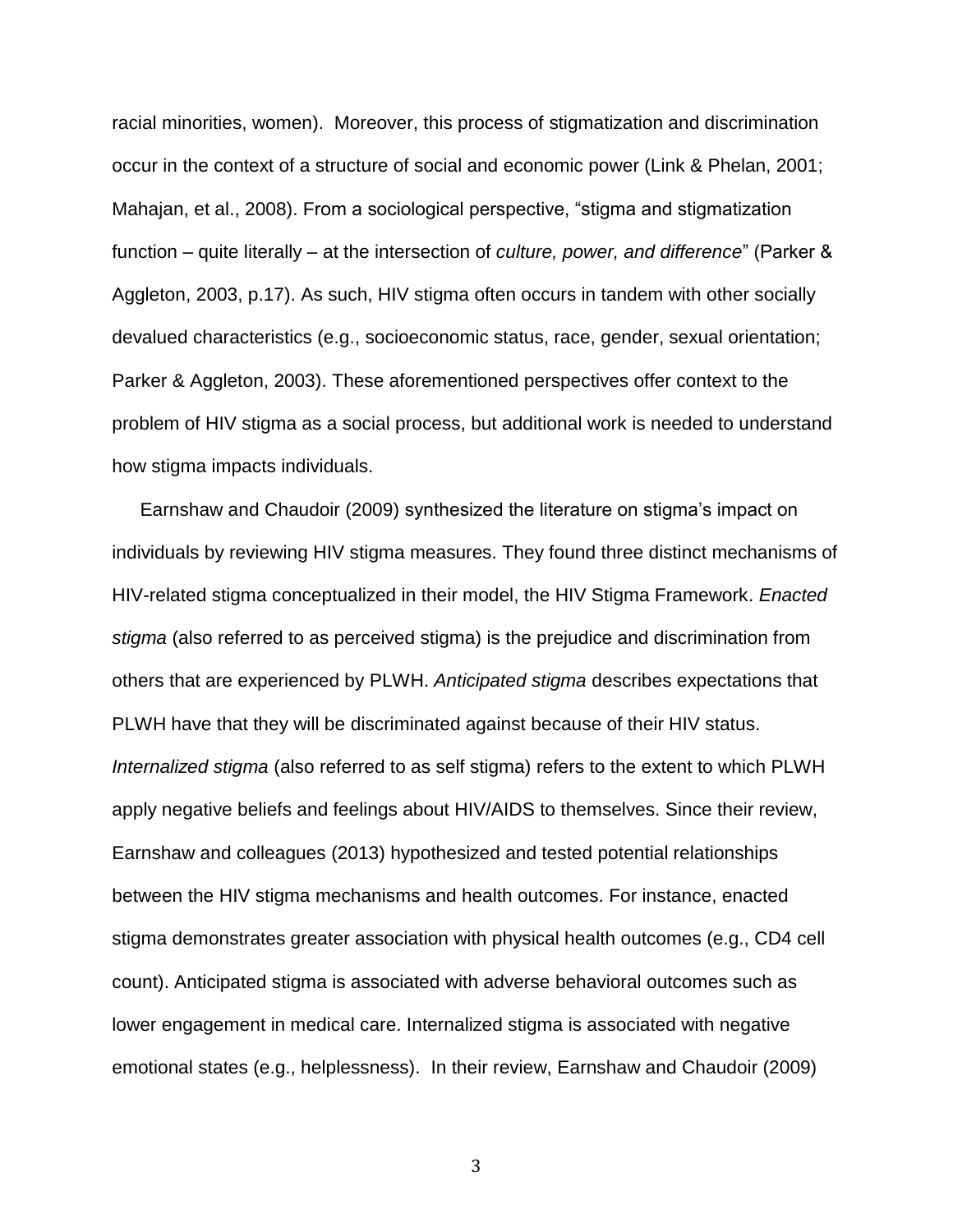pointed to the importance of building an understanding of who is affected by HIV stigma, how they are affected, and what the outcomes of HIV stigma mechanisms are at the individual level as a way to study this complex construct moving forward.

#### **Stigma and Health**

As the concept of stigma has evolved, researchers are increasingly interested in explaining and quantifying its impact on health. A major body of work in this field has introduced and investigated the minority stress model. This model implies causal relationships between sexual minority group status, increased stress, limited coping resources, and adverse health outcomes, including HIV risk (Meyer, 1995). A separate literature has investigated the implications racism and race-related discrimination on health (e.g., Brondolo, Brady, Pencille, Beatty, & Contrada, 2009). Moreover, stigma has become a focus in the area of HIV behavioral research (Earnshaw, et al., 2013; Rueda, et al., 2016). Despite these relatively separate tracks of research, they share commonalities in that the models define stigma and discrimination as stressors in the lives of those who experience them. They also promote coping resources as buffers to the effects of stigma that drive health disparities. Regardless of stigmatized characteristic, Hatzenbuehler, Phelan, and Link (2013) recommend the synthesis of models of health disparities for members of stigmatized groups to better understand stigma as a social determinant of health.

Some more comprehensive models have grown out of the literature that may explain some of the dynamic processes of stigma and its impact on health. Pascoe and Richman (2009) proposed a conceptual model, which they supported with a meta-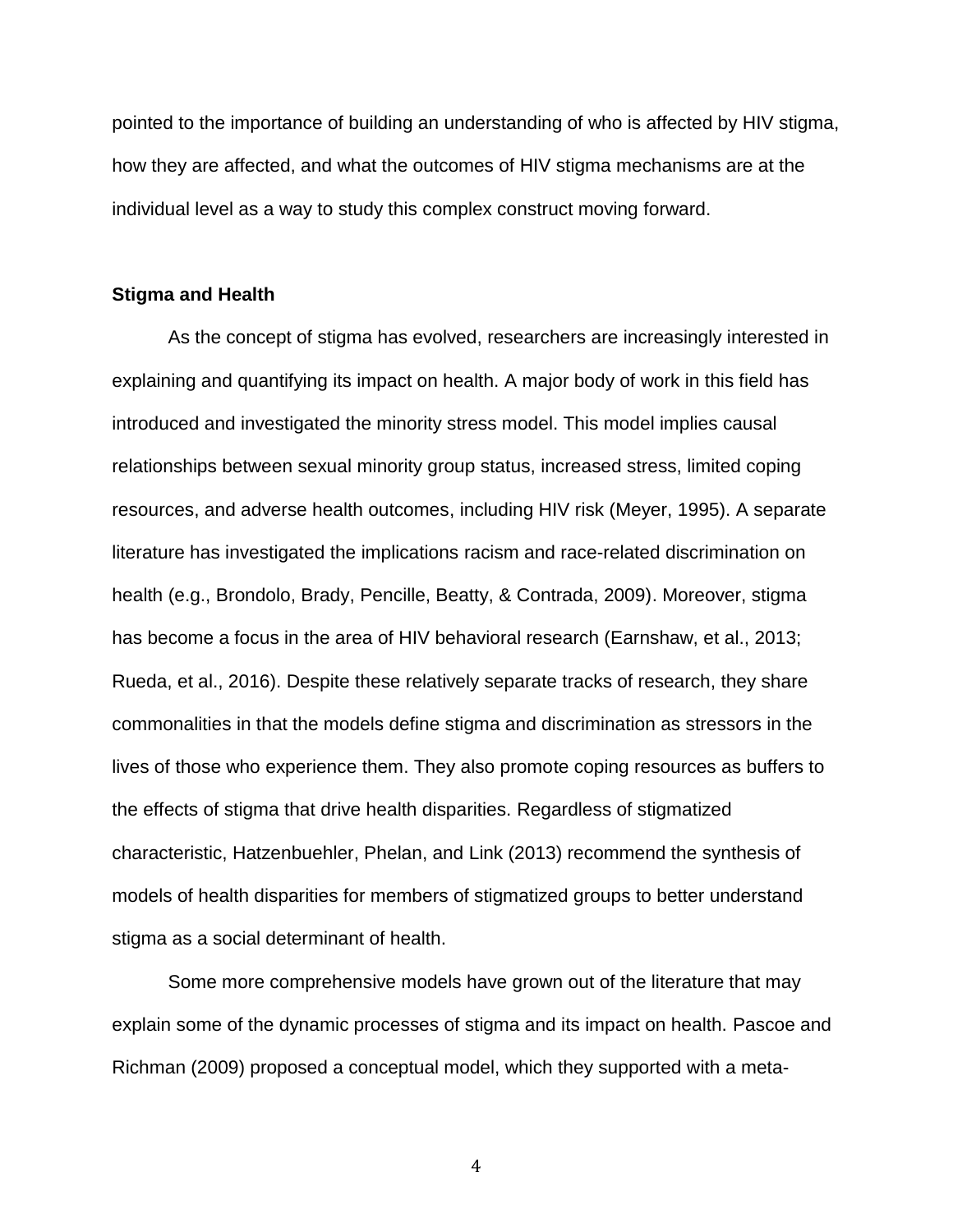analysis to describe how perceived discrimination affects physical and mental health outcomes. Perceived discrimination in their model maps well onto the construct of enacted stigma. In Pascoe and Richman's model, discrimination is conceptualized as a social stressor that affects health through the mechanism of physical or psychological stress responses, as well as engagement in negative health behaviors (or conversely, the lack of engagement in positive health behaviors).

**Stigma and stress.** Among PLWH, stress can impact HIV disease progression and it has been associated with lower CD4 cell counts (Leserman, 2003). Stress is an important variable to monitor in PLWH as it can impede immune functioning and interfere with achievement of viral suppression.

From a mechanistic perspective, there are a few different ways stigma functions as a stressor. Enacted stigma is often explicit interpersonal exclusion that is unpredictable and uncontrollable. Given the ambiguousness that sometimes underlies discriminatory experiences, people may have difficulty identifying the stressor and deciding on an appropriate coping response (Williams, Neighbors, & Jackson, 2003). Exposure to discrimination has been linked to physiological responses characteristic of a stress response including increased heart rate, increased blood pressure, and elevated cortisol levels (e.g., Clark, Anderson, Clark, & Williams, 1999). Pascoe and Richman recommended future investigation of chronic and recent events of discrimination that appear to have the most deleterious effect on health. Moreover, the mediated relationship of enacted stigma to physical health via stress may occur as individuals increasingly experience stigmatizing events. With increasing exposure to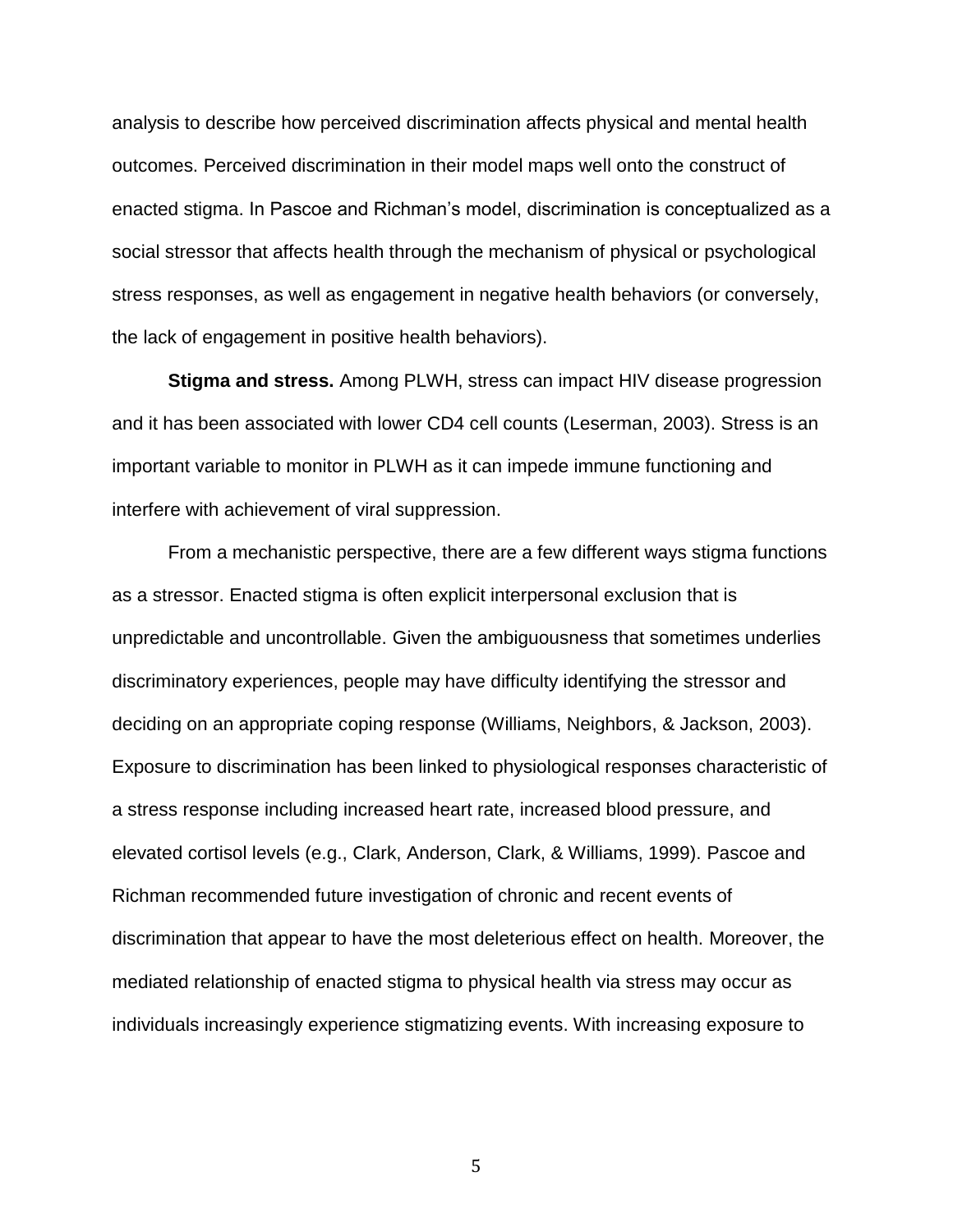stigma, physiological and psychological stress responses are activated and can lead to a chronic negative emotional state (Pascoe & Richman, 2009).

Anticipated stigma functions somewhat differently as a stressor. Instead of being marked by events of exclusion, anticipated stigma creates vigilance to negative treatment by others. This leads to a chronically aroused state that can deteriorate coping resources over time (Stuber, Meyer, & Link, 2008). Indeed, individuals living with chronic illnesses who report high levels of anticipated stigma also report high levels of perceived stress that impacts their quality of life (Earnshaw, Quinn, & Park, 2012).

Internalized stigma creates stress through the process of ongoing cognitive appraisals of negative societal attitudes applied to oneself. Internalized stigma has been associated with greater psychological distress (Ross & Rosser, 1996; Boone, Cook, & Wilson, 2016). Furthermore, individuals with internalized stigma are likely more sensitive to anticipated and enacted stigma (Chesney & Smith, 1999), and they likely have fewer interpersonal resources to cope (Helms, et al., 2016).

**Coping with Stigma.** Researchers hypothesize that coping resources buffer against the potentially negative effects of enacted stigma on health (Pascoe & Richman, 2009; Earnshaw, et al., 2015). In their meta-analytic review, Pascoe and Richman (2009) hypothesized about the role of coping resources in buffering the impact of enacted stigma on health. Similarly, Earnshaw, and colleagues (2013) indicated the need to investigate strength-based, modifiable resources that may moderate the effect of stigma on health outcomes. Few studies in the area of HIV have looked at specific coping strategies PLWH use to manage their experiences of HIV stigma. Varni, et al. (2012) examined the role of engagement and disengagement coping strategies on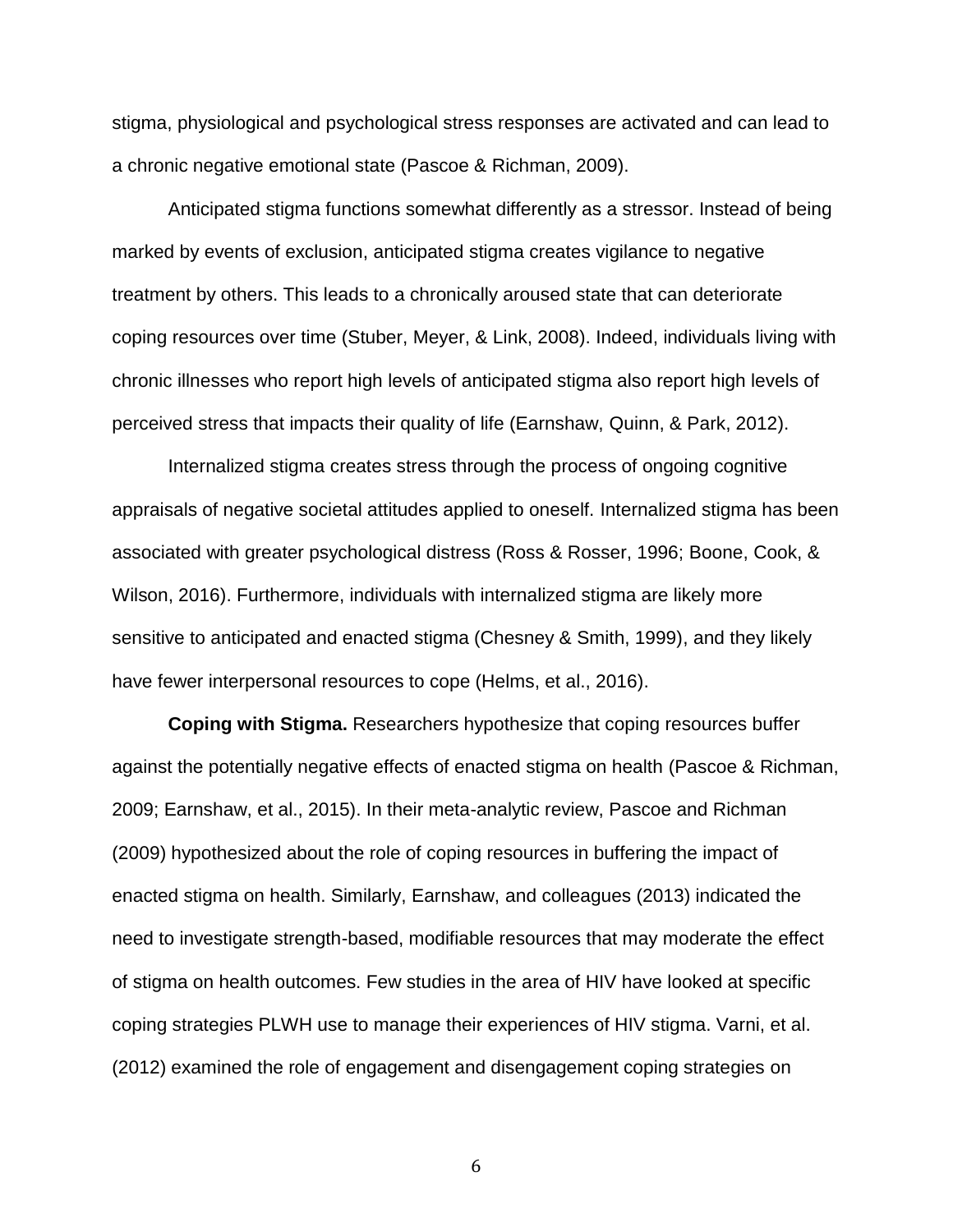depression, anxiety, and self-esteem among PLWH. Their findings suggested that engagement coping attenuated the relationship between stigma and self-esteem. Social support, the tangible and emotional support offered by others, is a promising resource for individuals facing stigma. Social support has demonstrated buffering effects on health in the more global health literature (Cohen, 2004). Seeking social support may help people regulate their emotions and problem solve under stress related to stigma (Earnshaw, et al., 2013). Results on the effect of social support as a coping resource have been mixed with some finding evidence that social support serves as a moderator and some finding no effect of social support (e.g., Earnshaw, et al., 2015; Logie, et al., 2012). Additional research is needed to determine the existence and magnitude of these relationships, and should also account for a variety of different coping strategies such as seeking other supportive resources (e.g., religion), and use of cognitive coping strategies (e.g., acceptance).

Maladaptive or avoidant coping strategies should also be addressed, particularly given the uncontrollable nature of stigma. Previous research suggests that individuals may engage in negative health behaviors like alcohol use as a means to escape the negative emotional and cognitive experiences associated with stigma (Pascoe & Richman, 2009). Given the stress and coping framework, maladaptive coping strategies like substance use become available when adaptive coping resources become overwhelmed by stress (Litt, Kadden, & Kabela-Cormier, 2009). Furthermore, high levels of disengagement coping have been associated with higher levels of anxiety and depression among PLWH reporting experiences of enacted stigma (Varni, et al., 2012),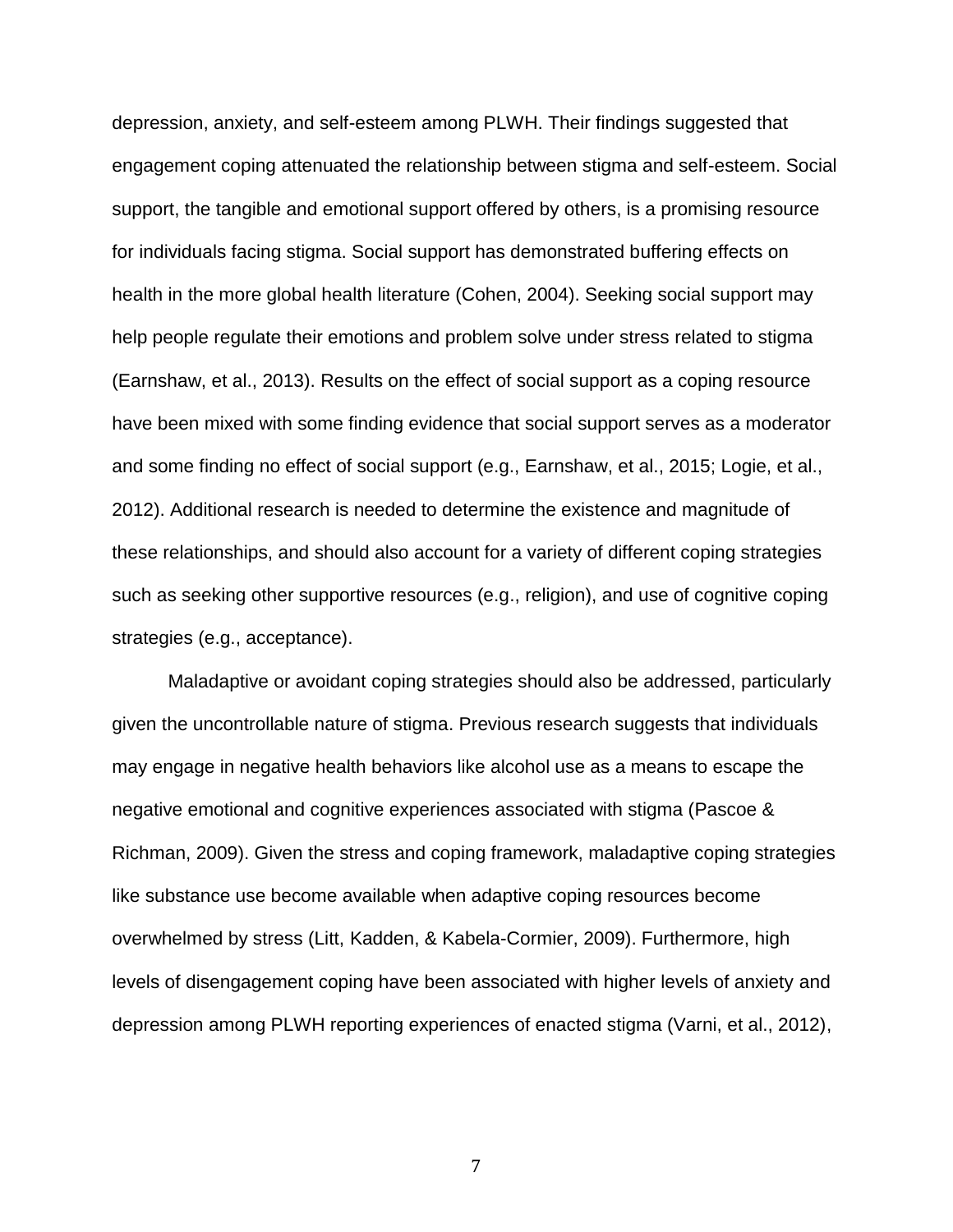creating a problematic cycle between distress and avoidance. These maladaptive or avoidant coping strategies may complicate clinical outcomes for PLWH.

**Health outcomes pertinent to PLWH.** Health outcomes among people living with HIV are evaluated along the HIV treatment cascade, or care continuum (Gardner, et al., 2011; Mugavero, et al., 2013). The continuum monitors the proportion of PLWH who are connected to testing resources and diagnosed; the number of people diagnosed who are linked to medical care; the number of people who remain engaged in their medical care; as well as the number of people prescribed antiretroviral treatment (ART). For individuals who are engaged in care and taking ART, the optimal outcome is HIV viral suppression, which reflects antiretroviral medication adherence. Adherence to ART and viral suppression improve the health of PLWH and significantly reduce the likelihood of HIV transmission (Cohen, et al., 2011). However, only about 30% of individuals who are living with HIV are virally suppressed according to estimates by the Centers for Disease Control (Bradley et al., 2014). This indicates the importance of psychosocial and behavioral factors that interfere with PLWH achieving optimal health. As stated in the National HIV/AIDS Strategy (2015), Americans with the least access to prevention and treatment services are those most affected by HIV. The writers further pointed to the management of stigma as one means to end these disparities.

The literature that links stigma to health outcomes has steadily grown over recent years. A meta-analysis of 24 studies indicated that HIV stigma is associated with negative mental and physical health outcomes including increased depression and greater evidence of HIV disease progression (Logie & Gadalla, 2009). Katz and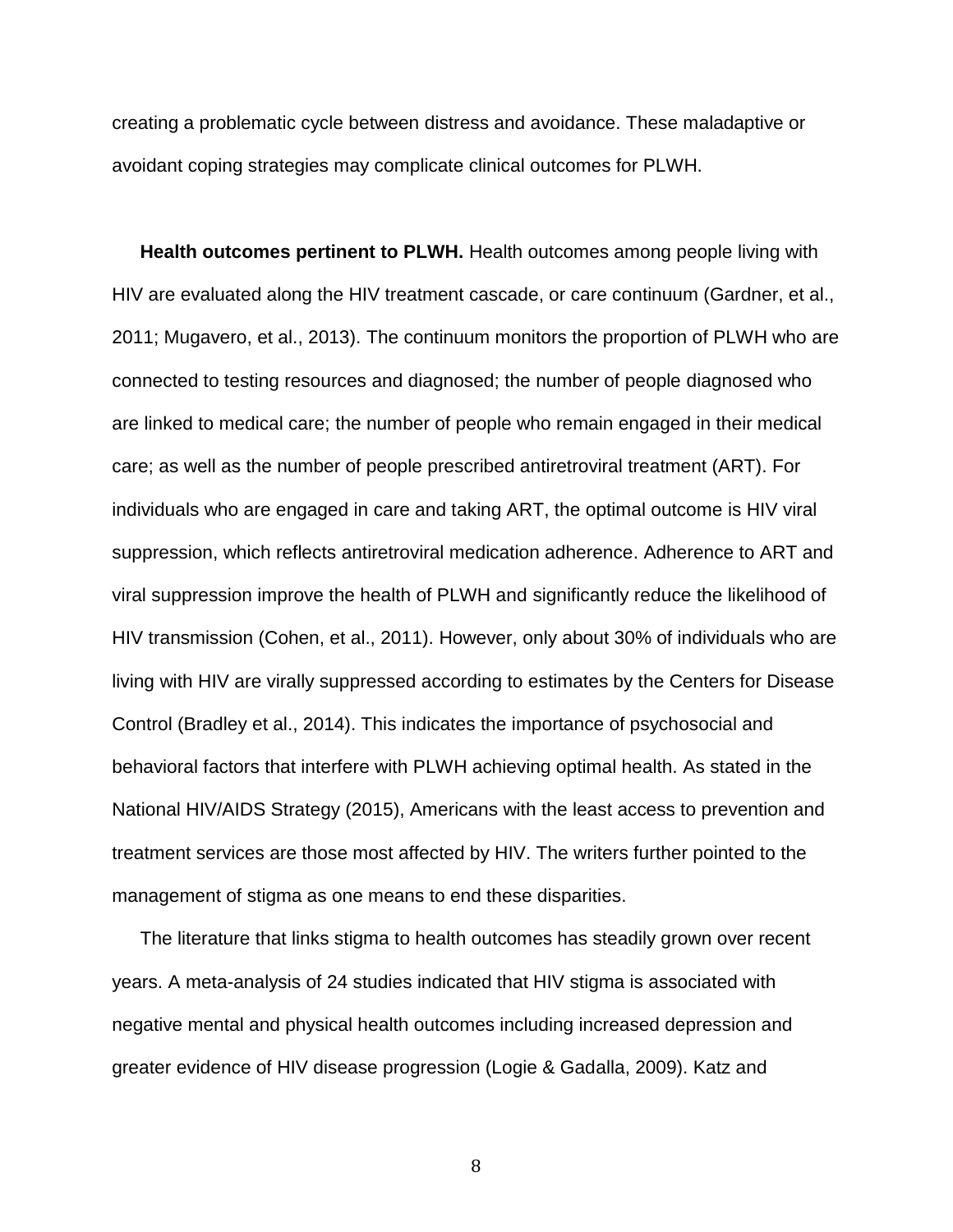colleagues (2013) reviewed and meta-synthesized 75 quantitative and qualitative studies finding stigma as an inhibitor to ART adherence. Despite the growth of academic inquiry in this area, relatively little is known about the mechanisms that explain the relationship between stigma and health in the HIV literature (Rueda, et al., 2016). Rao and colleagues (2012) found that depressive symptoms partially mediate the relationship between HIV-related stigma and medication adherence. Another group of researchers found mediating effects of interpersonal factors on the relationship between stigma and medication adherence (Helms, et al., 2016). No studies to our knowledge have explicitly examined the roles of stress related to stigma and coping with enacted stigma in relationship to medication adherence or other health outcomes.

In the consideration of overall health and wellbeing among PLWH, co-occurring chronic and acute conditions should be considered in the management of HIV-related health. Mixed results have been found regarding the burden of co-morbid health conditions and retention in medical care (Corless, et al., 2008; Crawford, 2015). Some researchers have linked co-morbid health conditions and polypharmacy with lower ART adherence (Krentz & Gill, 2016). Examining co-occurring medical needs may be important for the assessment of health among PLWH, and a potential addendum to the HIV treatment cascade.

## **The HIV Epidemic in the State of Georgia**

The Southern region of the United States is an important area for research related to HIV-related stigma and health. The incidence of new HIV diagnoses as of 2014 was the highest in the South with a rate of 18.5 per 100,000 people (for comparison the national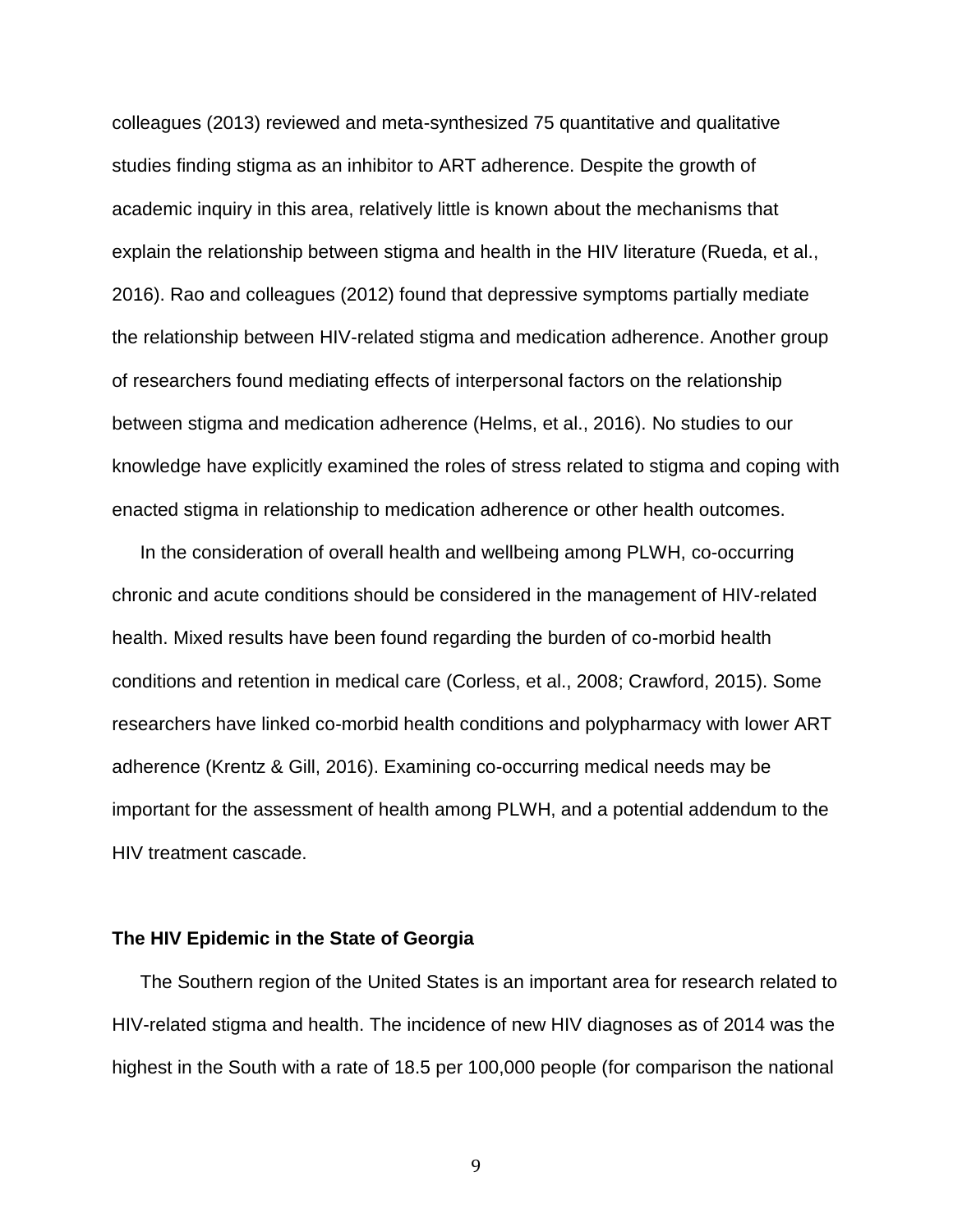rate was 13.8 per 100,000 people; CDC, 2016). Not only are more people living with HIV in the South, more people are progressing to diagnoses of AIDS and dying from AIDS (CDC, 2015a). Considering the treatment options that are available to PLWH, these disparities must be considered in light of social determinants.

The state of Georgia ranked fifth out of the 50 states in the U.S. in the number of adults living with HIV in 2013 (CDC, 2015b). While over 60% of HIV cases are localized to the Atlanta and metropolitan-Atlanta area, rates of HIV in other health districts are significant given the population distribution in those areas. As of 2014 (the latest year for which data are available), the rate of PLWH in the North Central (Macon) area was 406 per 100,000 persons; the rate of HIV infection in the state of Georgia was 527 per 100,000 persons (Georgia Department of Public Health, 2016).

In Georgia, there are few resources for PLWH outside of the metro Atlanta area. Stigma is a high risk for individuals diagnosed with HIV living in suburban and rural Georgia with sparse opportunities for support. Furthermore, little research has been carried out on the experiences of stigma and health among PLWH who reside in middle Georgia. This represents a novel population for which it is important to investigate how HIV stigma may act as a barrier to health.

#### **Current Study**

The purpose of the present study is to build on the existing literature about the experience of HIV stigma and its relationship to health among PLWH living in the southern United States and to explore potential mechanisms of that complex relationship. The first research question aims to answer whether there is a direct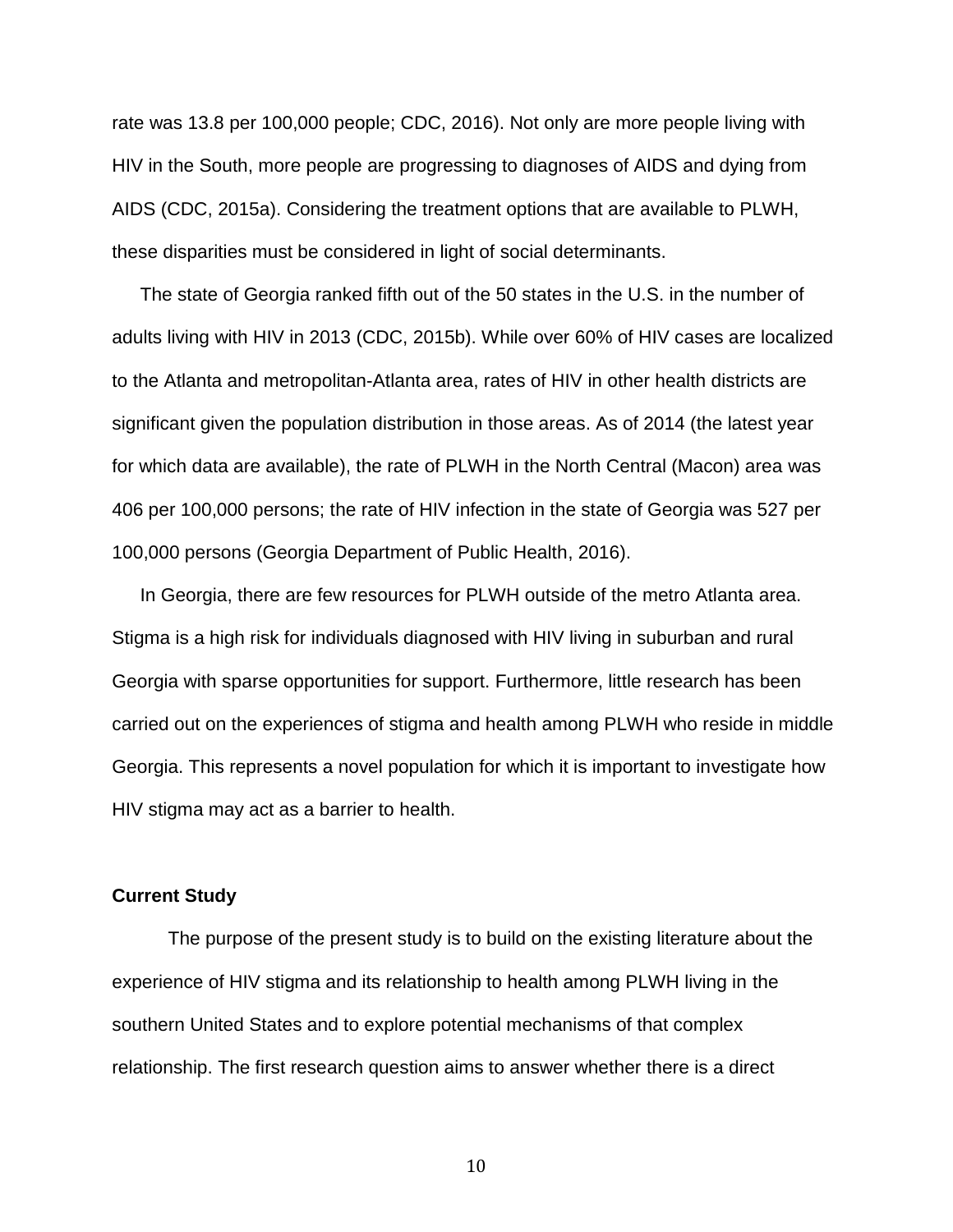relationship between internalized HIV stigma and health. Consistent with models of stigma and discrimination on health, a negative relationship between internalized HIV stigma and HIV-related health outcomes is expected, such that participants who endorse higher levels of stigma will have lower medication adherence, and be less likely to be virally suppressed.

The next research questions will address potential mediating effects of internalized HIV stigma, including stress and maladaptive coping strategies. It is expected that both the stress associated with enacted stigma and maladaptive strategies for coping with events of enacted stigma will strengthen the relationship between internalized HIV stigma and negative health outcomes. The final research question will assess the potential moderating effect of adaptive coping responses such as acceptance, seeking social support, and spiritual coping. It is expected that adaptive coping resources will buffer the relationship between HIV stigma and HIV-related health outcomes. The proposed model illustrating these hypothesized relationships is depicted in Figure 1. Overall, the current study seeks to understand mechanisms of HIV-related stigma on health within a stress and coping framework.

#### **Methods**

#### **Participants and Procedures**

Participants were recruited from a Ryan White funded clinic located in Macon, GA between February and May 2016. To be included in the study, participants had to be 1) 18 years or older, 2) able to understand all study procedures and provide informed consent, 3) HIV-positive, and 4) a clinic patient attending an initial or update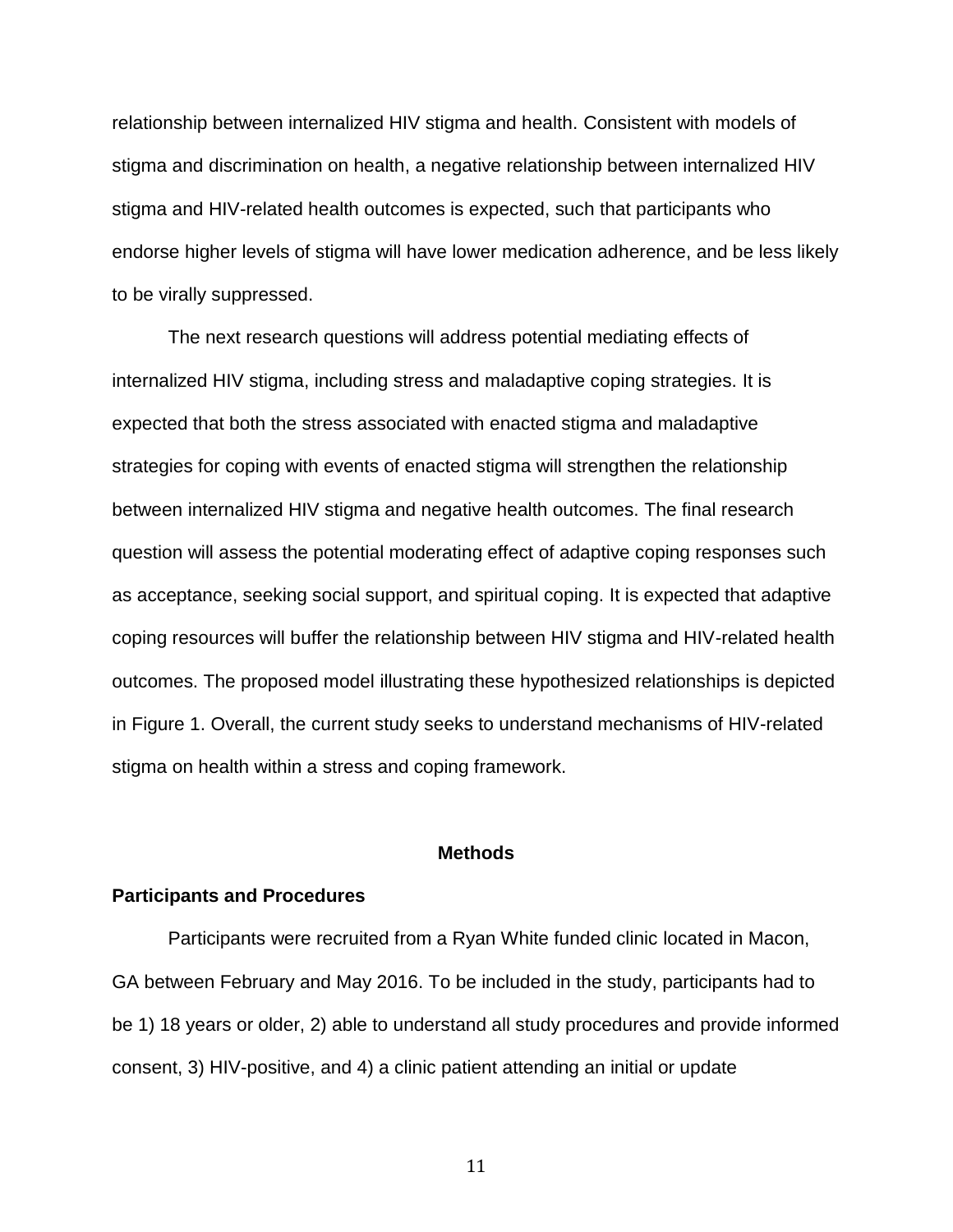appointment. Patients were approached by a research staff member in the clinic waiting area and informed about the opportunity to participate in the study. To reduce any pressure on patients to participate in the clinic survey, no clinic staff members were involved in recruiting participants. If a patient expressed interest, they were provided an e-tablet with headphones that administered the consent form via audio-computer assisted self-interview (ACASI). After reading and/or listening to the consent form participants were invited to ask any questions and then signed a consent form if they agreed to the study procedures. A total of 258 people were approached, 58 individuals refused to participate, and 199 patients agreed to complete study procedures (77%).

Following consent, participants were again provided with an e-tablet with headphones and completed their ACASI survey that was de-identified with a participant identification number. The survey took approximately 30 minutes to complete. Participants were each compensated for their time with a \$15 gift card.

As part of informed consent, participants provided release of information to access health information from their electronic medical record including clinic attendance, viral load, CD4 count, and medications inclusive of the date of their current appointment to six months prior. Medical data were collected through retrospective chart review, linked by date of birth. No other identifying information was collected. Research staff collected and coded chart data. No clinic staff members were involved in chart data collection to protect participant privacy. The University of Connecticut and the Mercer University Institutional Review Boards approved all study procedures. In addition, a Certificate of Confidentiality was sought to protect participants' information.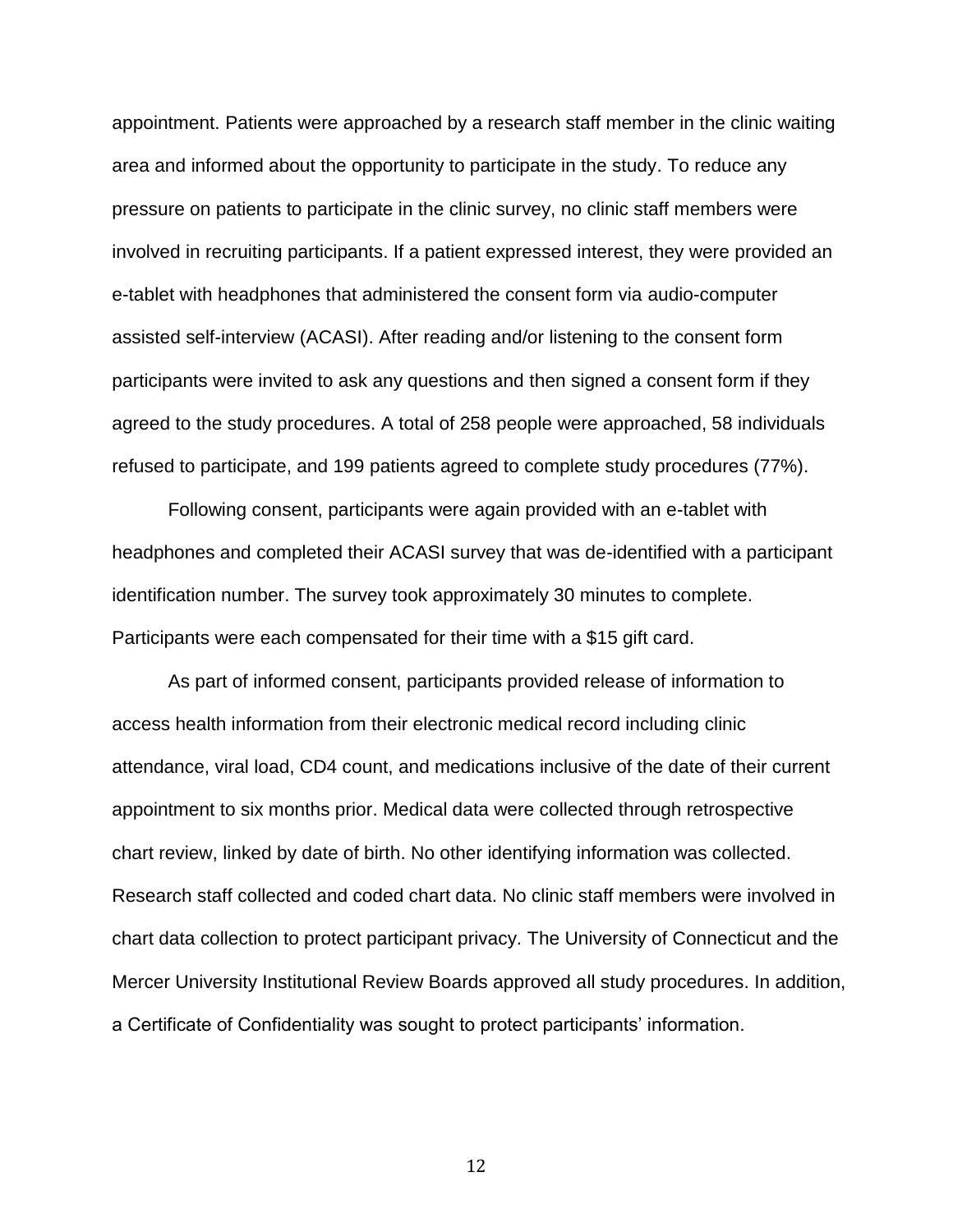#### **Self-Report Measures**

**Socio-demographic Information***.* Participants were asked their age, selfidentified gender, race, sexual orientation, education attainment, employment status, religion, and history of incarceration. Indicators of poverty were assessed including availability of transportation, housing security, and food sufficiency in the past month.

**Health Information.** Health information including the date of their first HIV antibody test, whether they are currently taking antiretroviral medications, and questions about their antiretroviral medication adherence, including a visual analog scale (VAS) of adherence in the past month, were asked. We dichotomized self-reported medication adherence as adherent (reported  $\geq$ 85% on VAS) and non-adherent (<85% on VAS). Questions were also asked to assess whether participants hid their antiretroviral medications (e.g., physically hide medications, take medications out of their bottles, tell people medications are for something else). Service utilization was assessed including attendance to a mental health counselor, substance use counselor, HIV support group, and/or Alcoholics Anonymous/Narcotics Anonymous group in the past month.

Health-related quality of life (HRQL) was also assessed using items from the Center for Disease Control and Prevention's Behavioral Risk Factor Surveillance Survey health-related quality of life items (CDC, 2000). These items included assessment of general health status, number of days in the past month that physical health was not good, number of days in the past month when activity was limited as a result of physical health, number of days in the past month when pain was present, and number of days in the past month when health was good.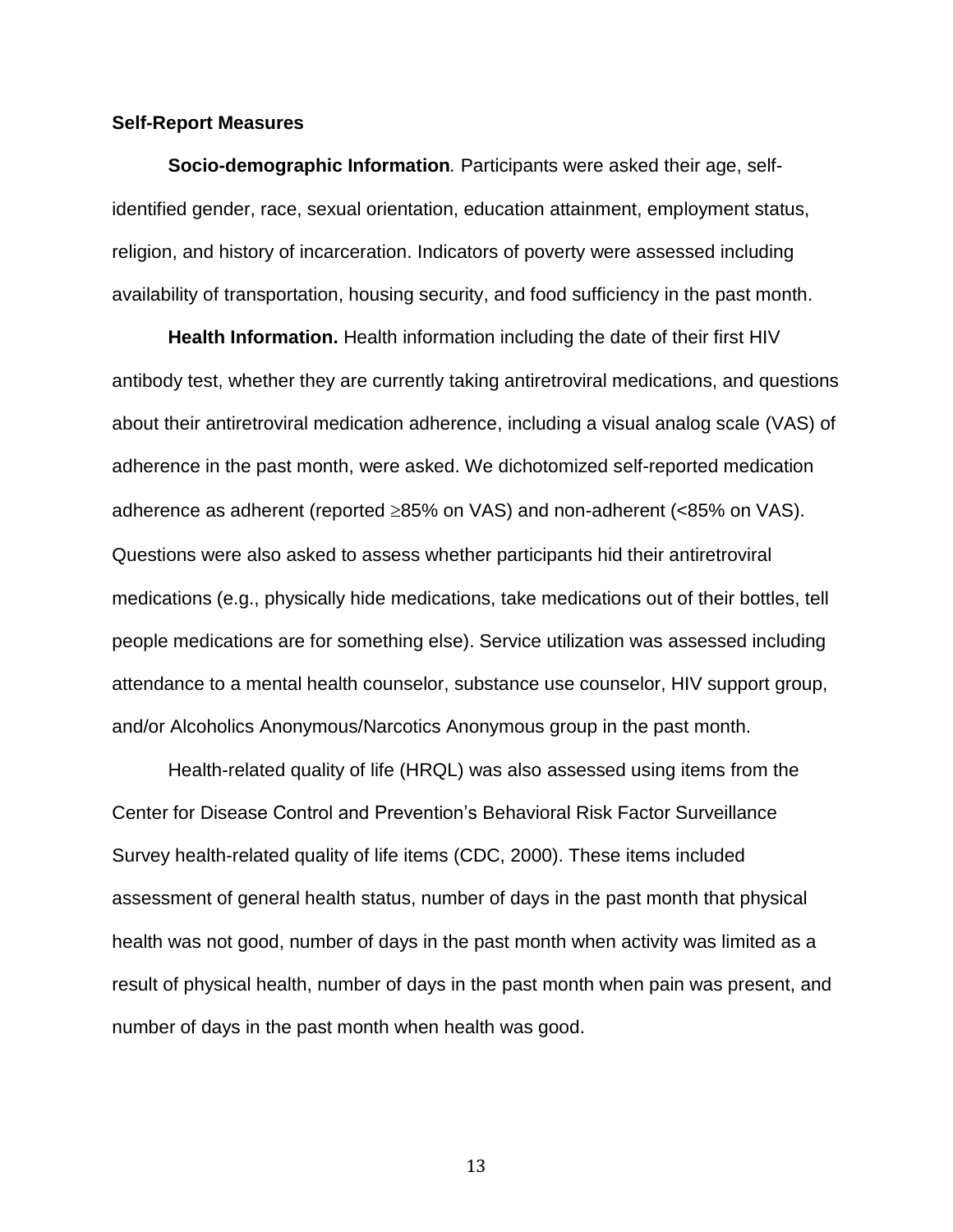Depressive symptoms were assessed using the Center for Epidemiological Studies - Depression Scale (CES-D; Radloff, 1977). The CES-D includes 20 items assessing cognitive, affective, and vegetative symptoms of depression. Radloff (1977) suggested a clinical cutoff of 16 to indicate possible depression, or a stricter cutoff of 23 to indicate probable depression. Reliability of the CES-D was good in the current sample (Cronbach's alpha = .889). In accordance with Kalichman, Rompa and Cage's (2000) findings that somatic symptoms on the CES-D may be explained by HIV symptoms, the cognitive/affective item score on the CES-D was also calculated and had acceptable internal consistency (Cronbach's alpha=.798).

Alcohol use and symptoms of alcohol dependence were assessed with the Alcohol Use Disorder Identification Test (AUDIT; Saunders, et al., 1993; Schmidt, Barry & Fleming, 1995). The AUDIT, developed by the World Health Organization (WHO), includes 10 items used to assess alcohol use and problematic behaviors resultant of alcohol use. A cutoff score of 8 or above is suggested to identify individuals who have problematic patterns of alcohol use. Participants skipped out of the last 9 questions of the measure if they reported they do not drink any alcohol on the first question, which assesses alcohol consumption. This scale also showed good internal consistency in the present sample, Cronbach's alpha = .847. In addition, participants were asked about their use of drugs in the past month including marijuana, cocaine, and any other drug without a prescription.

**Internalized HIV Stigma.** The HIV Stigma Mechanisms Scale (Earnshaw, et al., 2013), internalized stigma subscale (6 items) was used to assess internalized HIV stigma. Participants responded to items assessing their negative feelings about living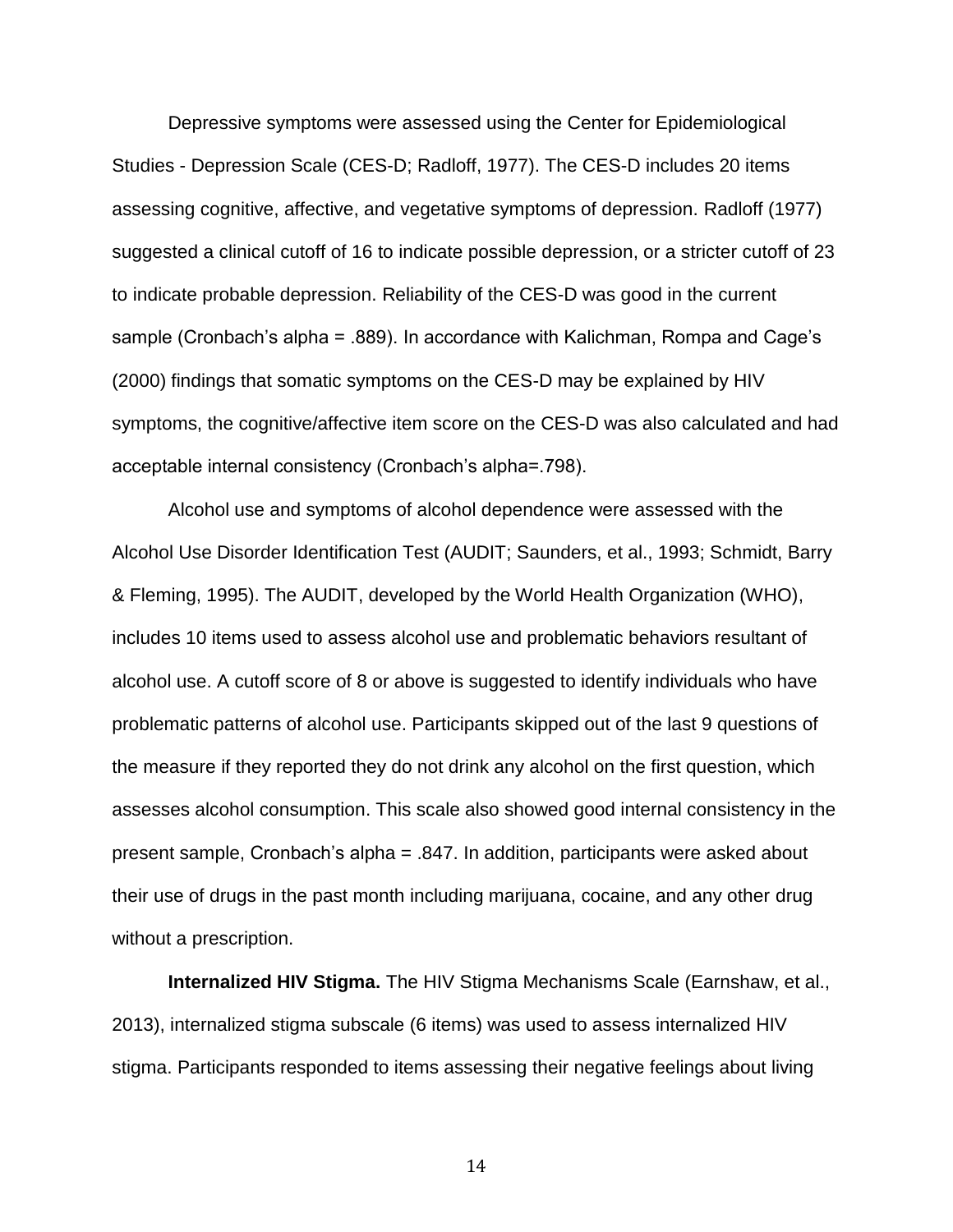with HIV (e.g., *I feel ashamed about having HIV*) on a Likert scale. Higher scores indicate greater internalized stigma (greater agreement with negative statements). In accordance with scoring procedures carried out by the scale authors, responses across the 6 items were averaged to create a composite score. Internal consistency of items in the subscale was very good in the present sample, Cronbach's alpha = .914.

**Enacted HIV Stigma Checklist.** Experiences of enacted HIV stigma (perceived discrimination) were assessed using 20 questions adapted from multiple enacted HIV stigma measures. Items were selected from the enacted stigma subscale of the HIV Stigma Mechanisms Scale (Earnshaw, et al., 2013), the HIV Stigma Scale (Bunn, et al., 2007; Berger, et al., 2001), and the Multiple Discrimination Scale – HIV version (Bogart, Landrine, Galvan, Wagner, & Klein, 2013). Participants were asked about the frequency with which they experienced any of the items in the past year due to their HIV-positive status on a scale:  $5 =$  almost everyday,  $4 =$  at least once a week,  $3 =$  a few times a month,  $2 = a$  few times this year,  $1 = about$  once this year,  $0 =$  never. Responses across the 20 items were averaged to create a composite score. Reliability of items was very good in this sample, Cronbach's alpha = .934.

**Stigma-Related Stress.** For every item on the enacted HIV stigma checklist that participants endorsed occurring in the past year, they rated the negative impact (stress) that the event had on them. This involved asking one item for every enacted stigma event that a participant endorsed: "Please rate the level of negative impact this event had on you on a scale from 0 (*no negative impact at all*) to 10 (*the most severely negative event you can imagine*)." This stress item is adapted from the UCLA Life Event Stress Interview (Hammen, Adrian, Gordon, Burge, Jaenicke, & Hiroto 1987), which is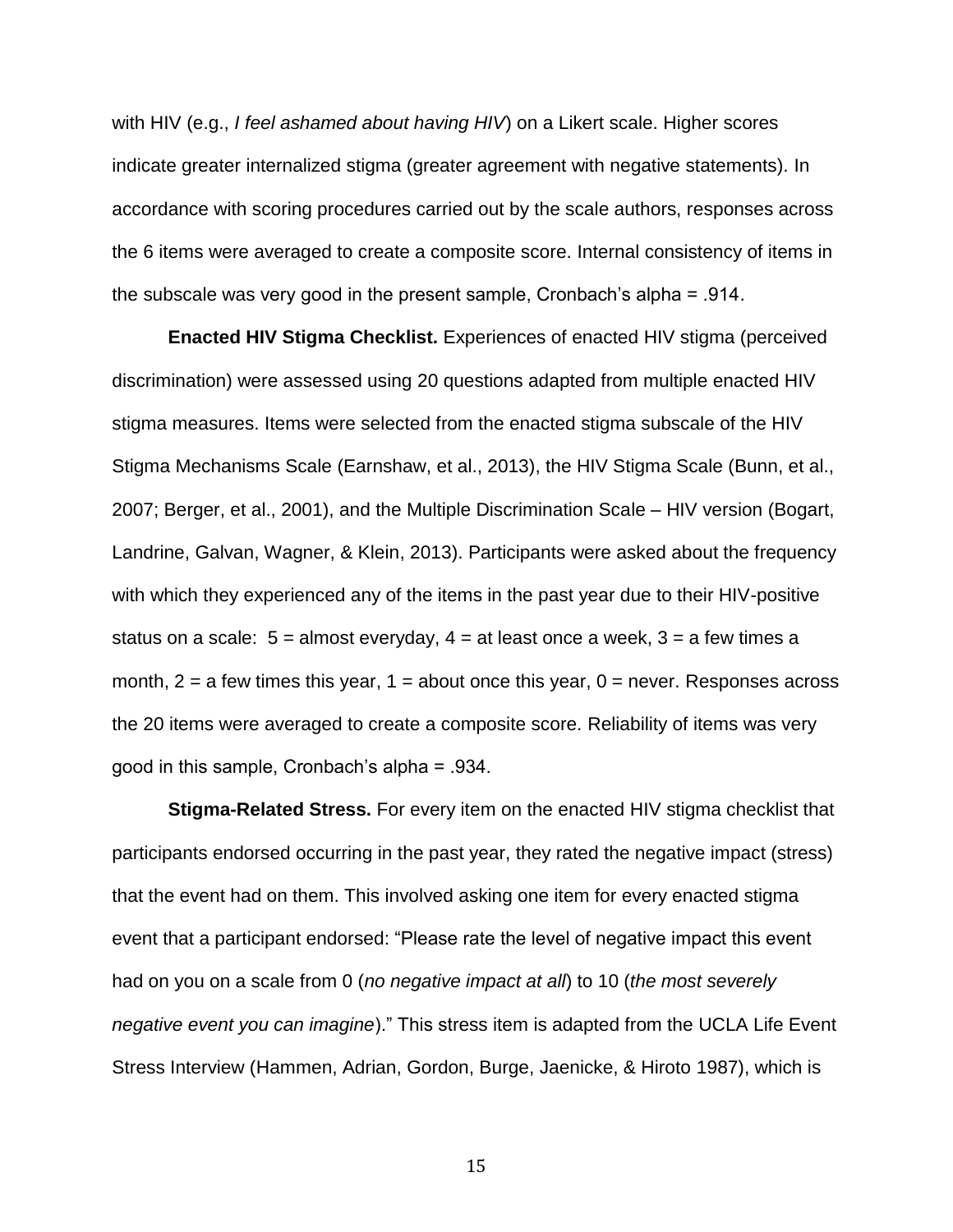an interview schedule designed to assess chronic and acute life events/stressors. A composite stress score was calculated for each participant by averaging their stress scores across the 20 enacted stigma items. Participants' stress rating on the most impactful enacted stigma event in the past year was used in multivariate analyses.

**Coping.** The Brief COPE (Carver, 1997) was used to assess coping strategies used to deal with the most stressful experience of enacted HIV stigma in the past year. The Brief COPE is a 28-item, 14-scale measure of coping styles that was adapted from the original 60-item COPE (Carver, Scheier, & Weintraub, 1989), a validated measure of dispositional and situational coping. The 14 scales in the Brief COPE include Selfdistraction ("*I've been turning to work or other activities to take my mind off things.*"), Active coping ("*I've been concentrating my efforts on doing something about the situation I'm in*."), Denial ("*I've been refusing to believe that it has happened*."), Substance use ("*I've been using alcohol or other drugs to make myself feel better.*"), Use of Emotional Support ("*I've been getting comfort and understanding from someone.*"), Use of instrumental support ("*I've been getting help and advice from other people*."), Behavioral disengagement ("*I've been giving up trying to deal with it*."), Venting ("I*'ve been saying things to let my unpleasant feelings escape.*"), Positive reframing ("*I've been looking for something good in what is happening.*"), Planning ("*I've been thinking hard about what steps to take*"), Humor ("*I've been making jokes about it*."), Acceptance ("*I've been accepting the reality of the fact that it has happened.*"), Religion ("*I've been praying or meditating.*"), and Self-blame ("*I've been criticizing myself*."). Carver (1997) made no recommendations for categorizing coping styles (e.g., maladaptive vs. adaptive coping; problem-focused vs. emotion-focused) beyond the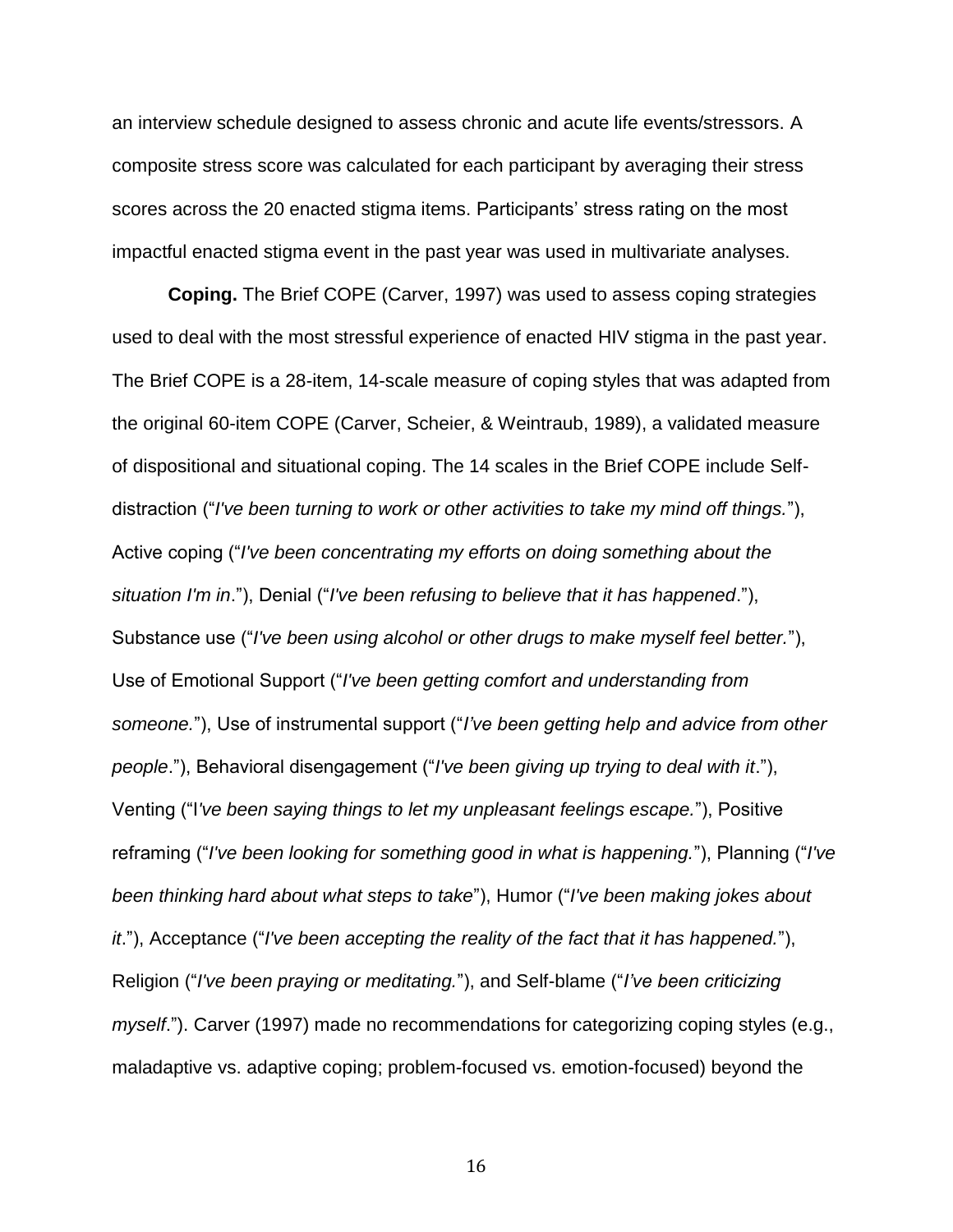individual scales on the Brief COPE, but did recommend creating higher order factors from one's data (Carver, et al., 1989) if appropriate to the research question at hand.

Before beginning the Brief COPE, participants were first asked to choose which enacted stigma event out of those they endorsed in the past year had the most negative impact on them. They were then asked to think about the last time that event happened and what they did to cope with it, by rating items on the Brief COPE on a scale from 1 (*I haven't been doing this at all*) to 4 (*I've been doing this a lot*). The Brief COPE was designed to concisely assess coping strategies related to a specific stressor, and it has been widely used in health populations, including PLWH (e.g., Turner-Cobb, et al., 2002). Internal consistency of the Brief COPE was very good in the present sample, Cronbach's alpha = .923

## **Chart Abstracted Health Data**

Research staff abstracted medical information from patient charts, linked to study identification number by date of birth. Information abstracted ranged from the date of study survey over the six months prior. Viral load and CD4 cell counts were abstracted from participants' medical charts to verify medication adherence and assess HIV disease progression. Viral suppression (undetectable viral load) was defined as viral load of less than 20 copies/ml, which is a sensitive threshold and how the clinic defined an undetectable viral load. A CD4 threshold of 200 cells per cubic mm of blood was the cutoff for disease progress, indicating a damaged immune system. In addition, clinic appointment attendance was abstracted for the six months prior to the date of survey completion. Non-attendance was defined as missing one appointment without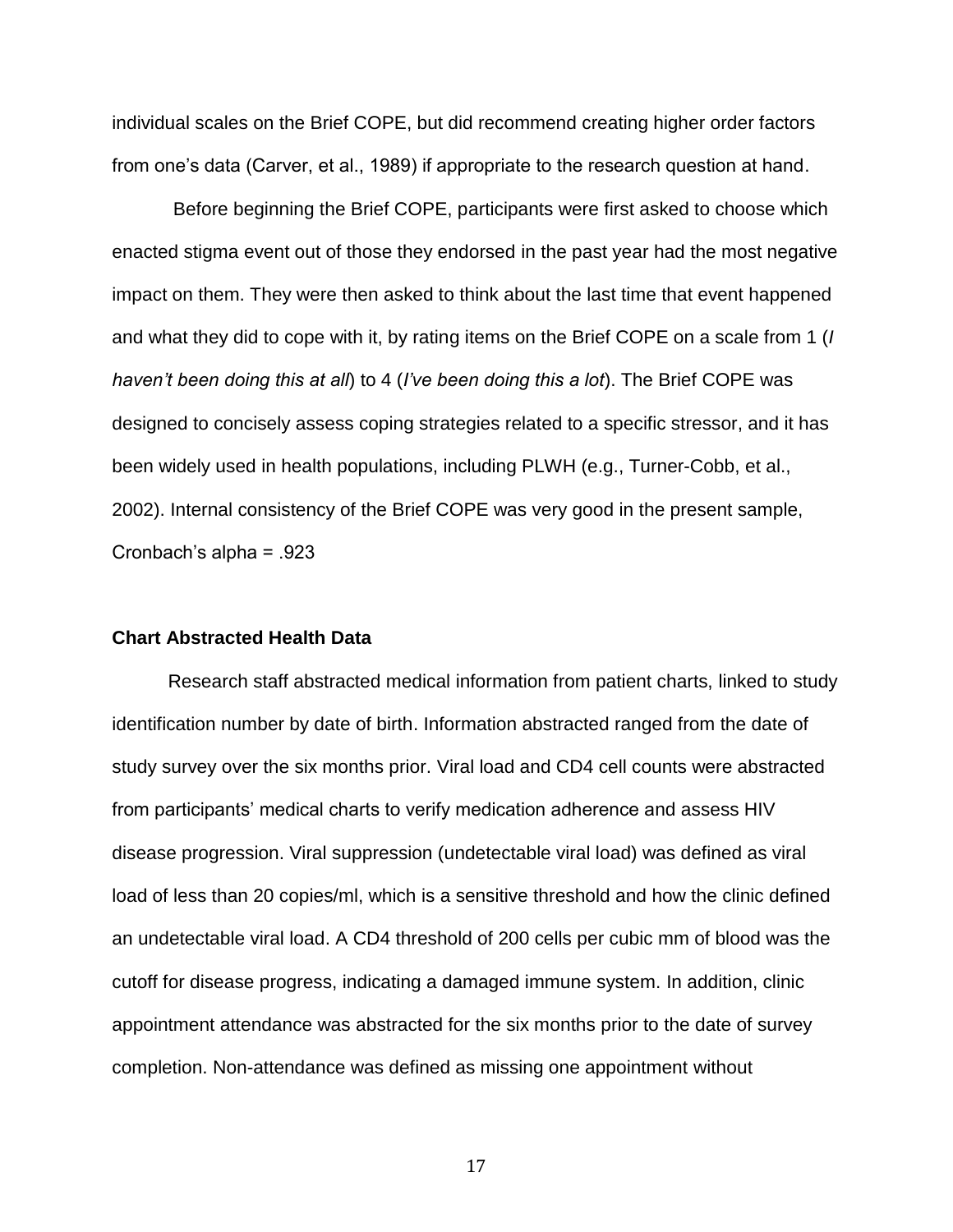cancellation, or rescheduling more than one appointment in the past six months, similar to previous of measures of clinic non-attendance (e.g., Catz, McClure, Jones, & Brantley, 1999). Participants' current (active) medications were also assessed to confirm antiretroviral regimen and to determine the presence of co-morbid health conditions. Total number of active medications was used as a proxy measure of the burden of co-occurring medical conditions.

## **Data Analytic Strategy**

Prior to analysis, all data was cleaned and checked for technical or computational errors. All analyses were done in SPSS version 21. Descriptive analyses were carried out to assess the distribution of study variables and to describe the sample. Correlation analyses were also conducted to examine relationships between demographic and health variables in the sample. Frequency and descriptive analyses were used to describe endorsement of experiences on the enacted stigma checklist that was developed for this study.

Consistent with the literature on enacted stigma and discrimination (e.g., Bogart, et al., 2013), not all participants endorsed an experience of enacted stigma in the past year. Chi-square comparisons for categorical variables and *F* tests for continuous variables were used to assess group differences between participants who endorsed an enacted stigma event in the past year (n=96) compared to those who denied experiencing any events in the past year (n=103).

The remainder of analyses was carried out on the sample of participants who endorsed experiencing enacted stigma in the past year. Bivariate analyses were used to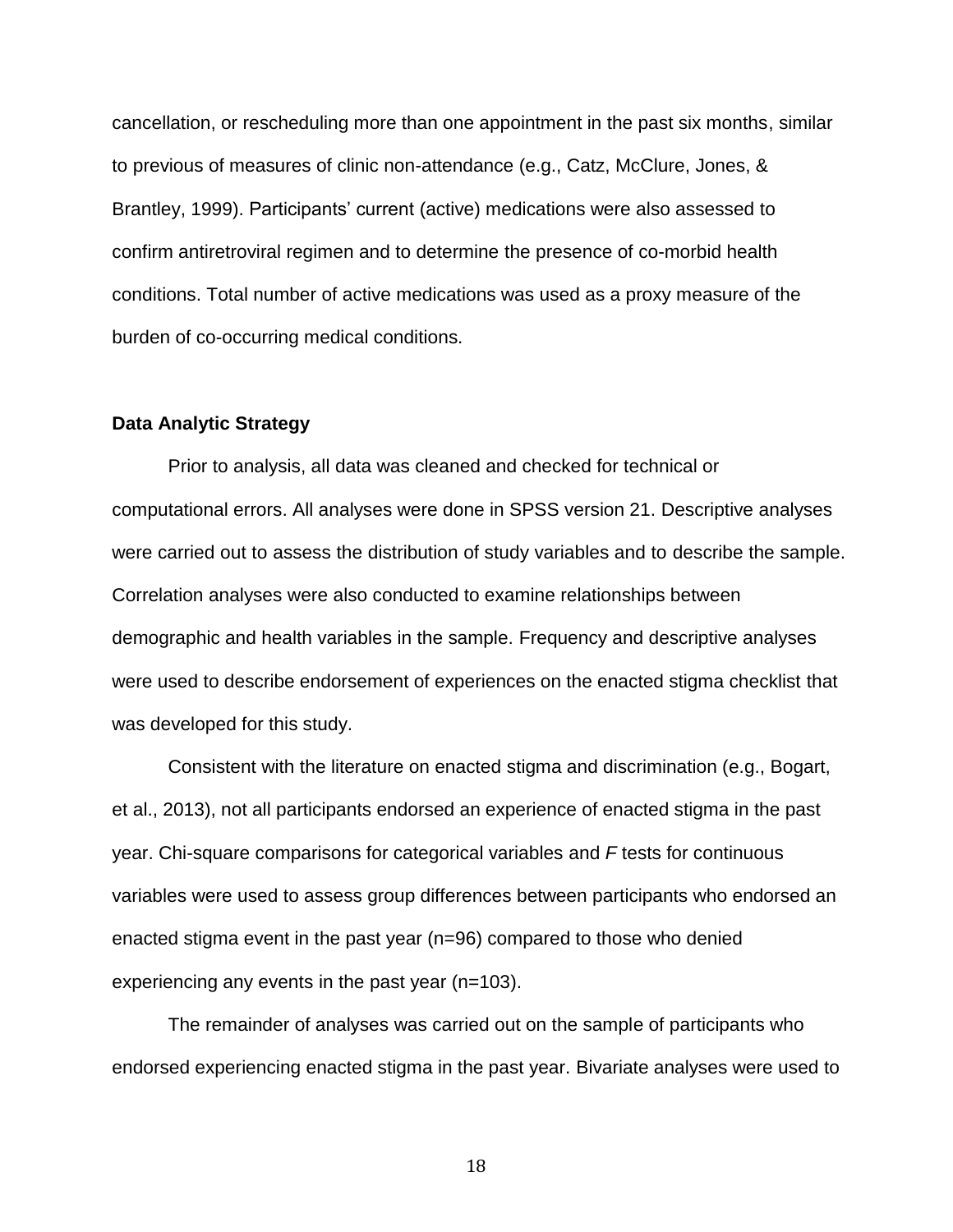determine relationships between demographic variables and outcome variables (i.e., stress, coping, health indicators) to identify control variables to be used in analyses. Correlations were also examined between stigma, stress, coping, and health variables.

Finally, multivariate analyses were used to examine the relationships between each predictor variable in the path model and health outcome variables. We started by conducting a series of linear and logistic regression analyses to evaluate the relationship between predictors and health outcomes. Next, the hypothesized study model was tested using path analysis via Preacher and Hayes regression-based PROCESS tool (Model 14 with 2 mediators and 1 moderator; Hayes, 2013). Dichotomous medication adherence was the outcome variable in the path analysis given the precedent in the literature described in the introduction. Bootstrapping was used to test for effects without assuming normality in the sampling distribution (MacKinnon, Lockwood, Hoffman, West, & Sheets, 2002).

#### **Results**

#### **Description of socio-demographic characteristics**

Participants included a total of 199 men and women. A description of the study sample's demographic information can be found in Table 1. Participants ranged in age from 18 to 77 years old, with a mean age of 45.7 (SD: 12.0). A majority of the sample identified as male (62%). Nine individuals (5%) identified as transgender. A large majority identified their race as African American/Black (84%); 13% identified as White, 1% Hispanic or Latino, 2% as biracial or multiracial, and 1% identified as 'Other.' A relative majority identified their sexuality as heterosexual (56%), 30% identified as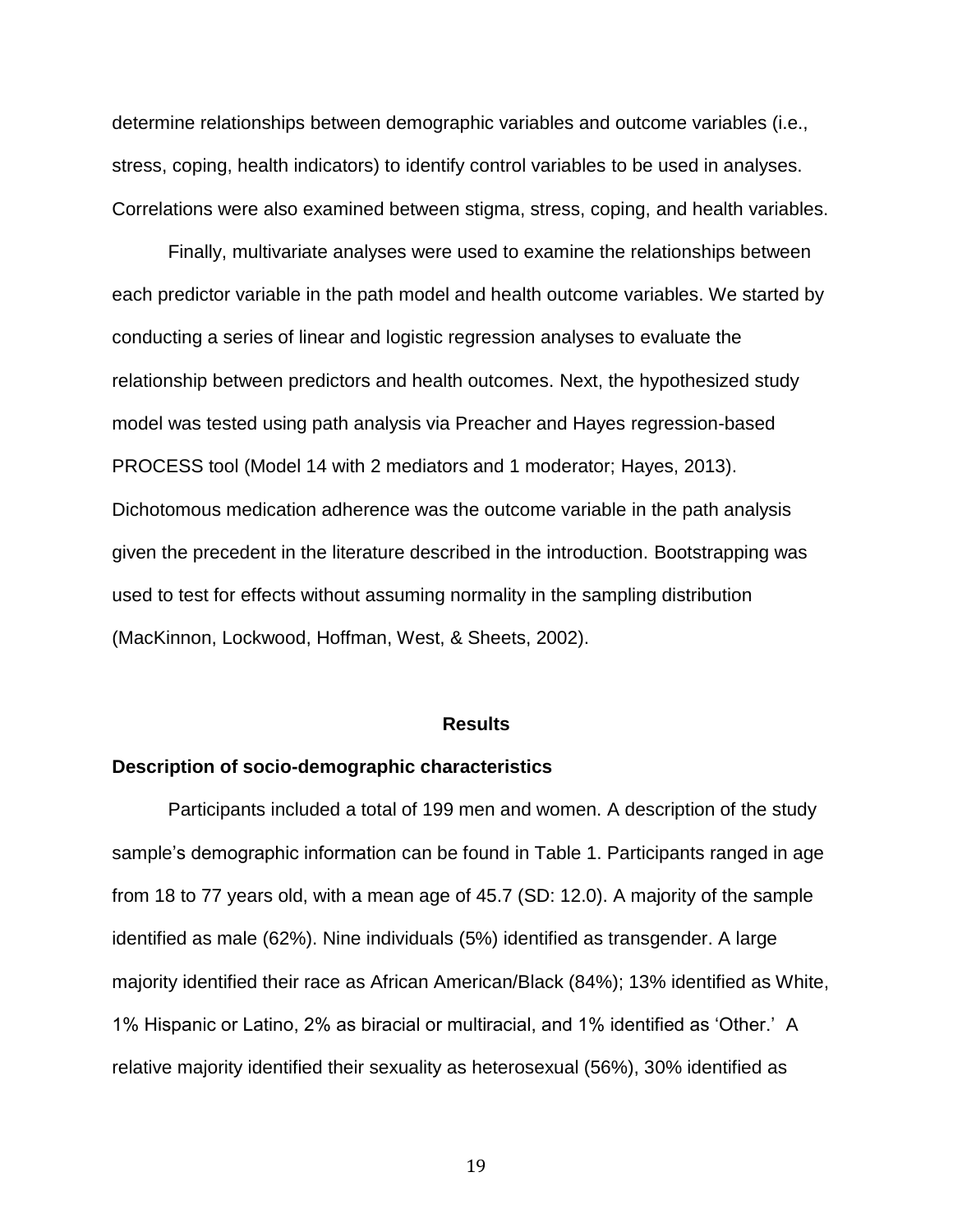homosexual, and 11% identified as bisexual. Most participants identified their religion as Christian (75%). Most of the sample reported completing high school or beyond (77%), and 23% reported not completing high school. In terms of employment, 13% were working full-time, 10% part-time, 40% were on disability, 35% were unemployed, and 3% were students. A total of 100 participants (50%) endorsed a history of incarceration.

Participants represented 34 unique zip codes, traveling between approximately 0 and 73 miles to the clinic ( $M=19.6 \pm 14.0$ ). A total of 34 participants (17%) reported having unreliable transportation (i.e., could not get to the clinic or to a place to get meals because they did not have a ride) in the past month. A total of 23 participants (12%) reported having unstable housing (i.e., did not have a place to stay or worried about having a place to stay) in the past month. Also, in the past month, 59 participants (30%) endorsed having insufficient food (i.e., chose between spending money on medicine or food, ran out of food, ran out of money for food or could afford enough food, or ate less than needed because there was not enough food).

# **Health and Medical Characteristics**

**Self-reported health information.** Health-related characteristics of the sample are reported in Table 2. Participants had been living with HIV for an average of 13.5 years (SD: 8.7, range: 0-36 years). Only 13 participants (7%) reported that they attended an HIV support group in the past month. The vast minority of the sample, 4% (n=9) reported not currently taking antiretroviral medications. On a visual analog scale, participants reported taking 85.7% (SD: 26.3, range: 0-100%) of their medications in the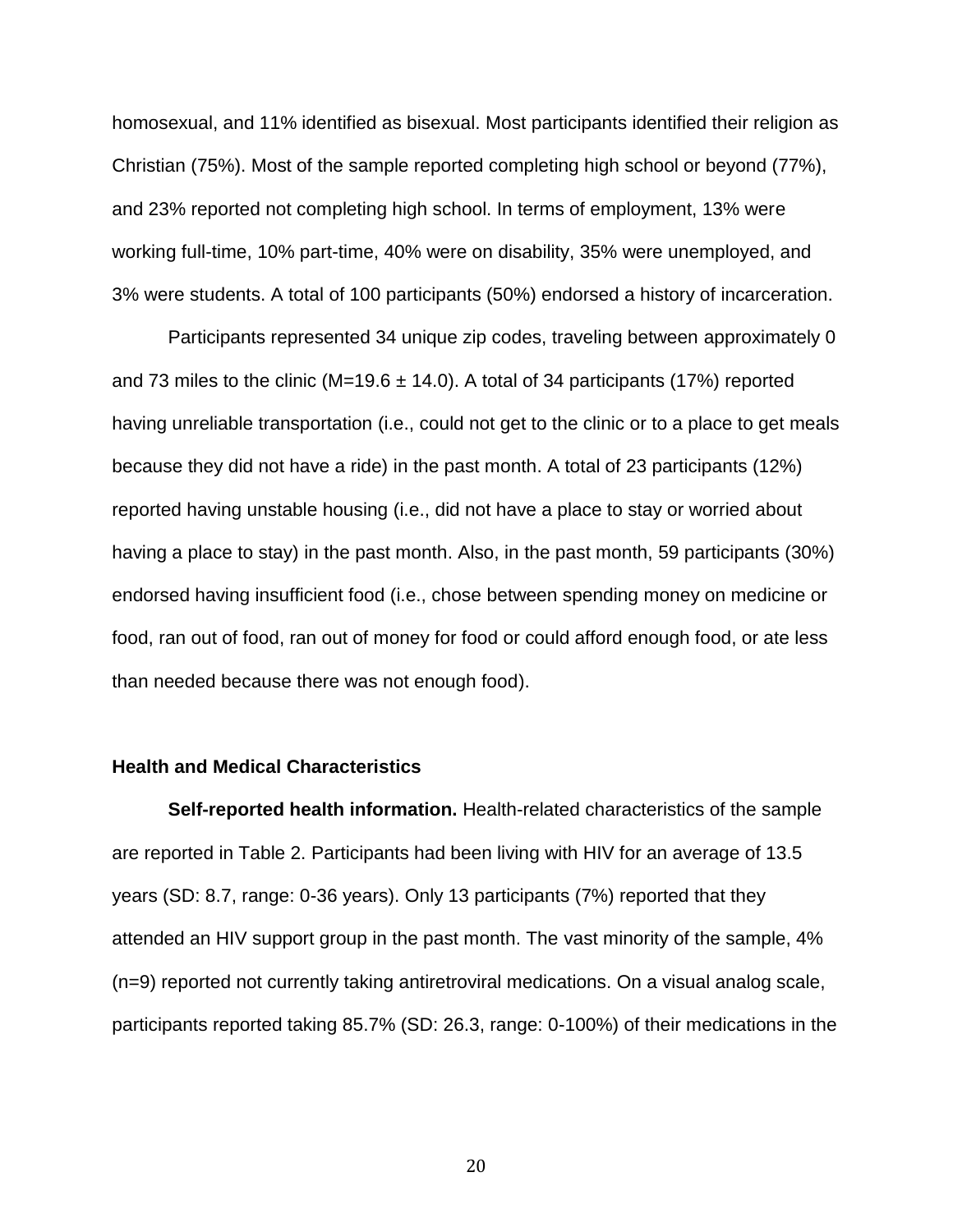past month on average. Nearly half (42%) of the sample reported that they had made attempts to hide their antiretroviral medications in the past month.

In terms of psychological health, the mean score on the CES-D was 15.6 (SD: 11.5, range: 0-52), slightly below the recommended clinical cutoff for possible depressive symptoms suggested by Radloff and colleagues (1977). A total of 79 participants (40%) met or exceeded the clinical cutoff of 16 indicating possible clinical depressive symptoms. By increasing the clinical cutoff to 23, indicating probable depression, 48 participants (24%) met or exceeded the cutoff. On the cognitive/affective items, the mean score was 8.3 (SD: 6.4). Only 23 participants (12%) reported they had seen a mental health counselor in the past month.

On the AUDIT total scores were considerably variable with a mean of 3.6 (SD: 5.4, range: 0-33), and 75 participants reported never drinking alcohol in the past year. A total of 34 participants (18%) met or exceeded the clinical cutoff of eight, suggesting problematic alcohol use. Only 12 participants (6%) reported they had seen a substance use counselor in the past month, and 27 participants (14%) endorsed attending Alcoholics Anonymous/Narcotics Anonymous groups in the past month.

**Chart abstracted health data.** According to clinic appointment attendance data, approximately half (54%) of the participants attended all of their scheduled appointments in the past six months, while 46% missed an appointment or cancelled more than one appointment. The modal number of appointments scheduled in the past six months was 3 (range: 2-5). The average number of active medications listed in participants' charts was 5.6 (SD: 3.8), including an average of 1.9 (SD: 1.2) HIV medications and 3.7 (SD: 3.4) medications for other conditions. Viral load data showed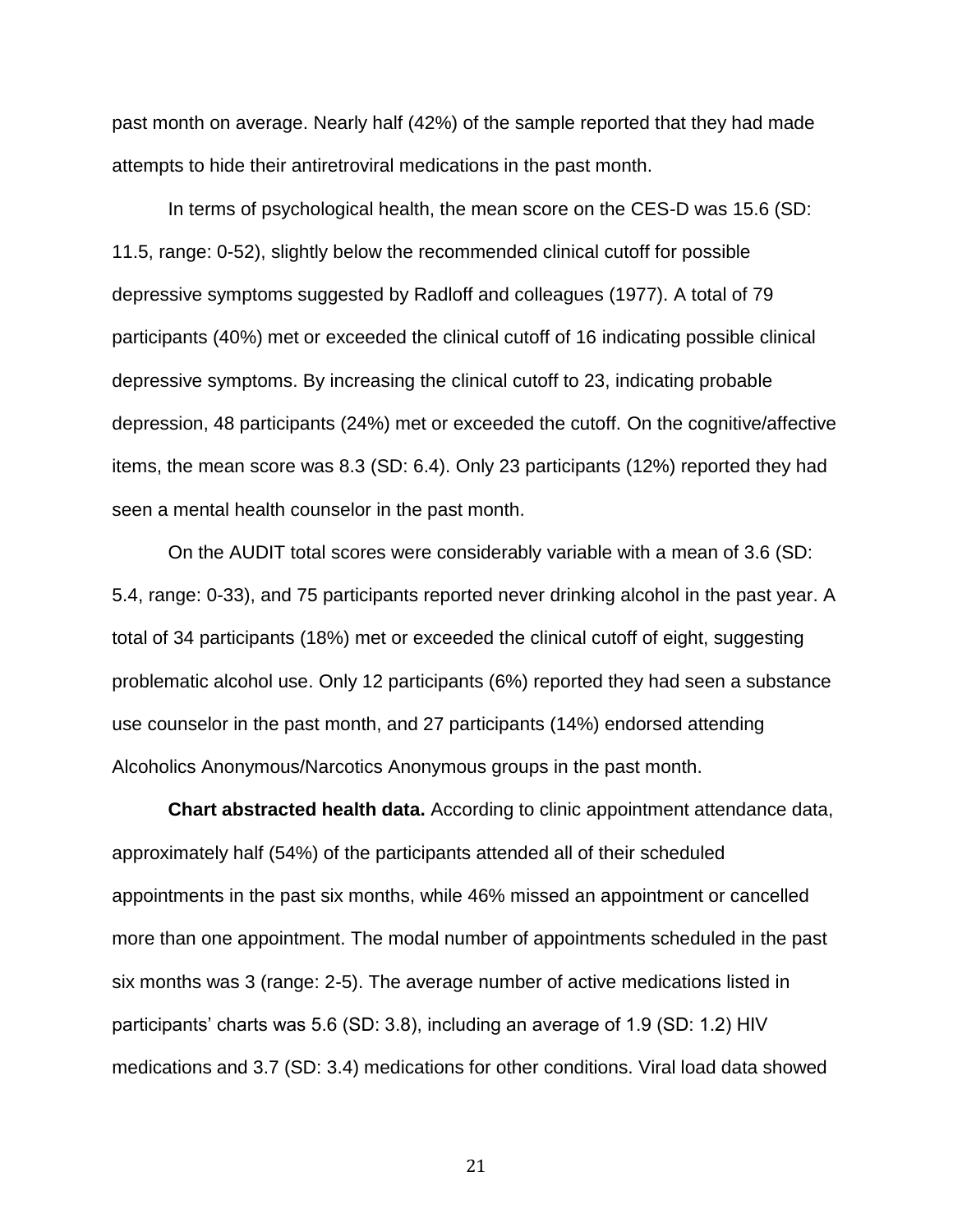that 64% of the sample had an undetectable viral load. Only 10% of the sample had a CD4 cell count below 200 cells per cubic millimeter of blood, indicating a significantly impaired immune system.

Co-occurring health conditions were estimated by active medications listed in participants' medical records. Nearly half of the sample received treatment for cardiovascular/cerebrovascular conditions (n=97, 49%). A total of 74 individuals (37%) were receiving treatment for co-occurring infections (bacterial, viral, or fungal). Psychotropic medications were the next most common active medications among approximately one third of the participants (n=66; 33%); with 58 participants (29%) prescribed antidepressant treatment. The next most common active medication was pain treatment among 25% (n=50) of the sample.

#### **Description of stigma experience**

The mean score on the internalized stigma subscale was 2.4 (SD: 1.2, range 1-5). This score indicated that participants tended to disagree or feel uncertain that they had internalized HIV stigma. A total of 96 (48%) participants endorsed experiencing at least one event of enacted stigma in the past year. A full description of the enacted stigma measure can be found in Table 3. On average, participants reported experiencing between two and three different types of enacted stigma events (range: 0-20). They endorsed being treated differently by people most (31%), followed by being rejected by a potential sexual or romantic partner (23%). Events with the least frequency of endorsement were having one's personal property stolen or damaged (2%), and being physically assaulted or beaten (3%).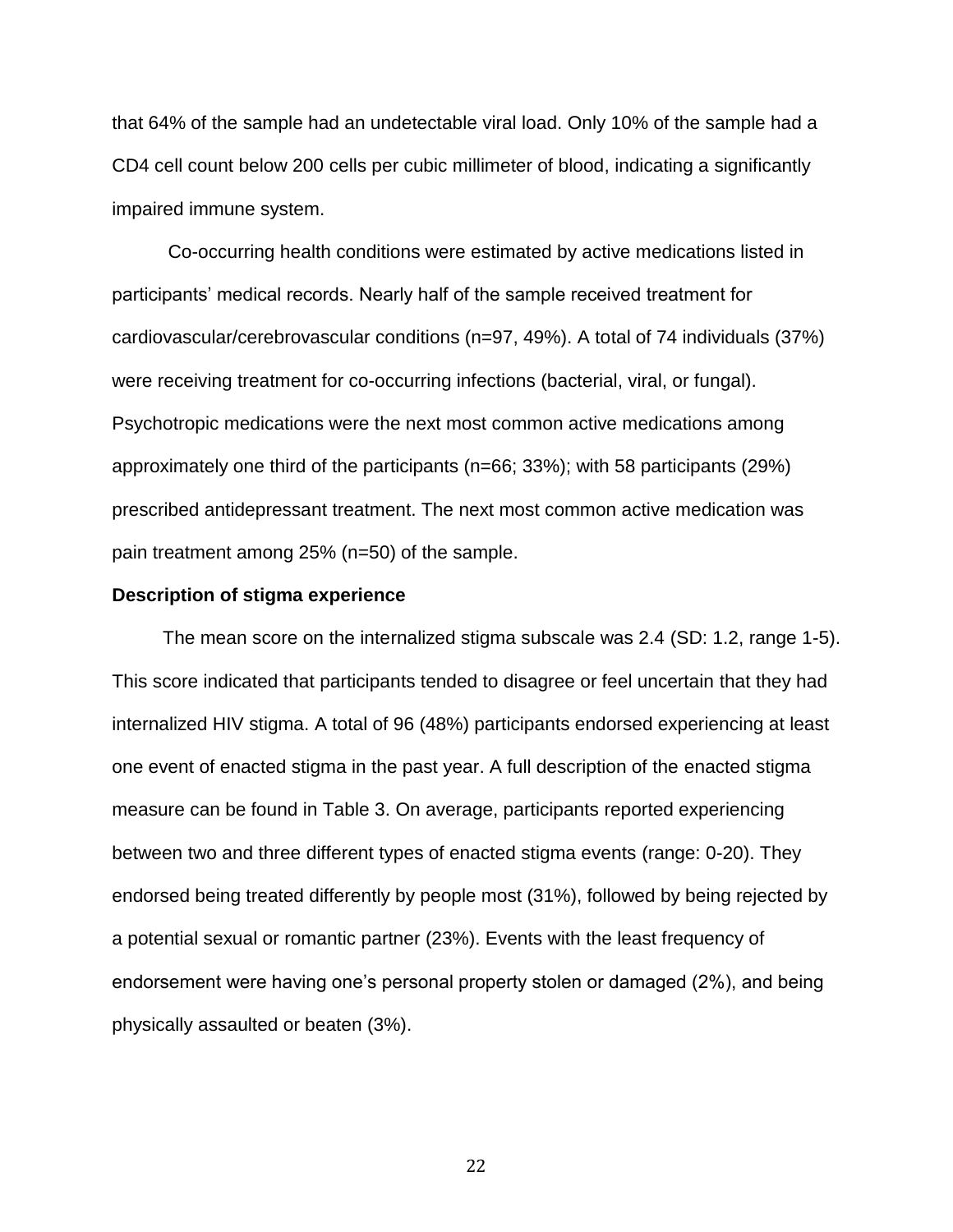Descriptive data regarding the enacted stigma events participants selected as the most impactful in the past year are show in Table 4. Participants tended to experience a moderate level of stress (M: 4.8, SD: 3.3) in reaction to the most impactful enacted stigma event. Averaging stress across all items showed relatively low, but variable ratings of the negative impact of enacted stigma events in the past year (M: 1.5, SD: 2.0, Range: 0-8.8). The frequency of events rated as most impactful ranged from about once in the past year (38%), a few times in the past year (23%), a few times per month (8%), at least once a week (4%), to almost everyday (19%).

When comparing between groups of participants who endorsed experiencing enacted stigma in the past year versus those who did not endorse experiencing an event (Table 5), they did not differ significantly on any demographic variables. People who endorsed enacted stigma in the past year were more likely to have food insufficiency  $(\chi^2(2, N=199)=15.2, p<.001)$ . Comparisons among health and medical variables are shown in Table 6. Groups differed in that those who endorsed an event of enacted stigma in the past year had higher levels of depression (*F*(1, 190)=10.1, *p*=.002); they scored higher on the AUDIT (*F*(1, 195)=7.1, *p*=.008), and they had higher internalized HIV stigma (*F*(1, 195)=13.7, *p*<.001).

# **Brief COPE factor analysis**

As recommended by Carver (1997), the present data were used to identify categories of coping using the Brief COPE in the population of interest. A Principal Component Analysis was conducted with a Varimax rotation. The 14 scales of the Brief COPE were entered as variables rather than using individual items. Correlations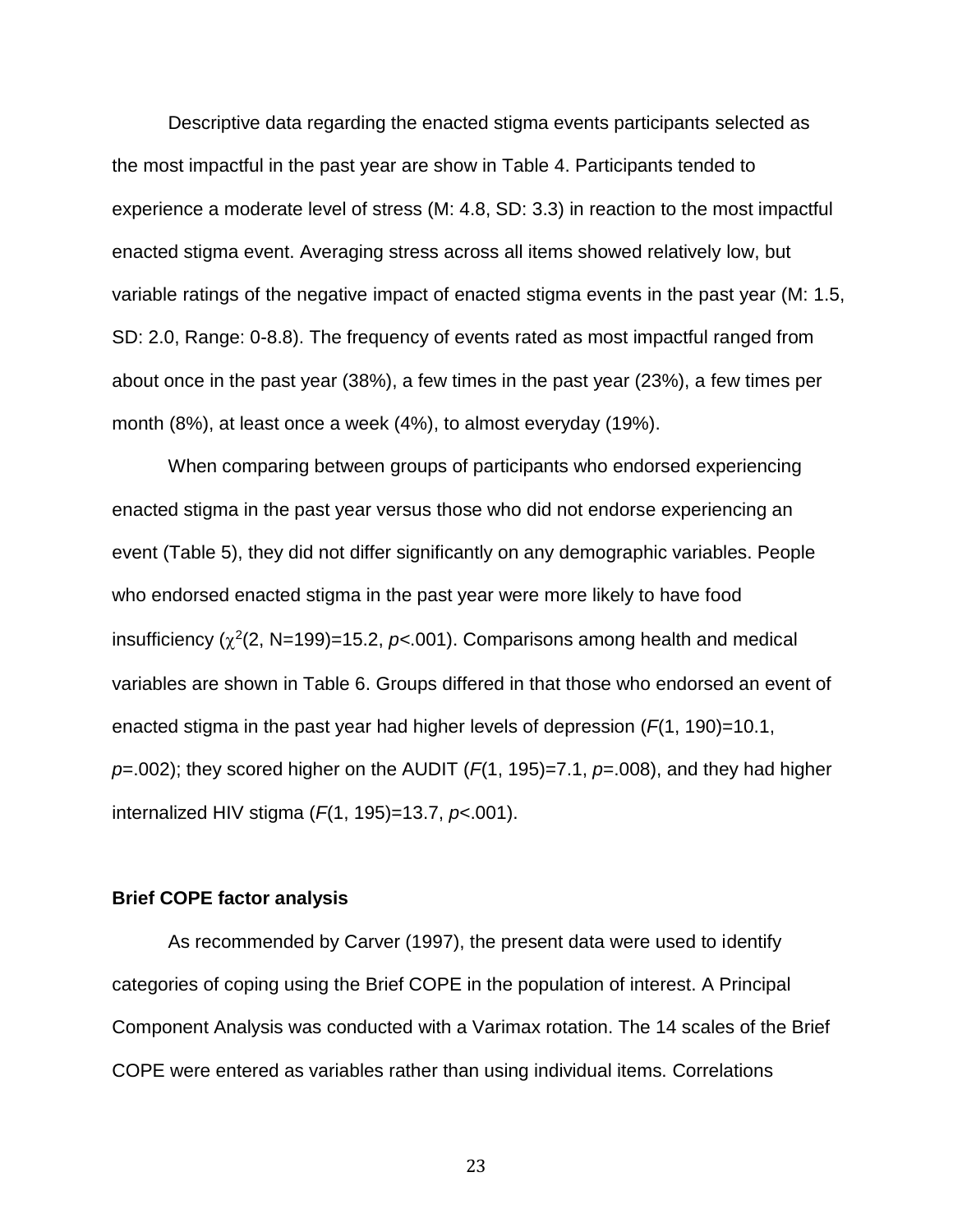between the 14 subscales are presented in Table 7. The cutoff for factor loadings was set to .50 as recommended by Comrey and Lee (1992). The factor analysis yielded 3 factors with Eigenvalues greater than 1 that accounted for 61% of the total variance. The 3-factor structure with factor loadings is shown in Table 8. Based on the factor structure, the 3 factors are described as follows: maladaptive coping (Denial, Substance use, Behavioral disengagement, Venting, Humor, Self-blame; accounting for 22% of total variance), adaptive cognitive coping (Self-distraction, Active coping, Positive reframing, Planning, Acceptance; 22% of total variance), and adaptive supportive coping (Emotional support, Instrumental support, Religion; accounting for 17% of total variance). These factors align with other published factor analyses of the Brief COPE with populations affected by HIV (Prado, et al., 2004). Composite scores were calculated for each of the coping factors. Given that the proposed model for this study included adaptive coping as one variable, the adaptive cognitive coping and supportive coping were combined into one variable composite score for analysis. A description of Brief COPE subscales and factors in reaction to the most impactful event of enacted HIV stigma in the past year is shown in Table 9. The approaches to coping that were endorsed most frequently in this sample included acceptance, religious coping, and positive reframing.

#### **Bivariate Analyses**

**Exploratory correlation analyses in the full sample.** Correlations were first examined among sociodemographic and mental and physical health variables in the full sample to confirm validity of measures (e.g., medication adherence self-report measure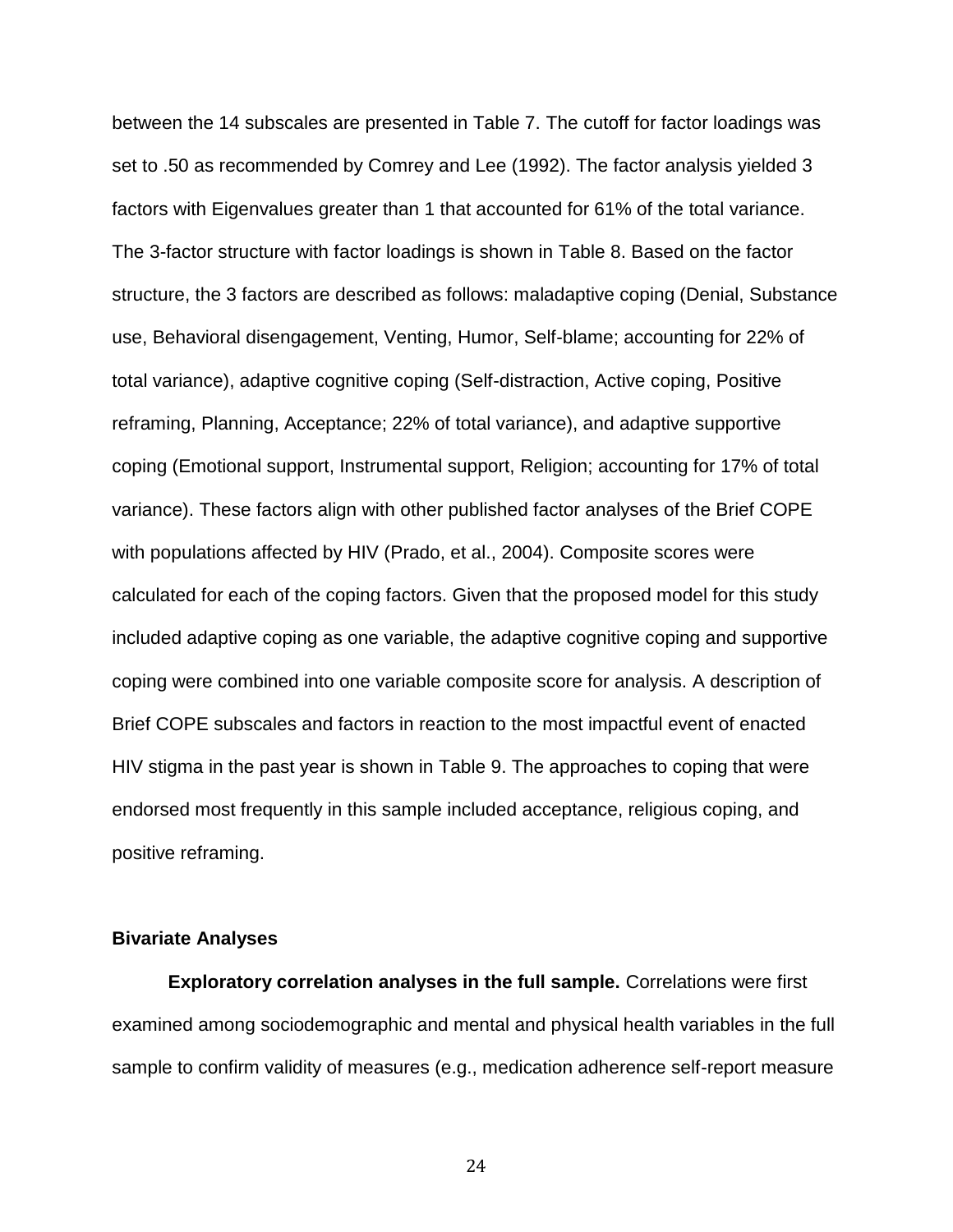was associated with viral load abstracted from medical record). Correlations are shown in Table 10. Measures of internalized and enacted stigma were positively correlated (*r*=- 0.36, *p*<.001). Internalized stigma was related to both depressive symptoms (*r*=-0.43, *p*<.001) and alcohol use (*r*=-0.21, *p*=.003); while enacted stigma related only to depressive symptoms (*r*=-0.36, *p*<.001). Internalized stigma was negatively correlated with total number of active medications ( $r=-0.14$ ,  $p<-0.05$ ). Viral load detectability was negatively related VAS medication adherence (*r*=-0.32, *p*<.001) and viral load status related to immune functioning  $(\phi=0.25, \rho=.001)$  as expected.

**Relationships between sociodemographic characteristics and outcomes.**  Correlations between demographic and study variables were examined first to determine which demographic variables to control for in multivariate analyses (Table 11). Employment (working vs. not working) was associated with stress related to the most impactful enacted stigma event in the past year (*r*=-0.21, *p*=.05). Employment was also associated with maladaptive coping (*r*=-0.28, *p*<.01). Age (*r*=0.44, *p*<.01), years since HIV diagnosis (*r*=0.38, *p*<.01), gender (*r*=0.25, *p*=.01), and employment (*r*=-0.32, *p*<.01) were all associated with total number of active medications. Gender  $(\phi = -0.22, p = 03)$ , sexual minority status ( $\phi$ =0.26, p=.01), and unstable housing ( $\phi$ =0.26, p=.01) all related to viral load (detectable vs. undetectable). Education attainment was associated with having a CD4 cell count below the threshold of 200 (*r*=-0.23; *p*=.03). Significant covariates were controlled for in analyses of respective outcome variables (e.g., education was controlled for when CD4 cell count was the outcome variable).

**Relationships among study variables.** As expected, internalized stigma was significantly correlated with stress indexed on enacted stigma (*r*=0.37, *p*<.01),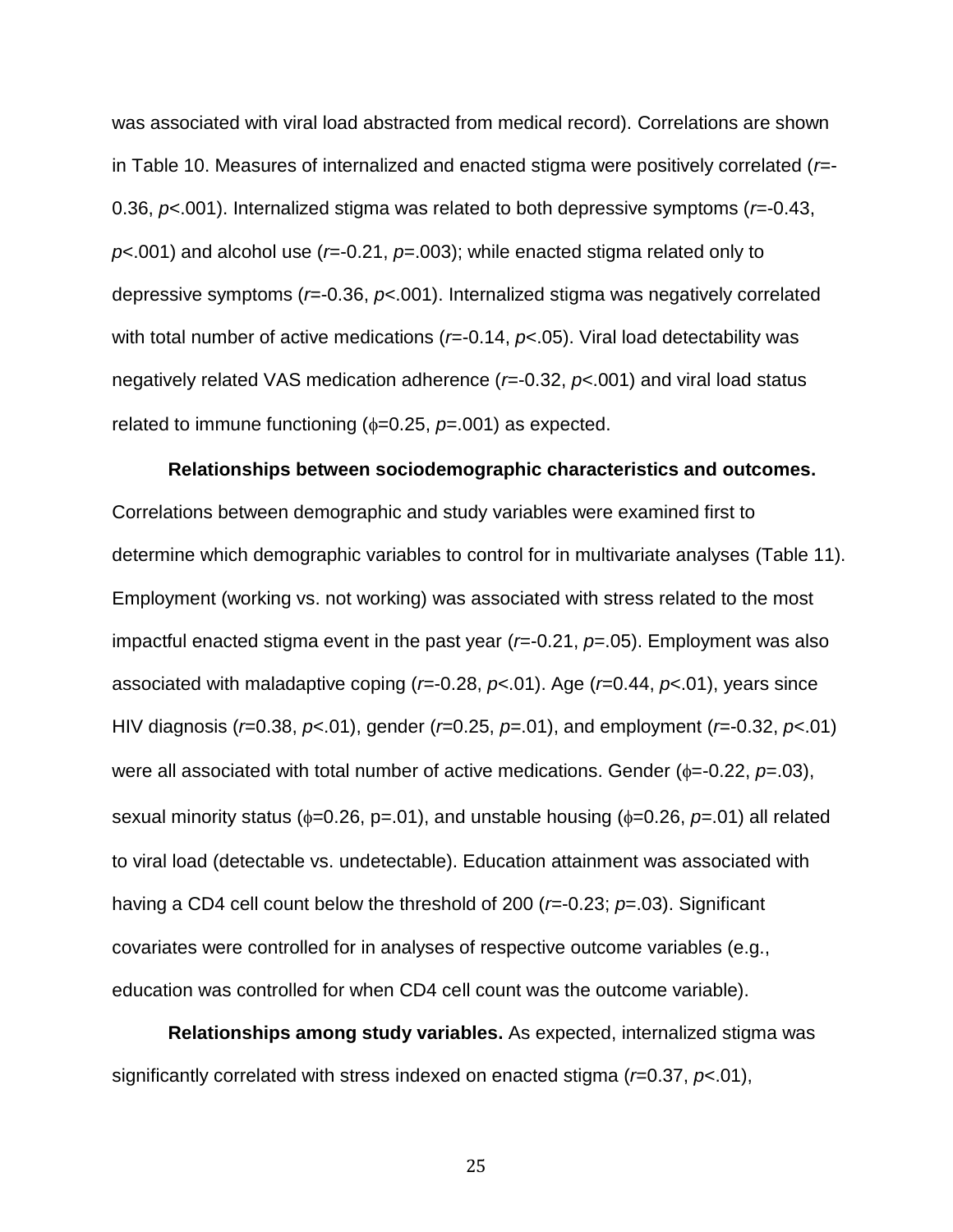maladaptive coping (*r*=0.47, *p*<.01), and adaptive coping (*r*=0.24, *p*=.02). Stress associated with the most impactful event of enacted stigma was positively associated with both maladaptive ( $r = .31$ ,  $p < .01$ ) and adaptive coping ( $r = 0.25$ ,  $p = .02$ ). Among the health variables, medication adherence was significantly related to viral load  $(\phi = -0.30)$ .  $p$ <.01), viral load status was correlated with CD4 cell count ( $\phi$ =0.24,  $p$ =.02), and total number of active medications was also related to CD4 cell count (*r*=0.27, *p*<.01).

# **Multivariate relationships of HIV stigma on health**

Individual regression analyses were conducted to examine the relationships between study variables and HIV-related health outcomes. Results from linear and logistic regression analyses are presented in Table 12. First the relationships between the independent variable (internalized stigma), proposed mediator variables (stress and maladaptive coping), and moderator variable (adaptive coping) were examined. Internalized HIV stigma significantly predicted stress associated with the most impactful event of enacted stigma *B*(*SE*)=0.92(0.26), *p*=.001; maladaptive coping *B*(*SE*)=0.55(0.11), *p*<.001; and adaptive coping *B*(*SE*)=0.29(0.12), *p*=.02. The only health outcome predicted by internalized HIV stigma was CD4<200 *AOR=*2.15(0.11), 95% CI [1.04-4.46], *p*=.04.

Path analysis with bootstrapping was used to test the proposed study model. Results of the path analyses are presented in Table 13 and are reported in unstandardized form to promote interpretation based on the metrics used in the study. Variables at the front of the hypothesized model were significantly related, as can be seen in Figure 2. Specifically, internalized HIV stigma predicted stress associated with an impactful enacted stigma event in the past year (path  $a = 917$ ,  $p < 001$ ,  $95\%$  CI [0.39-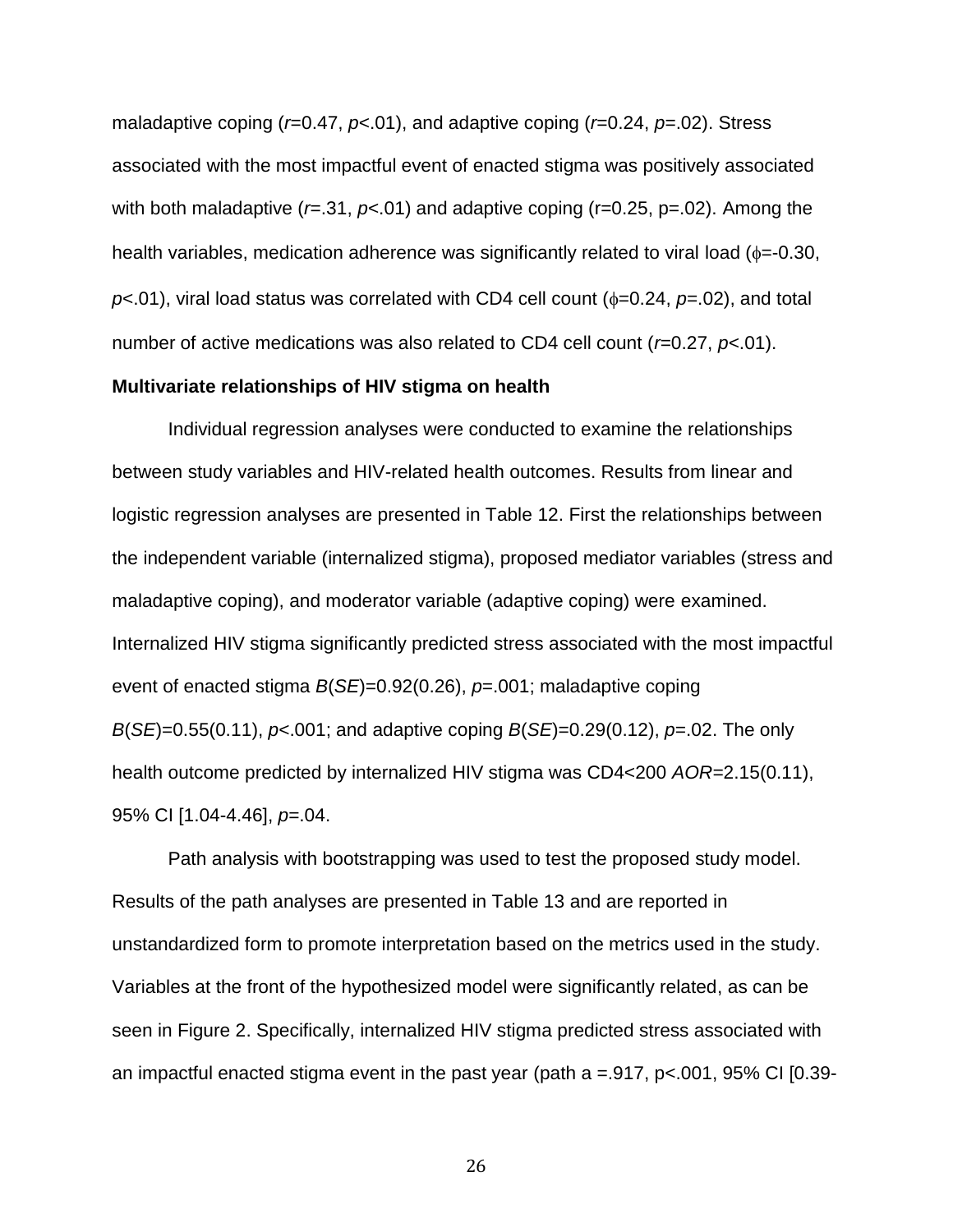1.44]). Internalized HIV stigma also predicted maladaptive coping strategies used to cope with enacted stigma in the past year (path  $b = .571$ ,  $p < .001$ ,  $95\%$  CI  $[0.34 - 0.0.80]$ ). However, there was no evidence that internalized HIV stigma, stress, or maladaptive coping predicted medication adherence. Thus mediation of the relationship between internalized stigma and medication adherence was not present. Additionally, there was no evidence for moderation by adaptive coping strategies.

## **Discussion**

The present study examined the relationships between HIV-related stigma and health outcomes in a sample of PLWH attending clinic appointments in middle Georgia. Specifically, we examined the effect of HIV stigma though the mechanisms of stress related to a recent, salient enacted stigma experience and efforts to cope with that event. A recent meta-analysis pointed out the lack of literature investigating the mechanisms and attenuating factors involved in the relationship between stigma and health outcomes (Rueda, et al., 2016). The present investigation sought to add to the growing body of research filling that gap.

Endorsement of HIV stigma was relatively low in this sample and aligned with previous investigations of HIV stigma in populations living in other geographic areas in the United States (Bogart, et al., 2013; Earnshaw, et al., 2013; Chaudoir, et al., 2012; Vanable, Carey, Blair, & LIttlewood, 2006). Overall, internalized stigma was reported in the moderate to low range and approximately half the sample did not endorse an experience of enacted stigma in the past year. One might expect that every person living with HIV experiences HIV stigma. However, there are many reasons this may not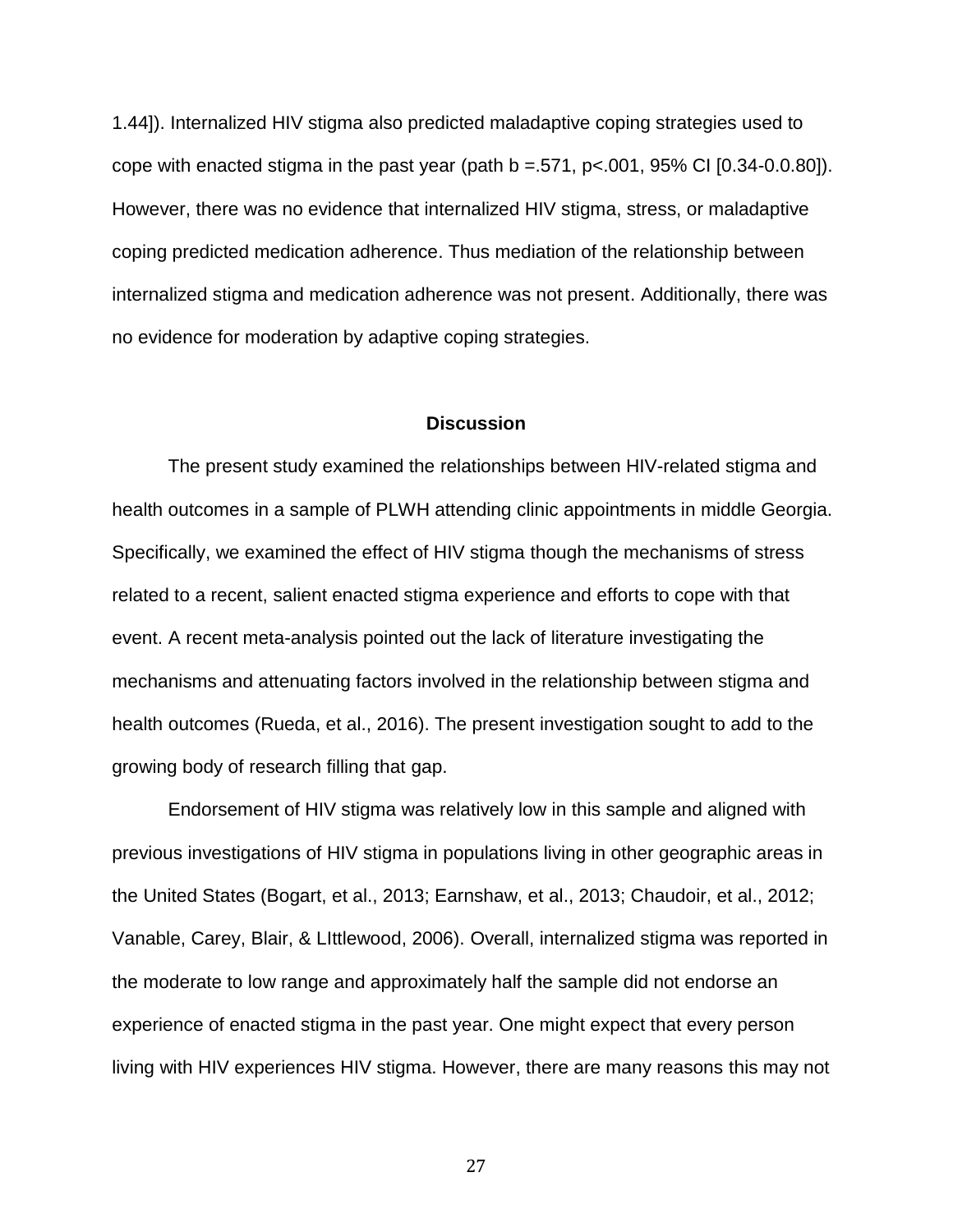be the case. Many individuals living with HIV do not disclose their HIV status to others, which limits the opportunities for enacted stigma to occur. Unfortunately, this same process may contribute to individuals not seeking the medical support they need or attend clinic appointments at all. Disclosure was not assessed in this study so no conclusions can be drawn about the relationship between openness about HIV status and enacted stigma. Moreover, PLWH typically have other stigmatized characteristics (e.g., race, gender, sexual preference), which take precedence over their HIV status or interact with HIV-related stigma (Bogart, et al., 2013). Individuals who endorsed enacted stigma in the past year reported moderate levels of subjective stress associated with salient stigmatizing events, and they endorsed using several different approaches to coping with enacted stigma. Acceptance, religious coping, and positive reframing were the most frequently endorsed coping strategies for enacted stigma events in this sample. Individuals who endorsed enacted stigma in the past year were more likely to have greater food insecurity, symptoms of depression, alcohol abuse, and internalized HIV stigma compared to individuals who did not endorse enacted stigma in the past year. While these comparative findings may corroborate the literature linking HIV stigma to poorer mental health outcomes among PLWH, study hypotheses were tested to examine the relationships between HIV stigma and physical health outcomes in this sample.

The first hypothesis predicted a negative relationship between internalized HIV stigma and HIV-related health outcomes. Among the health outcomes in this study, higher levels internalized HIV stigma was associated with greater HIV disease progression based on a CD4 threshold indicating a compromised immune system (CD4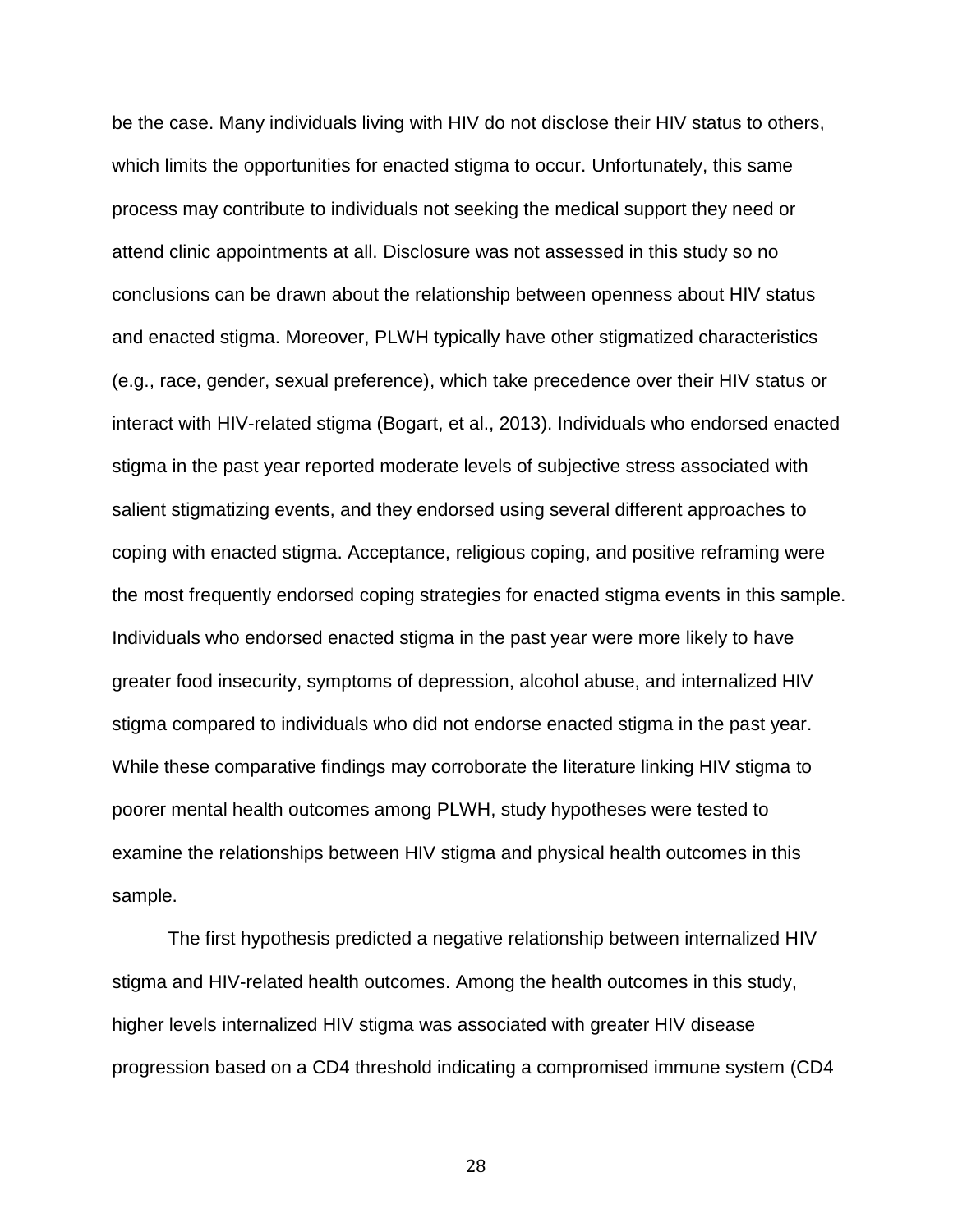< 200). This finding suggests that internalization of stigma is heightened when overt symptoms of disease present and people can no longer control disclosure of their HIV status. In this sample, internalized HIV stigma did not significantly predict medication adherence, viral suppression, clinic attendance, or number of active medications.

The second study hypothesis predicted co-mediating effects of stress indexed on a salient enacted stigma event and maladaptive coping strategies on the relationship between internalized stigma and HIV-related health outcomes, specifically medication adherence. Internalized stigma was significantly related to stress indexed on enacted stigma, such that every one-unit difference in internalized stigma conferred a .917 difference in stress. Internalized stigma also predicted maladaptive coping such that one unit difference in stigma conferred a .571 difference in maladaptive coping. However, neither of these paths mediated the relationship between internalized stigma and health behavior, medication adherence in this case.

The final study hypothesis predicted a moderating effect of adaptive and supportive coping strategies on the relationship between internalized HIV stigma and health. Once again, there was not evidence in this sample supporting the moderating role of adaptive and supportive coping resources on HIV-related health outcomes.

There are several potential reasons for the lack of statistically significant effects found for internalized HIV stigma, stress, and coping resources on medication adherence. First, stress and coping were indexed on a single, salient event of enacted stigma in the past year. This may have limited the range of stressful experiences as well as the compounding effects of multiple stigmatizing events in the past year and beyond that time frame. It is possible that internalized and enacted stigma have short-term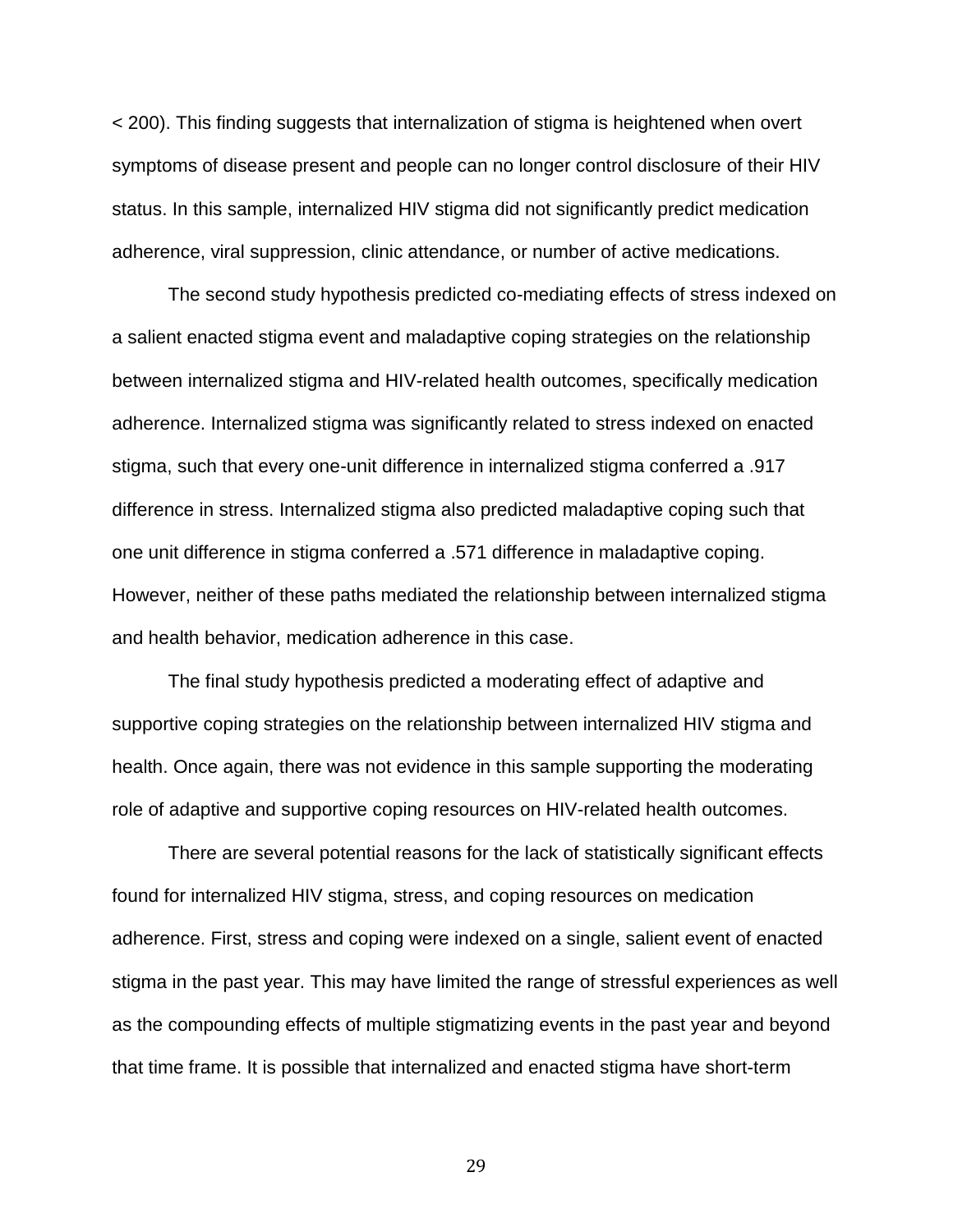effects on mental health outcomes such as depressive symptoms and alcohol use. Effects on physical health may compound over time and take longer to show significant effects, especially when considering stigma as a chronic stressor in the lives of people who are stigmatized. On the other hand, directionality of these relationships cannot be determined from this study. Individuals with poorer mental health may be more sensitive to HIV stigma. A next step for research in this area should make use of prospective and longitudinal data to parse out the directions of these relationships.

Other contextual factors likely contribute to the impact of HIV stigma on health. One could contextualize stigma in an ecological framework of health (Whetten-Goldstien & Pence, 2013), which widens the potential mechanisms at the individual, environmental, and systemic levels. Indeed, in a recently published study, authors hypothesized that interpersonal factors contribute to the impact of HIV stigma on medication adherence given the interpersonal nature of stigma (Helms, et al., 2016). They found that attachment-related anxiety and concern with being seen while taking ART medications influenced the relationship between stigma and adherence. The present study exclusively examined intrapersonal factors of stress and coping as they impact the relationship between HIV stigma and health and may have limited effects.

A few study limitations are worth noting. The cross-sectional approach to the present data analysis is a chief limiting factor. Cross sectional data limits the interpretation of mediated and moderated relationships and directionality of relationships cannot be determined. Future research could follow participants longitudinally to assess the effect of HIV-related stigma and its mechanisms on health among PLWH over time. Second, levels of stigma were relatively low in this sample.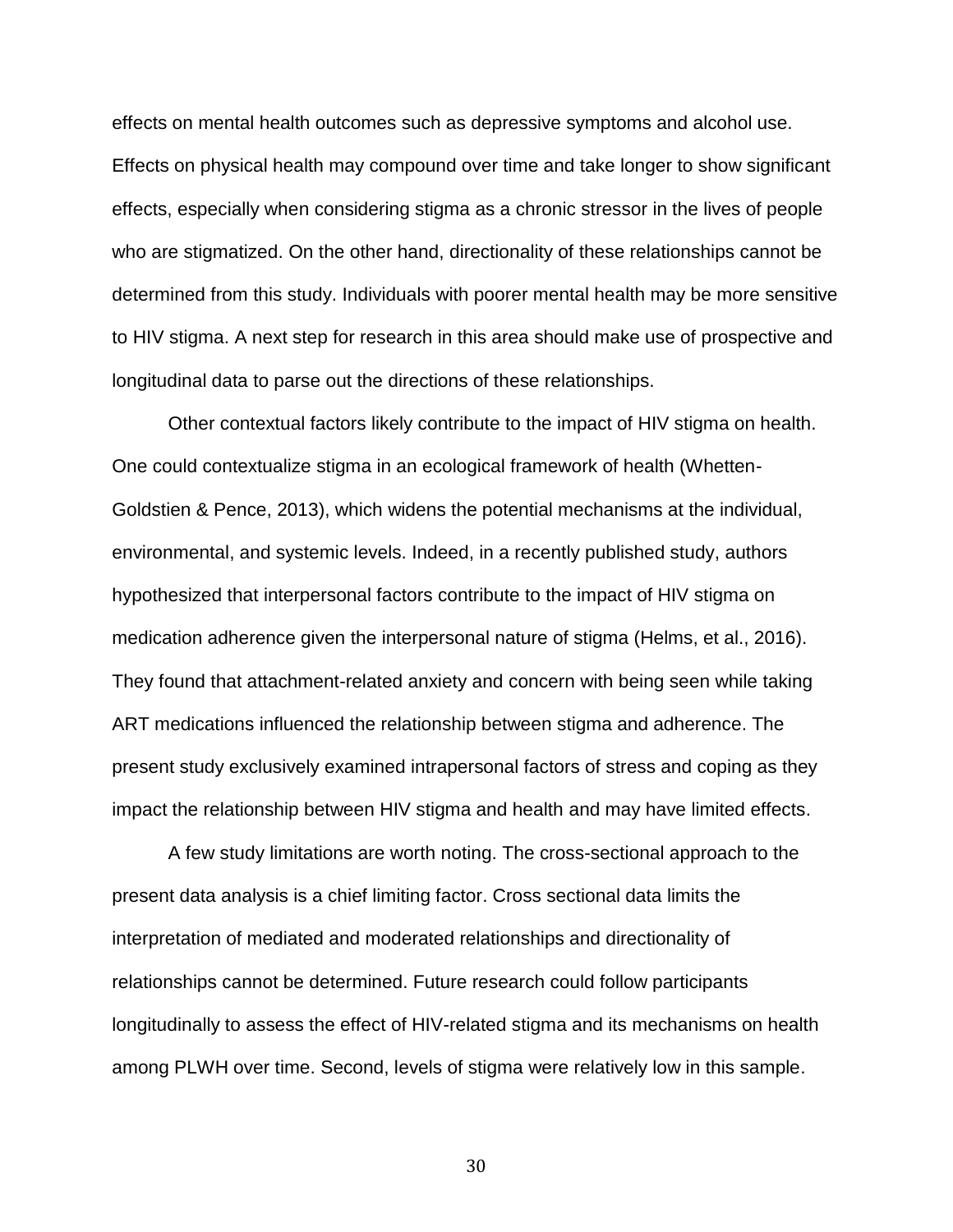While the relatively low endorsement of stigma may be consistent with previous findings in the literature (e.g., Bogart, et al., 2013; Earnshaw, et al., 2013; Chaudoir, et al., 2012; Vanable, Carey, Blair, & LIttlewood, 2006), it did limit power in conducting analyses in this study. Given that low endorsement of internalized and enacted stigma may be expected, larger samples should be recruited in future investigations in order to increase power in statistical tests.

Enacted stigma in the past year was assessed exclusively based on HIV-positive status. Intersectionality and layering of different types of stigmatized identities (e.g., race-based, sexual orientation, mental health and substance use, socioeconomic status) are very likely to impact health in this population. Stigma based on HIV status was accounted for in this study to fully understand the mechanisms of HIV-related stigma in a population of PLWH living in the rural south. However, this may be too narrow a focus and the wider interpersonal and intrapersonal context should also be considered. Future research could expand on these findings to account for other types of discrimination, or ask participants which form of discrimination is most salient in their lives. Mixed methods approaches may also be a valuable avenue for understanding the nuances by which HIV-related stigma influences PLWH psychologically.

Finally, the present study sample was one that was engaged in care at a specialty HIV clinic. Consequently, conclusions cannot be drawn about the role of HIVrelated stigma and discrimination among people who have not engaged in care or who have lapsed in their HIV care for more than six months. One could assume that individuals not engaged or lapsed in care are likely most afflicted by HIV-related stigma.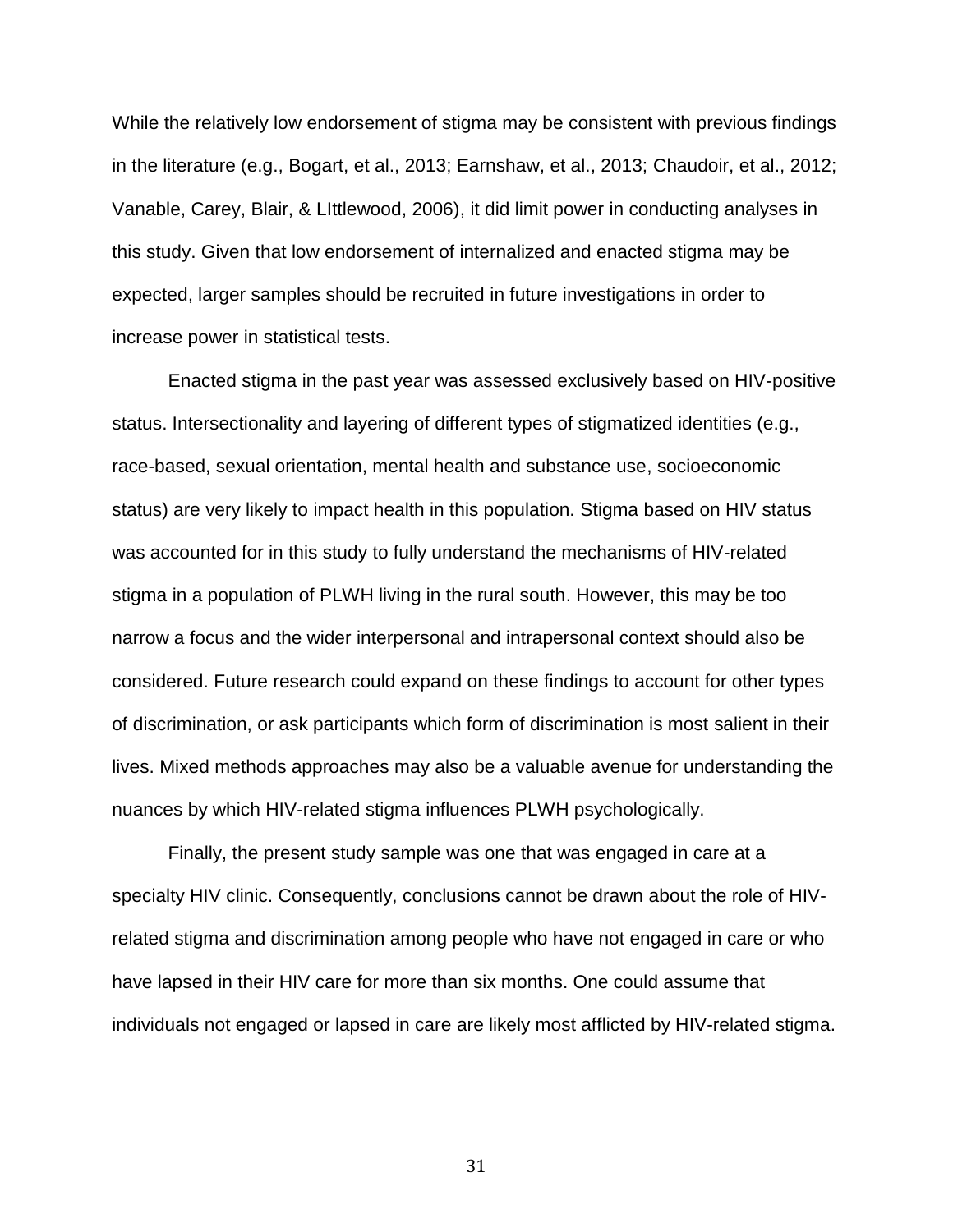Some thought should be given to how to engage these individuals in future research as well as medical care.

In spite of these limitations, this is one of few studies to exclusively assess the role of HIV-related stigma on health outcomes, through the mechanisms of stress and specific coping strategies indexed on recent events of enacted HIV stigma. This approach created a fuller understanding of specific enacted stigma experienced by PLWH living in a low resource area in the Southeast. Another strength is the use of chart information rather than relying exclusively on self-report for health outcomes of interest.

# **Conclusions**

The present study examined the experience of HIV stigma in a sample of PLWH residing in middle GA and receiving medical care at a Ryan White clinic. It also sought to examine the mechanisms by which HIV stigma relates to health outcomes in this population. While strong relationships were found between internalized stigma, enacted stigma, stress, and coping; together these mechanisms did not translate to significant health outcomes in this sample. It is possible that focusing on specific experiences of enacted HIV stigma limited effects by not accounting for the compounding, chronic stress of stigma. It is also possible that focusing exclusively on HIV stigma did not account for the wider context of other stigmatized identities or the intersectionality of stigma on health outcomes. Future research should focus on prospective and longitudinal studies to explore the mechanisms of the effects of stigma on health in PLWH. Qualitative investigations may also be useful to understand the nuanced effects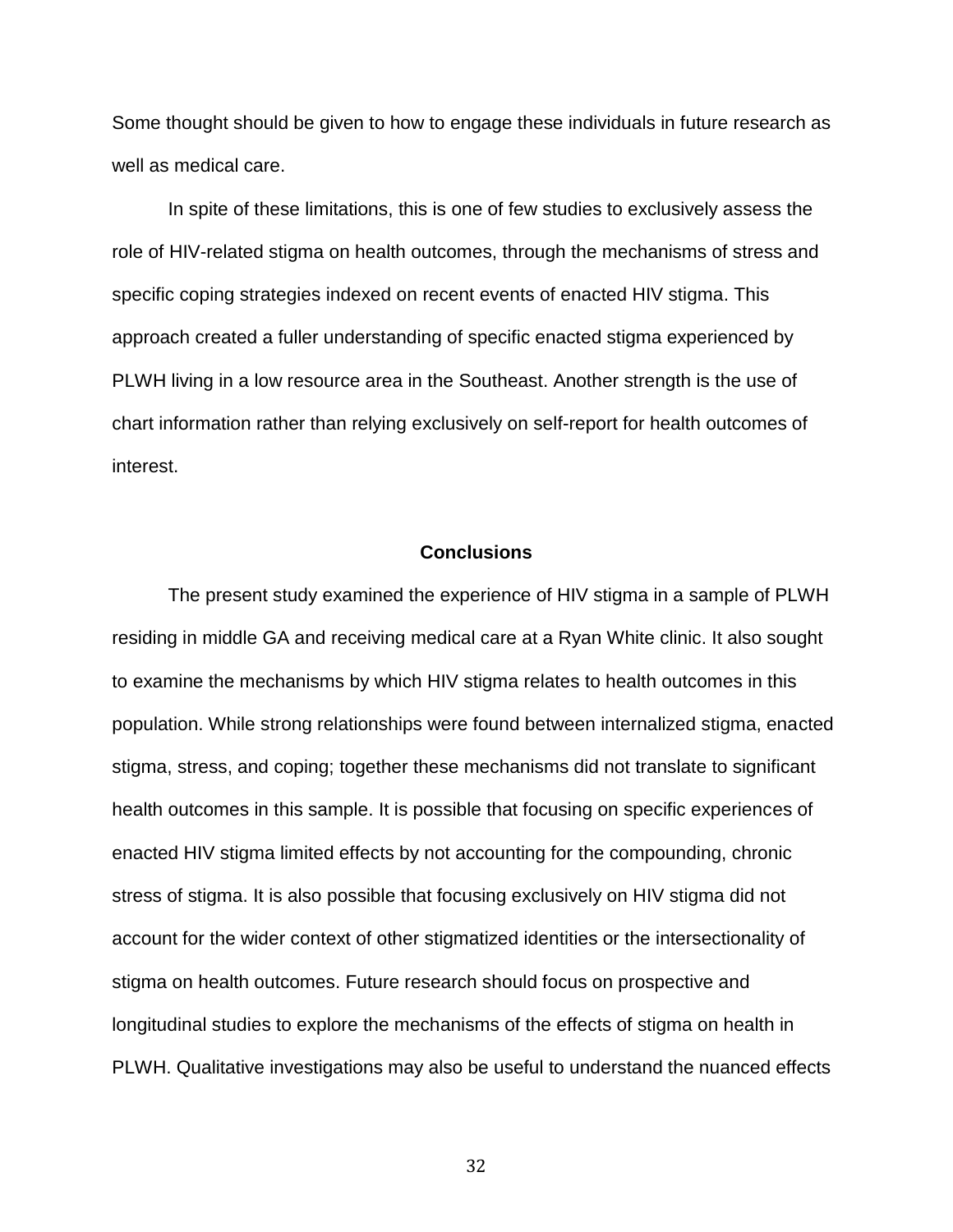of stigma in the lives of PLWH for which quantitative studies are not sensitive enough to uncover. From a clinical perspective, individuals who endorsed experiences of enacted HIV stigma in the past year tended to have greater psychosocial and mental health concerns. Symptoms of depression and alcohol use likely translate to poorer physical health over time. From a clinical intervention perspective, HIV stigma is an important piece of the context of health disparities for PLWH and should be attended to in interventions. Based on the moderate level of endorsement of HIV stigma in this sample and others, individuals may not be motivated to participate in an intervention focused specifically on stigma. But, clinicians and researchers can potentially improve mental health outcomes by including material specific to HIV stigma so that PLWH can feel in control of their reactions to such experiences and fully utilize their coping resources. Comprehensive assessments of stigma in this population may be useful to determine areas that can be targeted in intervention. Moreover, health interventions implemented in HIV care settings, such as stress management or medication adherence or adjustment to HIV, could include material specific to managing HIV stigma. Clinical intervention researchers may add to these efforts by assessing the acceptability of stigma-related content in addition to the comparative effectiveness of interventions containing stigma-related content compared to traditionally-implemented therapeutic interventions.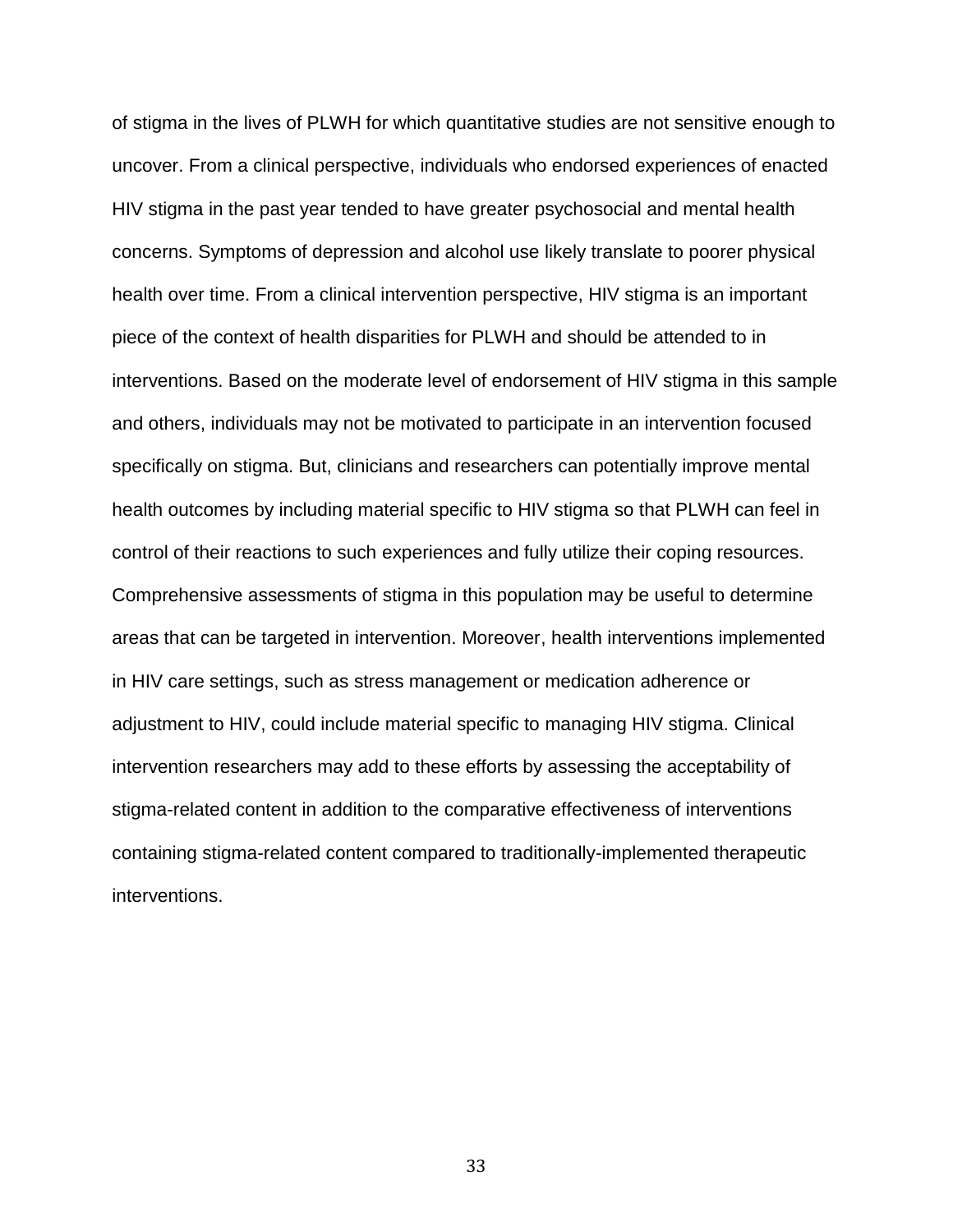#### References

Berger, B.E., Ferrans, C.E., & Lashley, F.R. (2001). Measuring stigma in people with HIV: Psychometric assessment of the HIV Stigma Scale. *Research in Nursing and Health, 24*(6), 518-529.

Bogart, L. M., Landrine, H., Galvan, F. H., Wagner, G. J., & Klein, D. J. (2013). Perceived discrimination and physical health among HIV-positive Black and Latino men who have sex with men. *AIDS and Behavior*, *17*(4), 1431-1441. doi: [10.1007/s10461-012-0397-5](https://dx.doi.org/10.1007%2Fs10461-012-0397-5)

Boone,M.R., Cook, S.H., & Wilson, P.A. (2016). Sexual identity and HIV status influence the relationship between internalized stigma and psychological distress in black gay and bisexual men. *AIDS Care, 28*(6), 764-770. doi: 10.1080/09540121.2016.1164801

Bradley, H., Hall, I., Woltitski, R.J., Van Handel, M.M., Stone, A.E., LaFlam, M., et al. (2014). Vital signs: HIV diagnosis, care, and treatment among persons living with HIV – United States, 2011. Retrieved from:

http://www.cdc.gov/mmwr/preview/mmwrhtml/mm6347a5.htm?s\_cid=mm6347a5\_w

- Brondolo, E., Brady Ver Halen, N., Pencille, M., Beatty, D., & Contrada, R.J. (2009). Coping with racism: A selective review of the literature and a theoretical and methodological critique. *Journal of Behavioral Medicine, 32*(1), 64-68. doi: 10.1007/s10865-008-9193-0
- Bunn, J.Y., Solomon, S.E., Miller, C., & Forehand, R. (2007). Measurement of stigma in people with HIV/AIDS: A reexamination of the HIV Stigma Scale. *AIDS Education and Prevention, 19*(3), 198-208.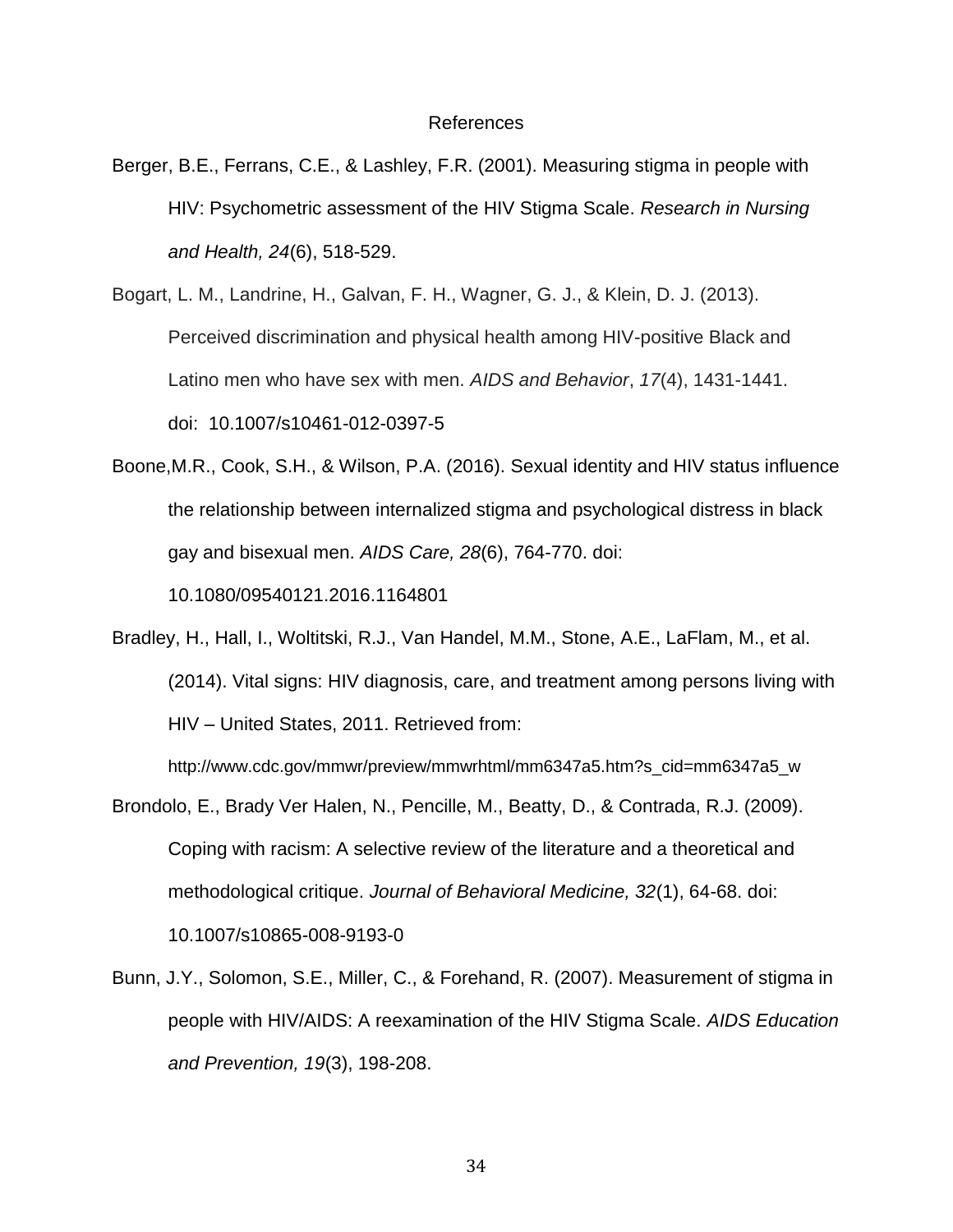- Carver, C. S., Scheier, M. F., & Weintraub, J. K. (1989). Assessing coping strategies: a theoretically based approach. *Journal of Personality and Social Psychology*, *56*(2), 267.
- Carver, C.S. (1997). You want to measure coping but your protocol's too long: Consider the Brief COPE. *International Journal of Behavioral Medicine, 4*, 92-100.
- Catz, S.L., McClure, J.B., Jones, G.N., & Brantley. (1999). Predictors of outpatient medical appointment attendance among persons with HIV. *AIDS Care, 11*(3), 361-373.
- Centers for Disease Control and Prevention (CDC). (2000). *Measuring healthy days*. CDC: Atlanta, GA.
- CDC. (2015a). HIV and AIDS in the United States by Geographic Distribution. Retrieved May 17, 2016 from

http://www.cdc.gov/hiv/statistics/overview/geographicdistribution.html

- CDC. (2015b). Georgia 2015 State Health Profile. Retrieved May 17, 2016, from http://www.cdc.gov/nchhstp/stateprofiles/pdf/georgia\_profile.pdf
- CDC. (2016). Today's HIV/AIDS Epidemic. Retrieved May 17, 2016 from http://www.cdc.gov/nchhstp/newsroom/docs/factsheets/todaysepidemic-508.pdf
- Chaudoir, S.R., Norton, W.E., Earnshaw, V.A., Moneyham, L., Mugavero, M.J., & Hiers, K.M. (2012). Coping with HIV stigma: Do proactive coping and spiritual peace buffer the effect of stigma on depression? *AIDS and Behavior, 16*, 2382-2391. doi: 10.1007/s10461-011-0039-3
- Chesney, M.A., & Smith, A.W. (1999). Critical delays in HIV testing and care: The potential role of stigma. *American Behavioral Scientist, 42*(7), 1162-1174.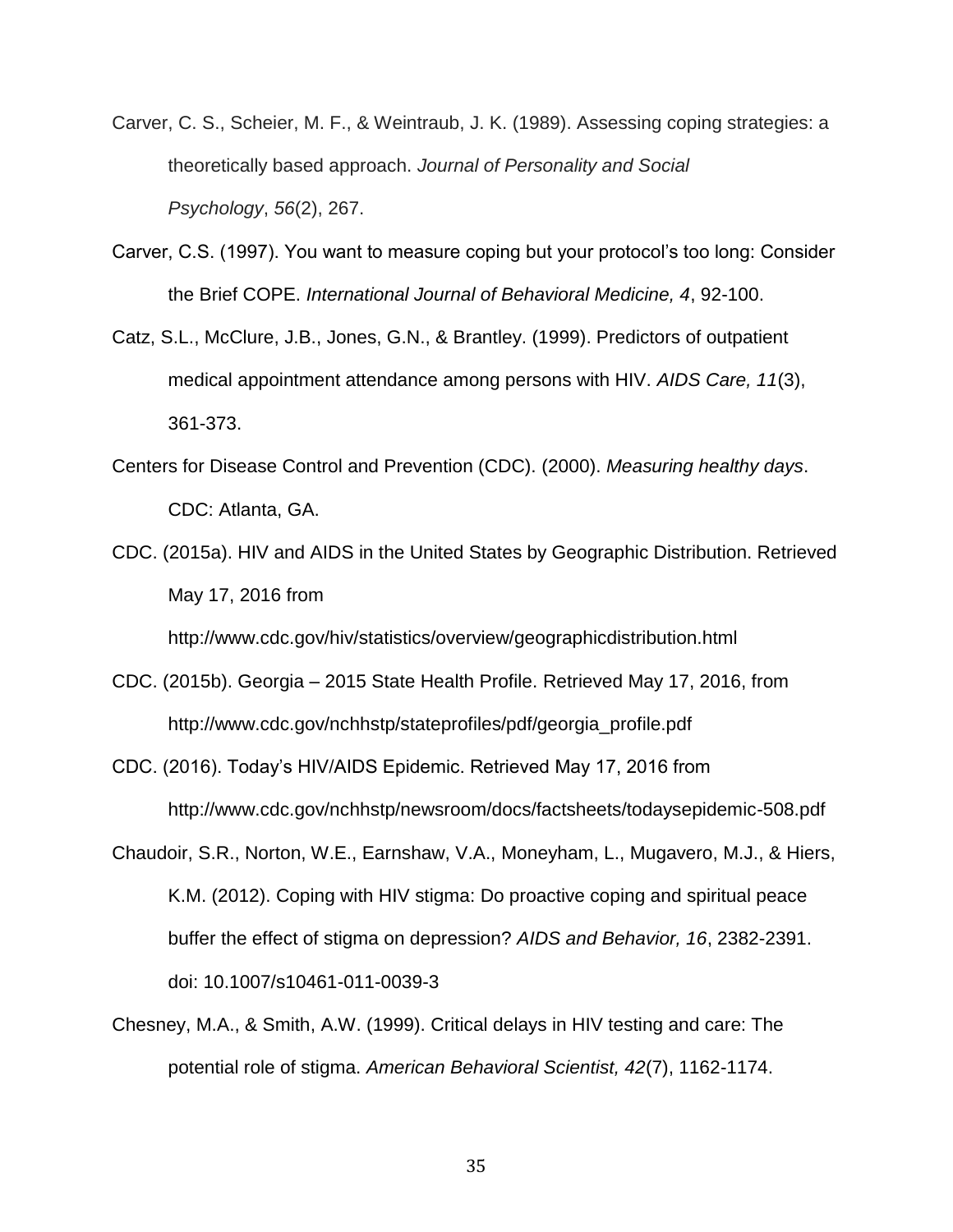- Clark, R., Anderson, N.B., Clark, V.R., & Williams, D.R. (1999). Racism as a stressor for African Americans: A biopsychosocial model. *American Psychologist, 54*(10), 805-816. doi: 10.1037/0003-066X.54.10.805
- Cohen, S. (2004). Social relationships and health. *American Psychologist, 59*(8), 676- 684. doi: 10.1037/0003-066X.59.8.676

Cohen, M.S., Chen, Y.Q., McCauley, M., Gamble, T., Hosseinipour, M.C., Kumarasamy, N., …, Fleming, T.R. (2011). Prevention of HIV-1 infection with early antiretroviral therapy. *The New England Journal of Medicine, 365,* 493-505. doi: 10.10.56/NEJMoa1105243

- Comrey, A., & Lee, H. (1992). *A first course in factor analysis.* (2nd ed.). Hillsdale: Erlbaum.
- Corless, I. B., Voss, J. G., Nicholas, P. K., Bunch, E. H., Bain,C. A., Coleman, C., … Valencia, C. P. (2008). Fatigue in HIV/AIDS patients with comorbidities. *Applied Nursing Research, 21*(3), 116–122. doi: 10.1016/j.apnr.2006.11.001
- Crawford, T.N. (2015). Examining the relationship between multiple comorbidities and retention in HIV medical care: A retrospective analysis. *AIDS Care, 27*(7), 892- 899. doi: 10.1080/09540121.2015.1009361
- Deacon, H. (2006). Towards a sustainable theory of health-related stigma: Lessons from the HIV/AIDS literature. *Journal of Community and Applied Social Psychology, 16*, 418-425. doi: 10.1002/casp.900
- Earnshaw, V.A., Bogart, L.M., Dovidio, J.F., & Williams, D.R. (2013). Stigma and racial/ethnic disparities: Moving toward resilience. *Stigma and Health, 1*(S), 60- 74. doi: 10.1037/2376-6972.1.S.60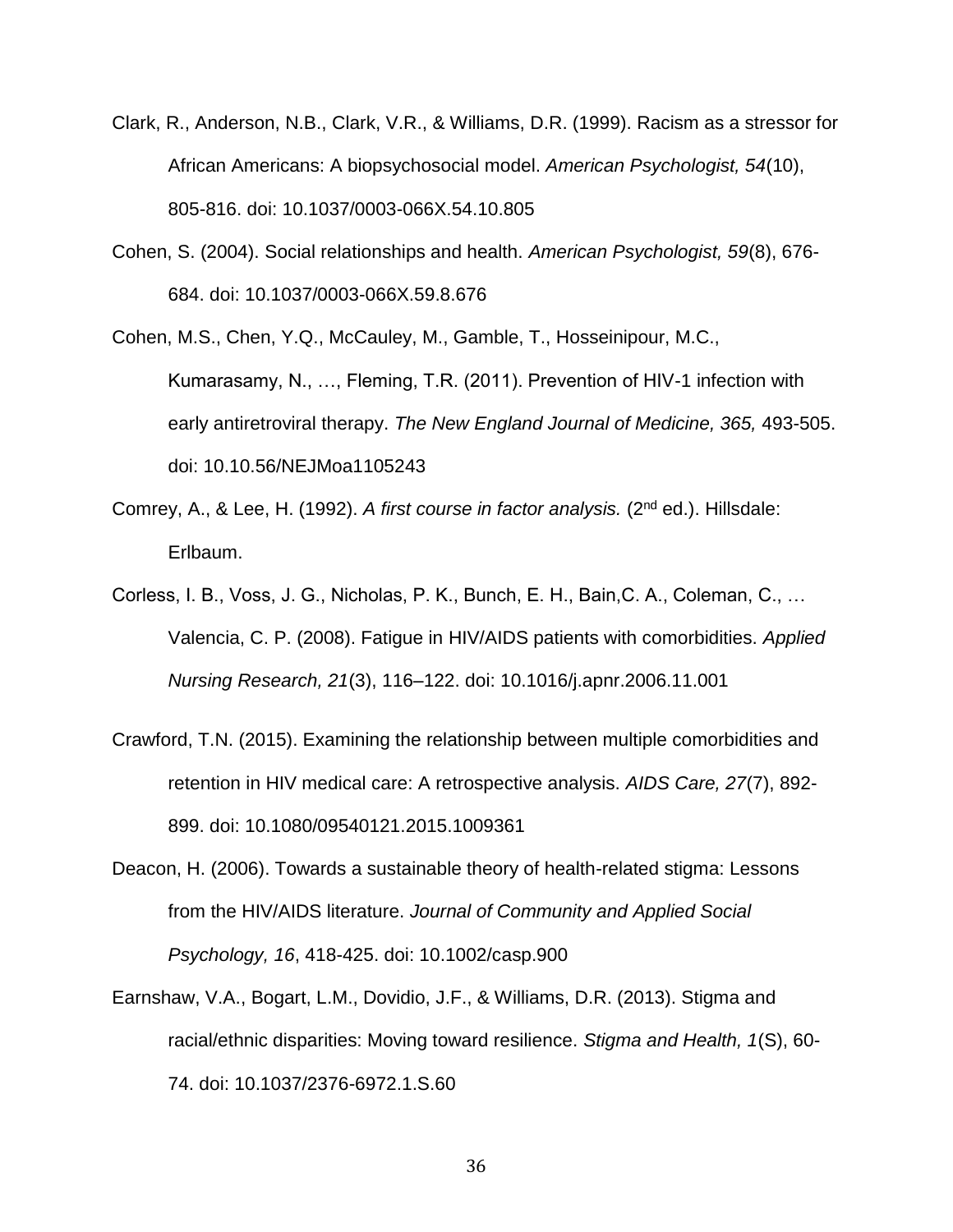- Earnshaw, V.A., & Chaudoir, S.R. (2009). From conceptualizing to measuring stigma: A review of HIV stigma mechanism measures. *AIDS and Behavior, 13*, 1160-1177. doi: 10.1007/s10461-009-9593-3
- Earnshaw, V.A., Lang, S.M., Lippitt, M., Jin, H., & Chaudoir, S.R. (2015). HIV stigma and physical health symptoms: Do social support, adaptive coping, and/or identity centrality act as resilience resources? *AIDS and Behavior, 19*, 41-49. doi: 10.1007/s1046-014-0758-3
- Earnshaw, V.A., Quinn, D.M., & Park, C.L. (2012). Anticipated stigma and quality of life among people living with chronic illnesses. *Chronic Illness, 8*(2), 79-88. doi: 10.1177/1742395311429393
- Earnshaw, V.A., Smith, L.R., Chaudoir, S.R., Amico, K.R., Copenhaver, M.M. (2013). HIV stigma mechanisms and wellbeing among PLWH: A test of the HIV stigma framework. *AIDS and Behavior, 17*, 1785-1795. doi: 10.1007/s10461-013-0437-9
- Fife, B.L., & Wright, E.R. (2000). The dimensionality of stigma: A comparison of its impact on the self of persons with HIV/AIDS and cancer. *Journal of Health and Social Behavior, 41*(1), 50-67. doi: 10.2307/2676360
- Gardner, E.M., McLees, M.P., Steiner, J.F., del Rio, C., & Burman, W.J. (2011). The spectrum of engagement in HIV care and its relevance to test-and-treat strategies for prevention of HIV infection. *Clinical Infectious Diseases, 52*(6), 783- 800. doi: 10.1093/cid/ciq243
- Gardner, L.I., Marks, G., Craw, J.A., Wilson, T.E., Drainoni, M.L., Moore, R.D., […] Giordano for the Retention in Care Study Group. (2012). A low-effort, clinic-wide intervention improves attendance for HIV primary care. *Clinical Infectious*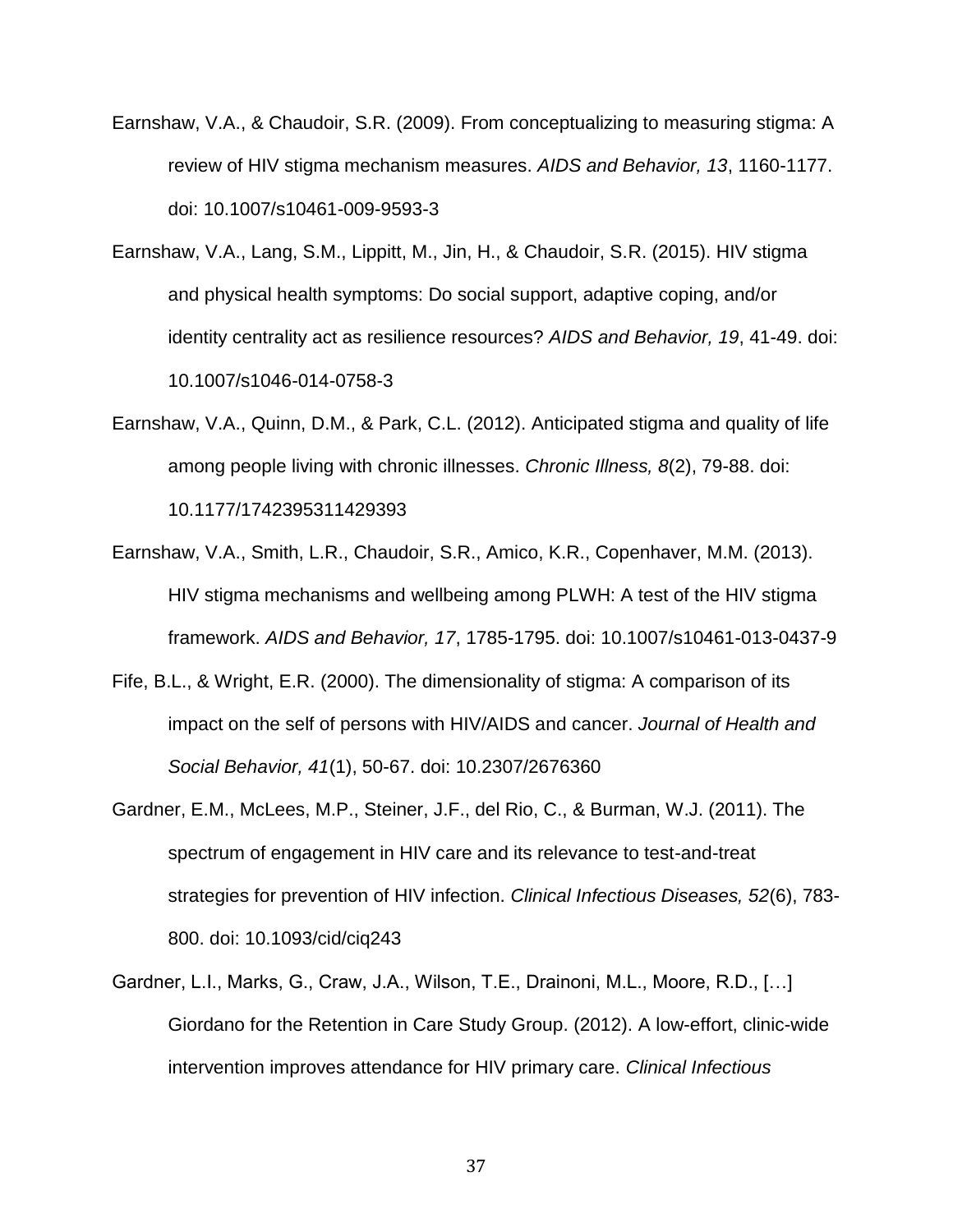*Diseases, 55*(8), 1124-1134. doi: 10.1093/cid/cis623

- Georgia Department of Public Health, HIV/AIDS Epidemiology Section. (2016). HIV Surveillance Summary, Georgia 2014. Retrieved May 17, 2016 from https://dph.georgia.gov/data-fact-sheet-summaries
- Goffman, E. (1963). *Stigma: Notes on the management of spoiled identity.* Englewood Cliffs, NJ: Prentice Hall.
- Hammen, C., Adrian, C., Gordon, D., Burge, D., Jaenicke, C., & Hiroto, D. (1987). Children of depressed mothers: Maternal strain and symptoms predictors of dysfunction. *Journal of Abnormal Psychology, 96*(3), 190-198.
- Hatzenbuehler, M.L., Phelan, J.C., & Link, B.G. (2013). Stigma as a fundamental cause of populations health inequalities. *American Journal of Public Health, 103*(5), 813-821. doi: 10.2105/AJPH.2012.301069
- Hayes, A.F. (2013). *Introduction to Mediation, Moderation, and Conditional Process Analysis: A Regression-Based Approach (Methodology in the Social Sciences).* New York: Guilford Press.
- Helms, C.B., Turan, J.M., Atkins, G., Kempf, M.C., Clay, O.J., Raper, J.L., Mugavero, M.J., & Turan, B. (2016). Interpersonal mechanisms contributing to the association between HIV-related internalized stigma and medication adherence. *AIDS and Behavior.* doi: 10.1007/s10461-016-1320-2
- Herek, G.M., Capitanio, J.P., & Widaman, K.F. (2003). Stigma, social risk, and health policy: Public attitudes toward HIV surveillance policies and the social construction of illness. *Health Psychology, 22*(5), 533-546. doi: 10.1037/0278- 6133.22.5.533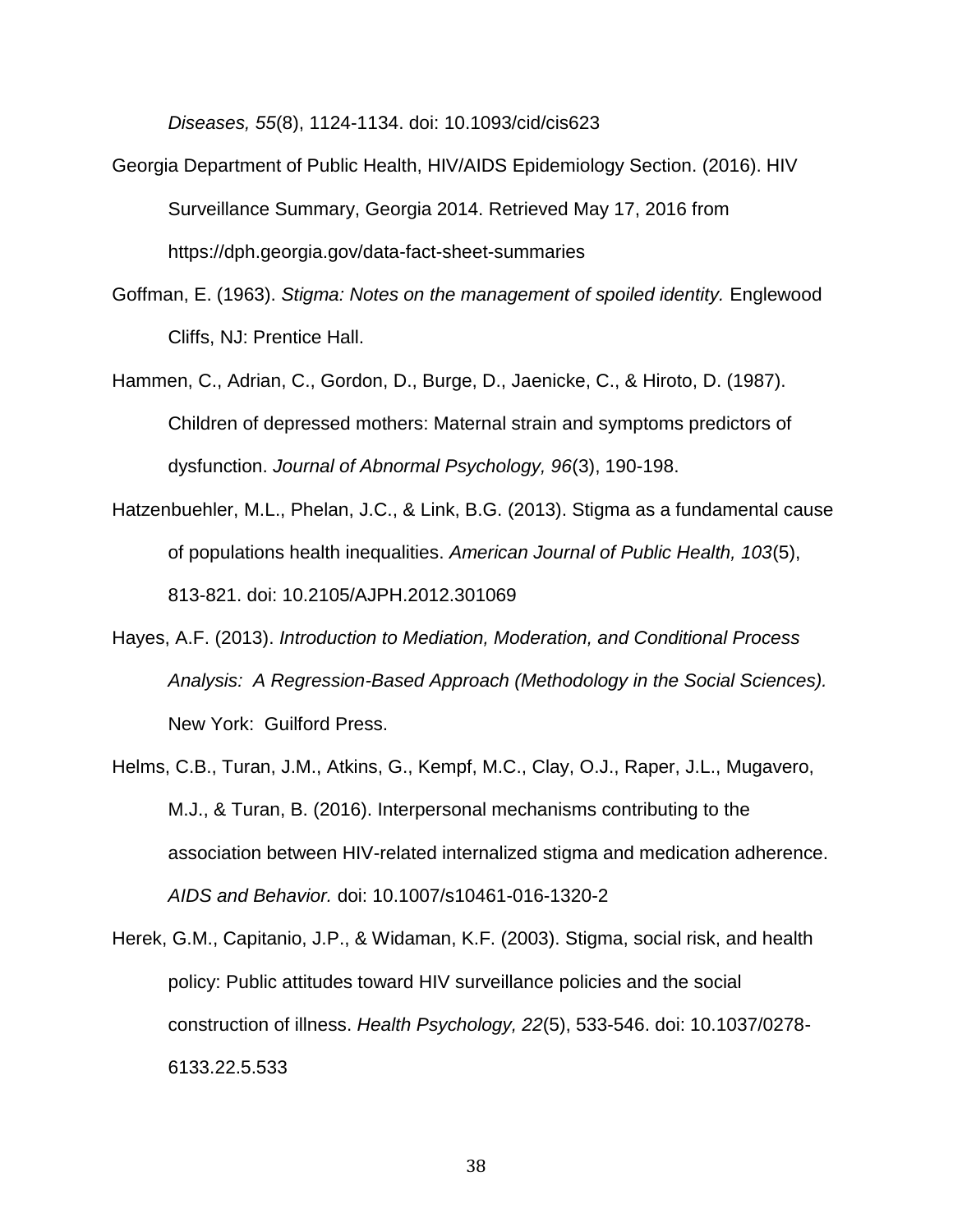- Jones, E., Farina, A., Hastorf, A., Markus, H., Miller, D.T., & Scott, R. (1984). *Social stigma: The psychology of marked relationships.* New York: Freeman.
- Kalichman, S.C., Rompa, D., & Cage, M. (2000). Distinguishing between overlapping somatic symptoms of depression and HIV disease in people living with HIV-AIDS. *The Journal of Nervous and Mental Disease, 188*(10), 662-670.
- Katz, I.T., Ryu, A.E., Onuegbu, A.G., Psaros, C., Weiser, S.D., Bangsberg, D.R., & Tsai, A.C. (2013). Impact of HIV-related stigma on treatment adherence: Systematic review and meta-synthesis. *Journal of the International AIDS Society, 16*(Suppl 2), 18640. doi: 10.7448/IAS.16.3.18640
- Krentz, H.B., & Gill, J. (2016). The impact of non-antiretroviral polypharmacy on the continuity of antiretroviral therapy (ART) among HIV patients. *AIDS Patient Care and STDs, 30*(1), 11-17. doi: 10.1089/apc.2015.0199
- Leserman, J. (2003). HIV disease progression: Depression, stress, and possible mechanisms. *Biological Psychiatry, 54*(3), 295-306.
- Link, B.G., & Phelan, J.C. (2001). Conceptualizing stigma. *Annual Review of Sociology, 27*, 363-385.
- Litt, M.D., Kadden, R.M., & Kabela-Cormier, E. (2009). Individualized assessment and treatment program for alcohol dependence: Results of an initial study to train coping skills. *Addiction, 104*(11), 1837-1838. doi: 10.1111/j.1360- 0443.2009.02693.x
- Logie, C., & Gadalla, T.M. (2009). Meta-analysis of health and demographic correlates of stigma towards people living with HIV. *AIDS Care, 21*(6), 742-753. doi: 10.1080/09540120802511877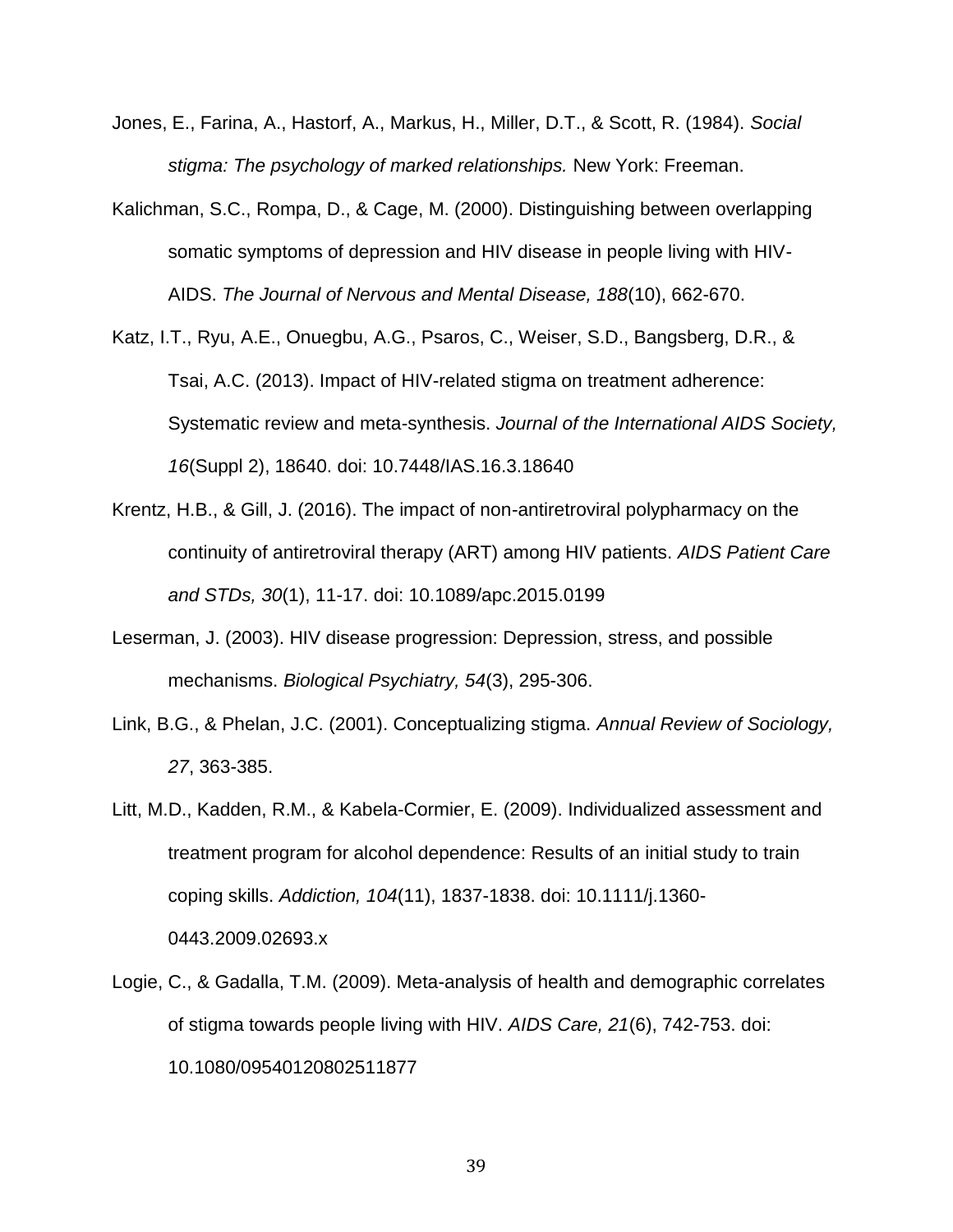Logie, C.H., Newman, P.A., Chakrapani, V., & Shunmugam, M. (2012). Adapting the minority stress model: Associations between gender non-conformity stigma, HIVrelated stigma and depression among men who have sex with men in South India. *Social Science & Medicine, 74*(8), 1261-1268. doi:

10.1016/j.socscimed.2012.01.008

- MacKinnon, D.P., Lockwood, C.M., Hoffman, J.M., West, S.G., & Sheets, V. (2002). A comparison of methods to test mediation and other intervening variable effects. *Psychological Methods, 7*(1), 83-104.
- Mahajan, A.P., Sayles, J.N., Patel, V.A., Remien, R.H., Ortiz, D., Szekeres, G., & Coates, T.J. (2008). Stigma in the HIV/AIDS epidemic: A review of the literature and recommendations for a way forward. *AIDS, 2*(Suppl 2), S67-S79. doi: 10.1097/01.aids.0000327438.13291.62
- Meyer, I.H. (1995). Minority stress and mental health in gay men. *Journal of Health and Social Behavior, 36*(1), 38-56.
- Mugavero, M.J., Amico, K.R., Horn, T., & Thompson, M.A. (2013). The state of engagement in HIV care in the United States: From cascade to continuum to control. *Clinical Infectious Diseases, 57*(8), 1164-1167. doi: 10.1093/cid/cit420
- Parker, R., & Aggleton, P. (2003). HIV and AIDS-related stigma and discrimination: A conceptual framework and implications for action. *Social Science & Medicine, 57*, 3-24.
- Pascoe, E.A., & Richman, L.S. (2009). Perceived discrimination and health: A metaanalytic review. *Psychological Bulletin, 135*(4), 531-554. doi: 10.1037/a0016059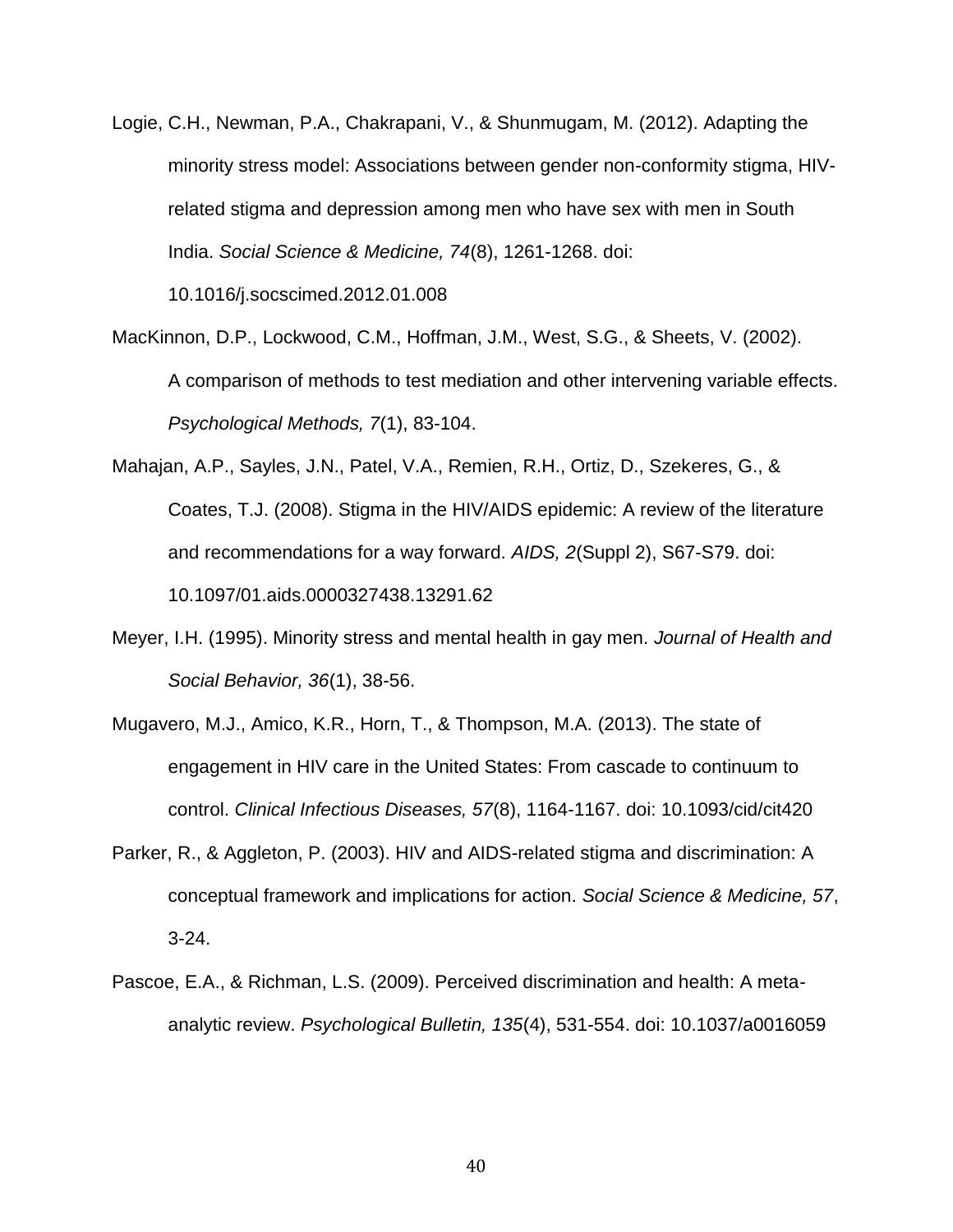- Phelan, J.C., Link, B.G., & Tehranifar, P. (2010). Social conditions as a fundamental cause of health inequalities: Theory, evidence, and policy implications. *Journal of Health and Social Behavior, 51*(S), S28-S40. doi: 10.1177/0022146510383498
- Radloff, L.S. (1977). The CES-D Scale: A self-report depression scale for research in the general population. *Applied Psychological Measurement, 1*, 385-401.
- Rao, D., Feldman, B.J., Fredericksen, R.J., Crane, P.K., Simoni, J.M., Kitahata, M.M., & Crane, H.M. (2012). A structural equation model of HIV-related stigma, depressive symptoms, and medication adherence. *AIDS and Behavior, 16*(3), 711-716. doi: 10.1007/s10461-011-9915-0
- Ross M.W., & Rosser, B.R. (1996). Measurement and correlates of internalized homophobia: A factor analytic study. *Journal of Clinical Psychology, 52*(1), 15-21.
- Rueda, S., Mitra, S., Chen, S., Gogolishvili, D., Globerman, J., Chambers, L., Wilson, M., Logie, C.H., Shi, Q., Morassaei, S., & Rourke, S.B. (2016). Examining the associations between HIV-related stigma and health outcomes in people living with HIV/AIDS: A series of meta-analyses. *BMJ Open, 6*, e011453. doi:

10.1136/bmjopen-2016-011453

- Saunders, J.B., Aasland, O.G., Babor, T.F., de la Fuente, J.R., & Grant, M. (1993). Development of the Alcohol Use Disorders Identification Test (AUDIT): WHO Collaborative on early detection of persons with harmful alcohol consumption—II. *Addiction, 88*(6), 791-804.
- Schmidt, A., Barry, K., & Fleming, M. (1995). Detection of problem drinkers: The Alcohol Use Disorders Test (AUDIT). *Southern Medical Journal, 68*, 52-59.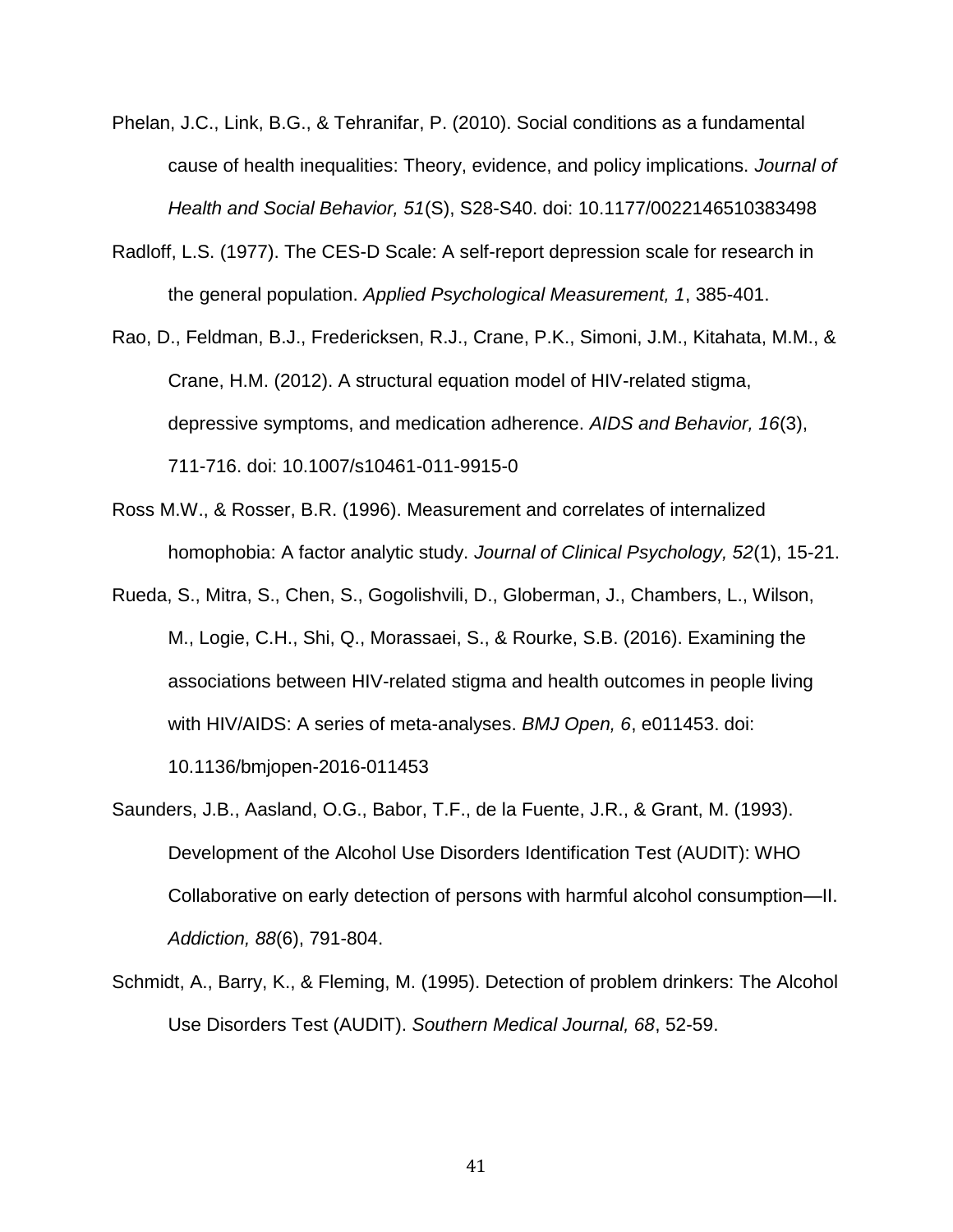- Stuber, J., Meyer, I., & Link, B. (2008). Stigma, prejudice, discrimination and health. *Social Science and Medicine, 67*(3), 351-357. doi: 10.1016/jsocscimed.2008.03.023
- Turner-Cobb, J. M., Gore-Felton, C., Marouf, F., Koopman, C., Kim, P., Israelski, D., & Spiegel, D. (2002). Coping, social support, and attachment style as psychosocial correlates of adjustment in men and women with HIV/AIDS. *Journal of Behavioral Medicine*, *25*(4), 337-353. doi:10.1023/A:1015814431481
- Vanable, P.A., Carey, M.P., Blair, D.C., & Littlewood, R.A. (2006). Impact of HIV-related stigma on health behaviors and psychological adjustment among HIV-positive men and women. *AIDS and Behavior, 10*(5), 473-482. doi: 10.1007/s10461-006-9099-1
- Varni, S.E., Miller, C.T., McCuin, T., & Solomon, S.E. (2012). Disengagement and engagement coping with HIV/AIDS stigma and psychological well-being of people with HIV/AIDS. *Journal of Social and Clinical Psychology, 31*(2), 123-150.
- Williams, D.R., Neighbors, H.W., & Jackson, J.S. (2003). Racial/ethnic discrimination and health: Findings from community studies. *American Journal of Public Health, 93*(2), 200-208. doi: 10.2105/AJPH.93.2.200
- Whetten-Goldstein, K., & Nguyen, T.Q. (2002). *You're the First One I've Told: New Faces of HIV in the South.* Rutgers University Press.
- The White House Office of National HIV/AIDS Policy. (2015). National HIV/AIDS strategy for the United States: Updated to 2020. Retrieved from: [https://www.whitehouse.gov/sites/default/files/docs/national\\_hiv\\_aids\\_strategy\\_u](https://www.whitehouse.gov/sites/default/files/docs/national_hiv_aids_strategy_update_) [pdate\\_2](https://www.whitehouse.gov/sites/default/files/docs/national_hiv_aids_strategy_update_)020.pdf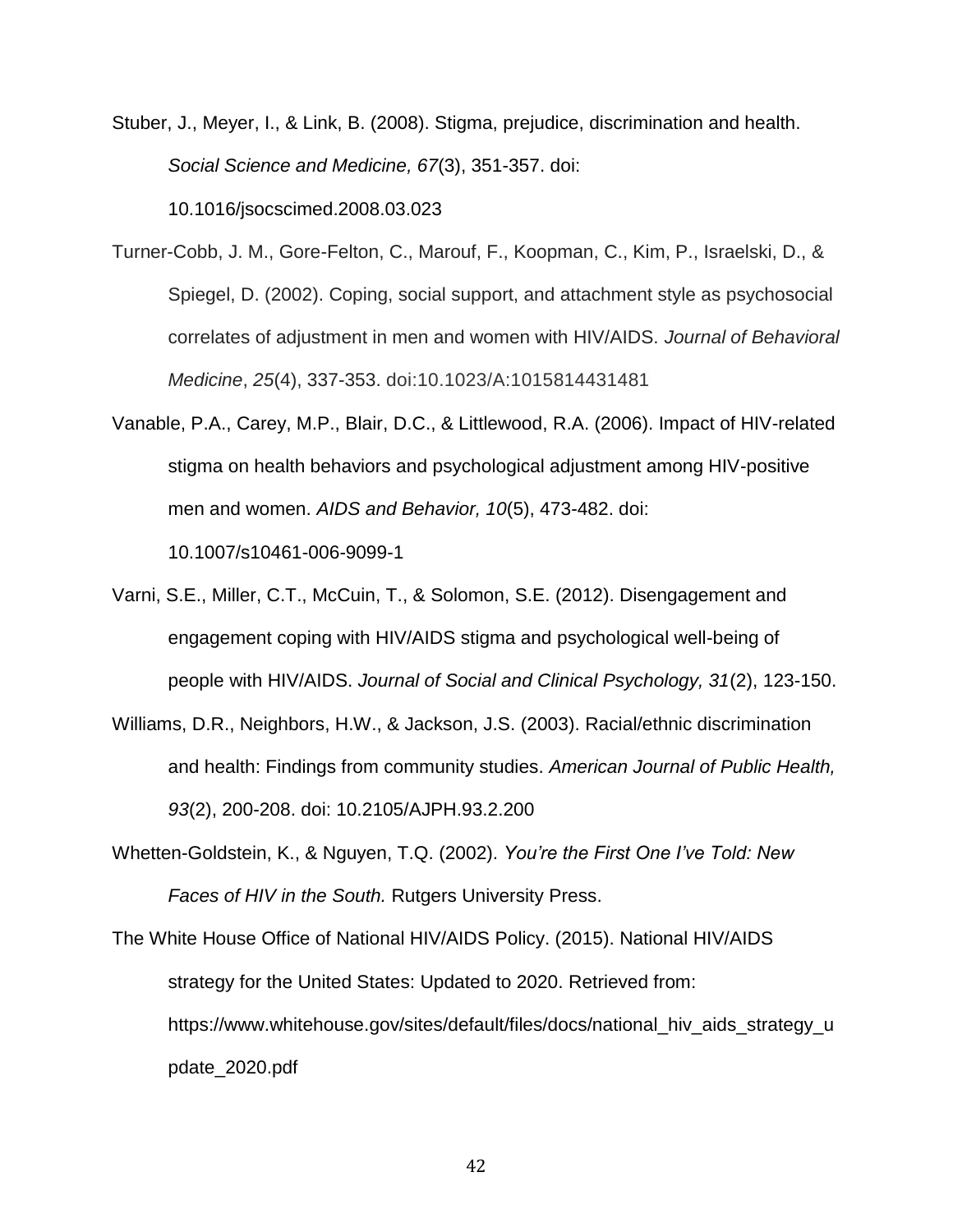| <b>Characteristic</b>                | $n$ (%)                |
|--------------------------------------|------------------------|
| $\overline{Age}$ (M $\pm$ SD, range) | $45.7 \pm 12.0, 18-77$ |
| Gender                               |                        |
| Male                                 | 123 (62%)              |
| Female                               | 74 (37%)               |
| Transgender                          | 9(5%)                  |
| Race                                 |                        |
| African American/Black               | 167 (84%)              |
| White                                | 25 (13%)               |
| Hispanic Latino                      | 2(1%)                  |
| <b>Biracial or Multiracial</b>       | 3(2%)                  |
| Other                                | 2(1%)                  |
| <b>Sexual Orientation</b>            |                        |
| Homosexual/Same sex loving           | 59 (30%)               |
| <b>Bisexual</b>                      | 22 (11%)               |
| Heterosexual/Straight                | 112 (56%)              |
| <b>Education Level</b>               |                        |
| Less than HS degree                  | 45 (23%)               |
| HS degree or equivalent              | 70 (35%)               |
| More than HS degree                  | 84 (42%)               |
| Employment                           |                        |
| Working full time                    | 26 (13%)               |
| Working part time                    | 19 (10%)               |
| On disability                        | 79 (40%)               |
| Unemployed                           | 69 (35%)               |
| <b>Student</b>                       | 5(3%)                  |
| Religion                             |                        |
| Christian                            | 148 (75%)              |
| Agnostic/Atheist                     | 2(1%)                  |
| Spiritual but not religious          | 20 (10%)               |
| Other                                | 28 (14%)               |
| Ever incarcerated                    | 100 (50%)              |
| In the past month:                   |                        |
| Unreliable Transportation            | 34 (17%)               |
| <b>Unstable Housing</b>              | 23 (12%)               |
| <b>Insufficient Food</b>             | 59 (30%)               |

Table 1. Descriptive statistics of socio-demographic characteristics, full sample (N=199).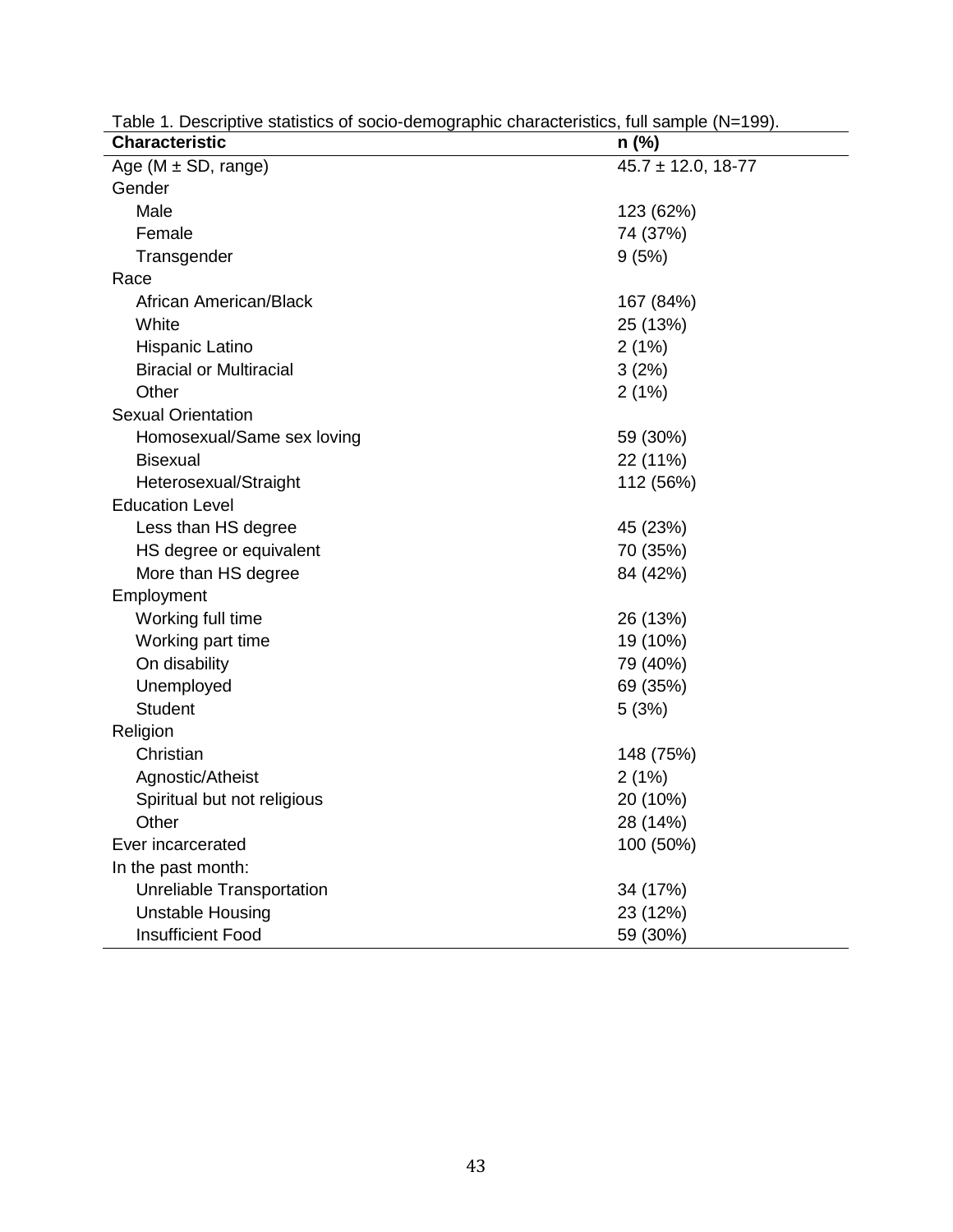| Table 2. Health and medical characteristics of full sample (N=199). |                             |
|---------------------------------------------------------------------|-----------------------------|
| <b>Characteristic</b>                                               | $M \pm SD$ , range, or n(%) |
| Years since HIV Diagnosis                                           | $13.5 \pm 8.7, 0.36$        |
| Taking ARVs (self-report)                                           | 190 (96%)                   |
| Visual analog medication adherence                                  | $85.7 \pm 26.3, 0-100$      |
| Medication adherence > 85%                                          | 144 (72%)                   |
| # Active medications                                                | $5.6 \pm 3.8$               |
| # Antiretroviral medications                                        | $1.9 \pm 1.2$               |
| # non-HIV medications                                               | $3.7 \pm 3.4$               |
| Clinic attendance past 6 months:                                    |                             |
| Missed appointments                                                 | 91 (46%)                    |
| Attended all appointments                                           | 108 (54%)                   |
| Most recent viral load                                              | $2432.5 \pm 11517.4$        |
| <b>Viral Load Status:</b>                                           |                             |
| Detectable (≥20 copies/mL)                                          | 66 (33%)                    |
| Undetectable                                                        | 127 (64%)                   |
| Most recent CD4 count                                               | $575.4 \pm 307.3$           |
| CD4 cell count < 200                                                | 19 (10%)                    |
| <b>CESD</b>                                                         | $15.6 \pm 11.5, 0.52$       |
| <b>AUDIT</b>                                                        | $3.6 \pm 5.4, 0.33$         |
| In the past month:                                                  |                             |
| Mental health counselor                                             | 23 (12%)                    |
| Substance use counselor                                             | $\overline{1}2(6%)$         |
| AA/NA meeting                                                       | 27 (14%)                    |
| HIV support group                                                   | 13 (7%)                     |
| Health-related quality of life past month:                          |                             |
| General health ≥ "good"                                             | 163 (82%)                   |
| Health not good $\geq 2$ weeks                                      | 63 (32%)                    |
| Health kept from activities $\geq 2$ weeks                          | 50 (25%)                    |
| Pain $\geq$ 2 weeks                                                 | 56 (28%)                    |
| Comorbid treatment:                                                 |                             |
| Pulmonary treatment                                                 | 36 (18%)                    |
| Diabetes treatment                                                  | 18 (9%)                     |
| Hepatitis C treatment                                               | 2(1%)                       |
| Infection treatment                                                 | 74 (37%)                    |
| Cardiovascular treatment                                            | 97 (49%)                    |
| Gastrointestinal treatment                                          | 34 (17%)                    |
| Pain treatment                                                      | 50 (25%)                    |
| Urinary/prostate treatment                                          | 6(3%)                       |
| Thyroid treatment                                                   | 6(3%)                       |
| Psychotropic treatment                                              | 66 (33%)                    |
| Sleep aid                                                           | 7(4%)                       |

Table 2. Health and medical characteristics of full sample (N=199).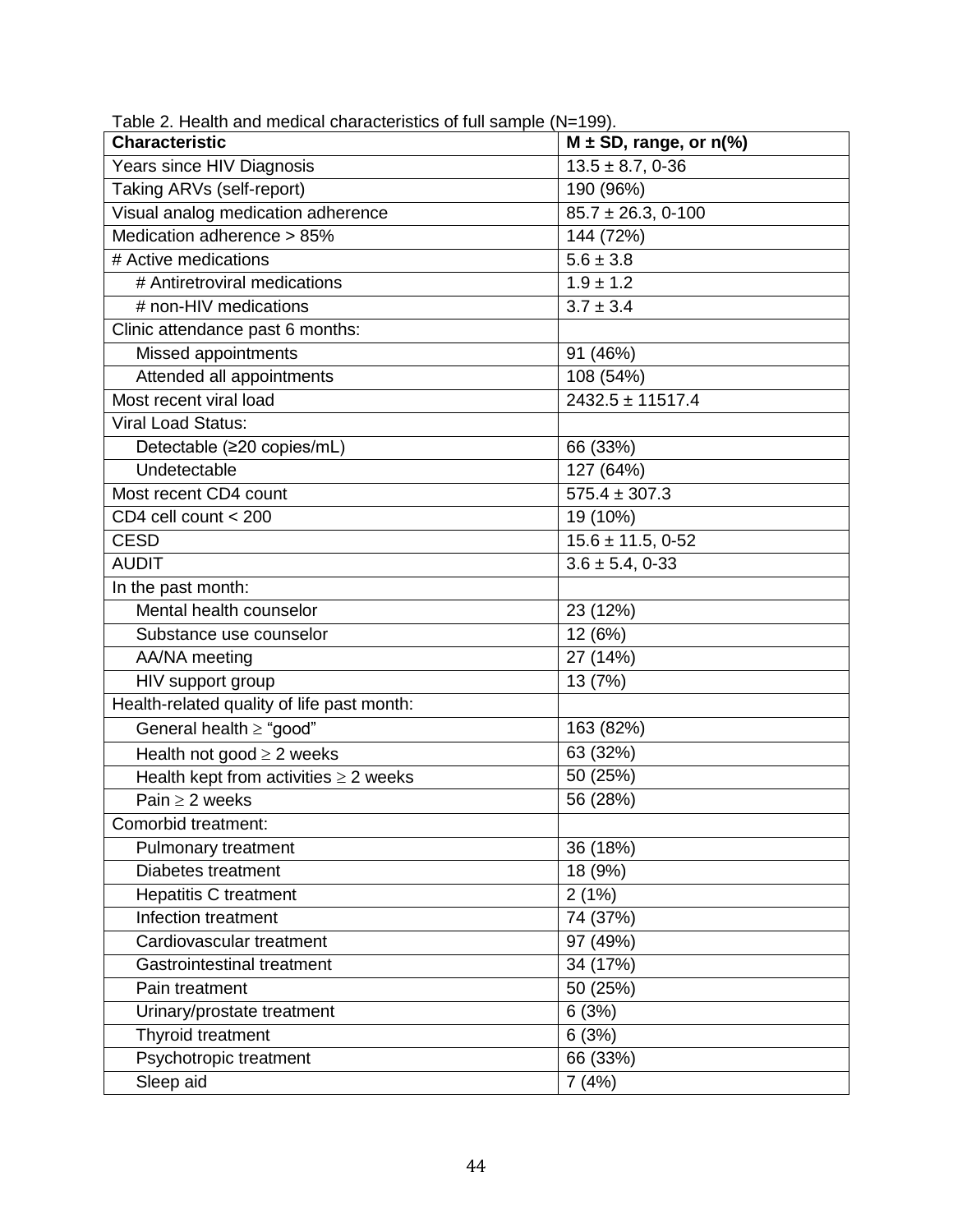|  | Table 3. Enacted stigma item endorsement. |  |  |
|--|-------------------------------------------|--|--|
|--|-------------------------------------------|--|--|

| In the past year                                                        | $n$ (%)          |
|-------------------------------------------------------------------------|------------------|
| People have treated me differently                                      | 61 (31%)         |
| Family members have avoided me                                          | 23 (12%)         |
| Family members have looked down on me                                   | 26 (13%)         |
| Community/social workers have discriminated against me                  | 22 (11%)         |
| Healthcare workers have avoided touching me                             | 17 (9%)          |
| I have lost friends by telling them I have HIV                          | 29 (15%)         |
| People seem afraid of me                                                | 32 (16%)         |
| People have physically backed away from me                              | 35 (18%)         |
| People who know I have HIV ignore my good points                        | 35 (18%)         |
| People don't want me around their children                              | 28 (14%)         |
| I have been treated with hostility or coldness by strangers             | 27 (14%)         |
| I have been ignored, excluded or avoided by people close to me          | 29 (15%)         |
| I have been rejected by a potential sexual or romantic partner          | 45 (23%)         |
| Someone acted as if I could not be trusted                              | 25 (13%)         |
| I was denied a place to live or lost a place to live                    | 9(5%)            |
| I was treated poorly or made to feel inferior when receiving healthcare | 18 (9%)          |
| I was denied a job or lost a job                                        | 12 (6%)          |
| Someone insulted or made fun of me                                      | 28 (14%)         |
| My personal property was damaged or stolen                              | 3(2%)            |
| I was physically assaulted or beaten                                    | 5(3%)            |
| Range # events endorsed in the past year                                | $0 - 20$         |
| Mean # events endorsed in the past year                                 | M: 2.6 (SD: 4.3) |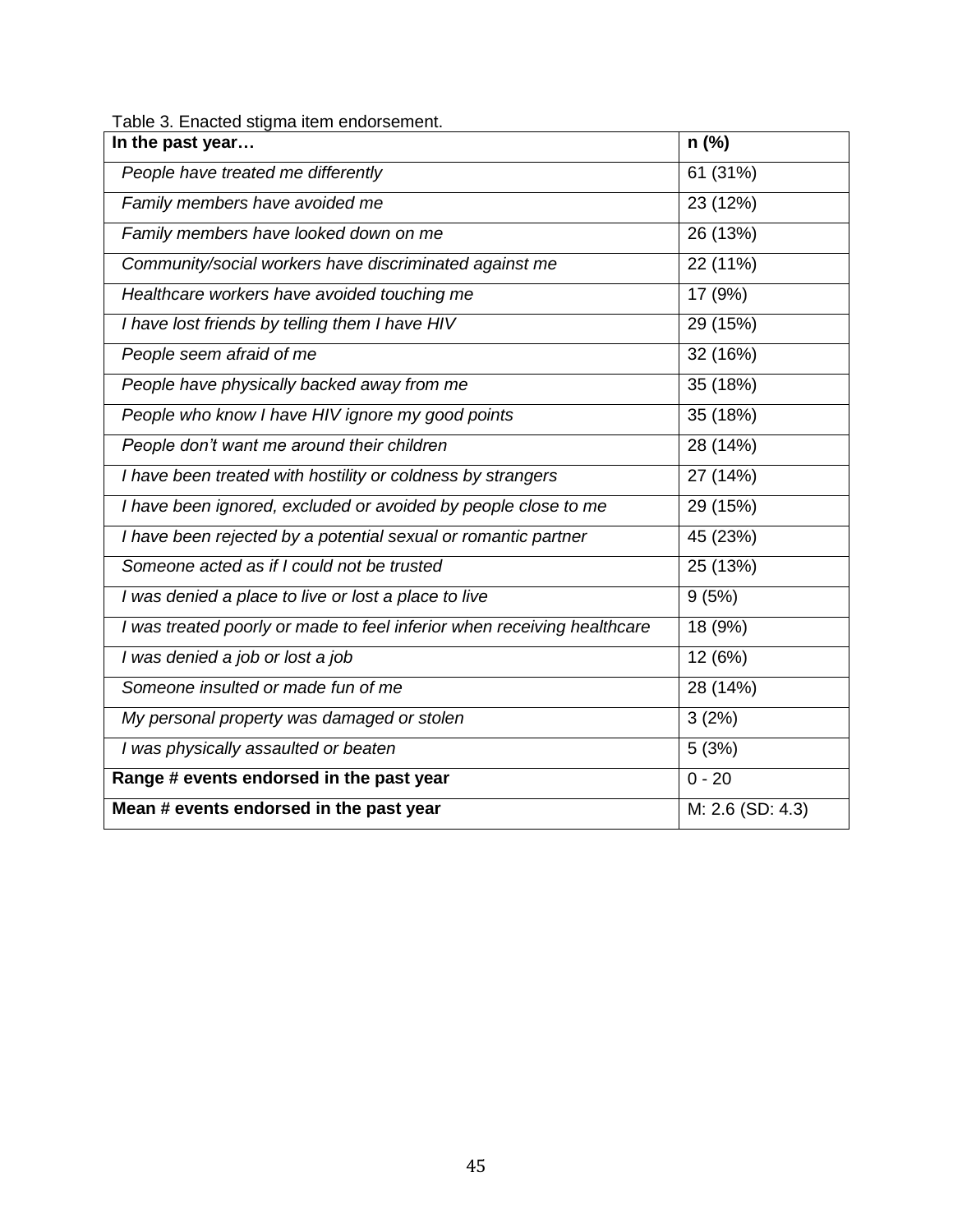| rable 4. Eriacted stighta item selected as most impactuurin the past year.<br>In the past year | $n$ (%)          |
|------------------------------------------------------------------------------------------------|------------------|
| People have treated me differently                                                             | 20 (10%)         |
| Family members have avoided me                                                                 | 4(2%)            |
| Family members have looked down on me                                                          | 5(3%)            |
| Community/social workers have discriminated against me                                         | $0(0\%)$         |
| Healthcare workers have avoided touching me                                                    | 3(2%)            |
| I have lost friends by telling them I have HIV                                                 | 5(3%)            |
| People seem afraid of me                                                                       | 3(2%)            |
| People have physically backed away from me                                                     | 2(1%)            |
| People who know I have HIV ignore my good points                                               | 3(2%)            |
| People don't want me around their children                                                     | 3(2%)            |
| I have been treated with hostility or coldness by strangers                                    | 3(2%)            |
| I have been ignored, excluded or avoided by people close to me                                 | 3(2%)            |
| I have been rejected by a potential sexual or romantic partner                                 | 17 (9%)          |
| Someone acted as if I could not be trusted                                                     | 3(2%)            |
| I was denied a place to live or lost a place to live                                           | $1(1\%)$         |
| I was treated poorly or made to feel inferior when receiving healthcare                        | 4(2%)            |
| I was denied a job or lost a job                                                               | 4(2%)            |
| Someone insulted or made fun of me                                                             | 5(3%)            |
| My personal property was damaged or stolen                                                     | $0(0\%)$         |
| I was physically assaulted or beaten                                                           | $0(0\%)$         |
|                                                                                                |                  |
| Stress associated with most impactful event                                                    | M: 4.8 (SD: 3.3) |
| <b>Composite stress score</b>                                                                  | M: 1.5 (SD: 2.0) |
| Frequency, past year, most impactful event                                                     |                  |
| Almost everyday                                                                                | 18 (9%)          |
| At least once a week                                                                           | 4(2%)            |
| A few times a month                                                                            | 8(4%)            |
| A few times this year                                                                          | 22 (11%)         |
| About once this year                                                                           | 36 (18%)         |
| Never (denied any events in the past year)                                                     | 103 (52%)        |

Table 4. Enacted stigma item selected as most impactful in the past year.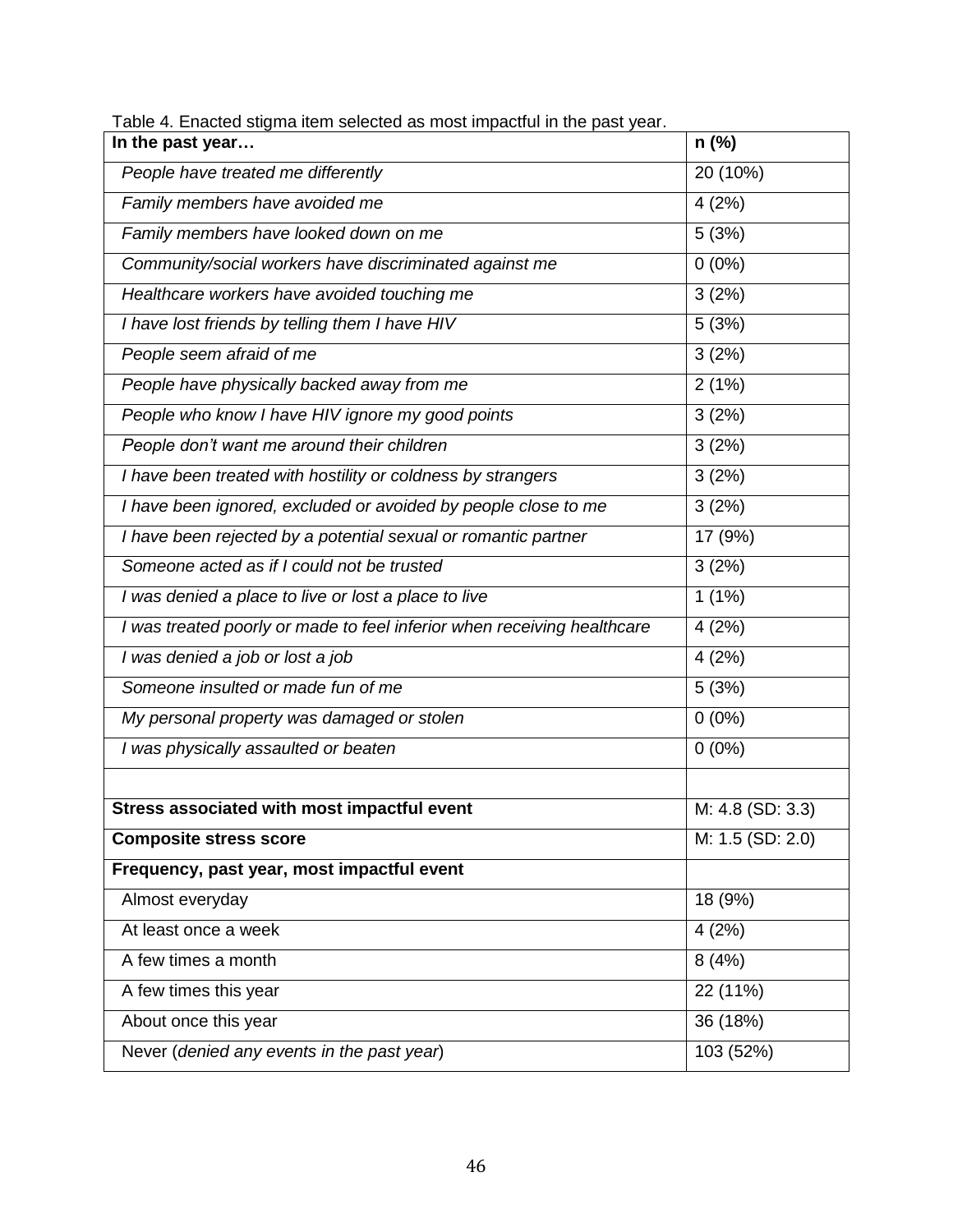Table 5. Comparisons of sociodemographic characteristics between groups – participants who endorsed enacted stigma in past year versus those who did not.

|                                | <b>Endorsed event</b> | Did not endorse | <b>Between Group</b>    |
|--------------------------------|-----------------------|-----------------|-------------------------|
| <b>Characteristic</b>          | past year             | event past year | Comparison              |
|                                | $(n=96)$              | $(n=103)$       | (F or $\chi^2$ p value) |
| Age                            | $44.9 \pm 12.5$       | $46.5 \pm 11.6$ | .353                    |
| Gender                         |                       |                 | .429                    |
| Male                           | 62                    | 61              |                         |
| Female                         | 33                    | 41              |                         |
| Transgender                    | 5                     | $\overline{4}$  |                         |
| Race                           |                       |                 | .582                    |
| African American/Black         | 78                    | 89              |                         |
| White                          | 13                    | 12              |                         |
| Hispanic or Latino             | 1                     | 1               |                         |
| <b>Biracial or Multiracial</b> | $\overline{2}$        | 1               |                         |
| Other                          | $\overline{2}$        | $\mathbf 0$     |                         |
| Sexual Orientation             |                       |                 | .462                    |
| Homosexual/Same sex loving     | 28                    | 31              |                         |
| Bisexual                       | 13                    | 9               |                         |
| Heterosexual/Straight          | 50                    | 62              |                         |
| <b>Education Level</b>         |                       |                 | .691                    |
| Less than HS degree            | 22                    | 23              |                         |
| HS degree or equivalent        | 31                    | 39              |                         |
| More than HS degree            | 43                    | 41              |                         |
| Employment                     |                       |                 | .791                    |
| Working full time              | 13                    | 13              |                         |
| Working part time              | $\overline{7}$        | 12              |                         |
| On disability                  | 38                    | 41              |                         |
| Unemployed                     | 34                    | 35              |                         |
| <b>Student</b>                 | 3                     | $\overline{2}$  |                         |
| Religion                       |                       |                 | .246                    |
| Christian                      | 71                    | 77              |                         |
| Agnostic/Atheist               | $\overline{c}$        | $\mathbf 0$     |                         |
| Spiritual but not religious    | $\overline{12}$       | 8               |                         |
| Other                          | 11                    | 17              |                         |
| Ever incarcerated              | 52                    | 48              | .286                    |
| In the past month:             |                       |                 |                         |
| Unreliable transportation      | 18                    | 16              | .547                    |
| Unstable housing               | 14                    | 9               | .197                    |
| Food insufficiency             | $\overline{41}$       | $\overline{18}$ | $\overline{<.001*}$     |
| <b>Mental Health Counselor</b> | 13                    | 10              | .709                    |
| Substance Use Counselor        | 9                     | 3               | .187                    |
| <b>HIV Support Group</b>       | 11                    | $\overline{2}$  | .103                    |
| <b>AA/NA Groups</b>            | $\overline{18}$       | $\overline{9}$  | .634                    |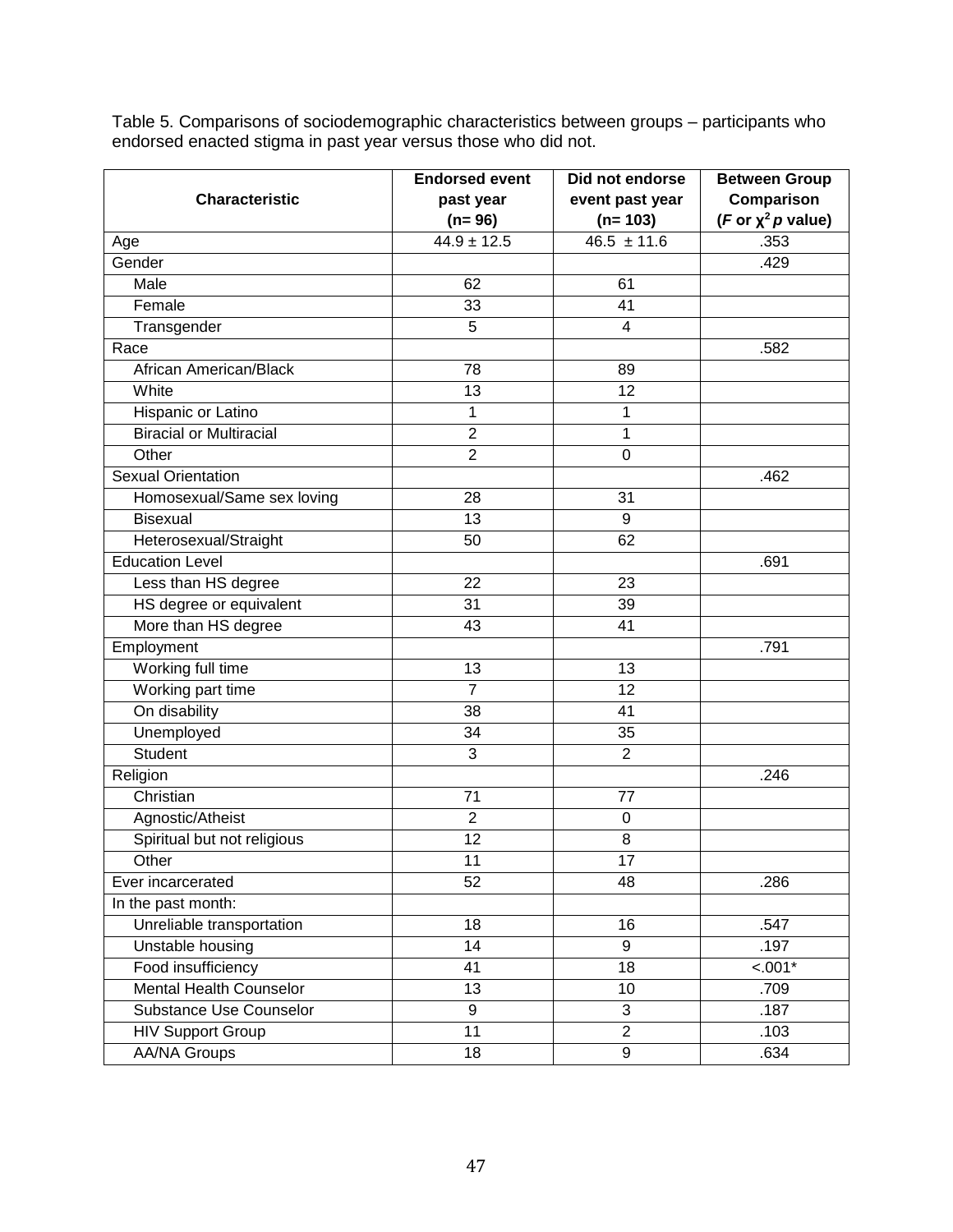Table 6. Comparisons of health and medical information between groups endorsing events of enacted stigma in the past year.

|                                | <b>Endorsed event</b> | Did not endorse   | <b>Between Group</b>    |  |
|--------------------------------|-----------------------|-------------------|-------------------------|--|
| <b>Characteristic</b>          | past year (n= 96)     | event past year   | Comparison              |  |
|                                |                       | $(n=103)$         | (F or $\chi^2$ p value) |  |
| Years since HIV Diagnosis      | $13.2 \pm 8.8$        | $13.7 \pm 8.7$    | .698                    |  |
| <b>CESD</b> score              | $18.3 \pm 12.3$       | $13.1 \pm 10.2$   | $.002*$                 |  |
| CESD cognitive/affective       | $\frac{1}{9.8}$ ± 6.7 | $6.8 \pm 5.9$     | $.001*$                 |  |
| <b>AUDIT</b>                   | $4.7 \pm 6.5$         | $2.7 \pm 4.0$     | $.008*$                 |  |
| Internalized stigma            | $2.7 \pm 1.2$         | $2.1 \pm 1.0$     | $< .001*$               |  |
| Visual analog med adherence    | $86.2 \pm 26.8$       | $85.3 \pm 26.0$   | .822                    |  |
| # Active medications           | $5.2 \pm 3.5$         | $6.0 \pm 4.1$     | .113                    |  |
| Most recent viral load         |                       |                   | .509                    |  |
| Most recent CD4 count          | $575.4 \pm 278.4$     | $575.4 \pm 334.4$ | 1.00                    |  |
|                                |                       |                   |                         |  |
| Quality of Life Measures       |                       |                   |                         |  |
| General health $\geq$ "good"   | 77 (80%)              | 86 (83%)          | .311                    |  |
| Health not good $\geq 2$ weeks | 37 (39%)              | 26 (25%)          | .098                    |  |
| Health kept from activities    | 33 (34%)              | 17 (17%)          | $.021*$                 |  |
| $\geq$ 2 weeks                 |                       |                   |                         |  |
| Pain $\geq$ 2 weeks            | 33 (34%)              | 23 (22%)          | .067                    |  |
|                                |                       |                   |                         |  |
| Clinic attendance              |                       |                   | .589                    |  |
| Missed appointments            | 42 (44%)              | 49 (48%)          |                         |  |
| Attended all                   | 54 (56%)              | 54 (52%)          |                         |  |
| <b>Viral Load Status</b>       |                       |                   | .515                    |  |
| Detectable (≥20)               | 30 (31%)              | 36 (35%)          |                         |  |
| Undetectable                   | 64 (67%)              | 63 (61%)          |                         |  |
| CD4 cell count < 200           | 7(7%)                 | 12 (12%)          | .256                    |  |
|                                |                       |                   |                         |  |
| Comorbid treatment             |                       |                   |                         |  |
| Pulmonary treatment            | 16 (17%)              | 20 (19%)          | .614                    |  |
| Diabetes treatment             | 6(6%)                 | 12 (12%)          | .184                    |  |
| <b>Hepatitis C treatment</b>   | 2(2%)                 | $0(0\%)$          | .141                    |  |
| Infection treatment            | 33 (34%)              | 41 (43%)          | .428                    |  |
| Cardiovascular treatment       | 43 (45%)              | 54 (52%)          | .282                    |  |
| Gastrointestinal treatment     | 10 (10%)              | 24 (23%)          | $.016*$                 |  |
| Pain treatment                 | 23 (24%)              | 27 (26%)          | .714                    |  |
| Urinary/prostate treatment     | 2(2%)                 | 4(4%)             | .458                    |  |
| Thyroid treatment              | 4(4%)                 | 2(2%)             | .359                    |  |
| Psychotropic treatment         | 34 (35%)              | 32 (33%)          | .515                    |  |
| Sleep aid                      | 2(2%)                 | 5(5%)             | .289                    |  |

*Note*: Significant group differences denoted with a \*.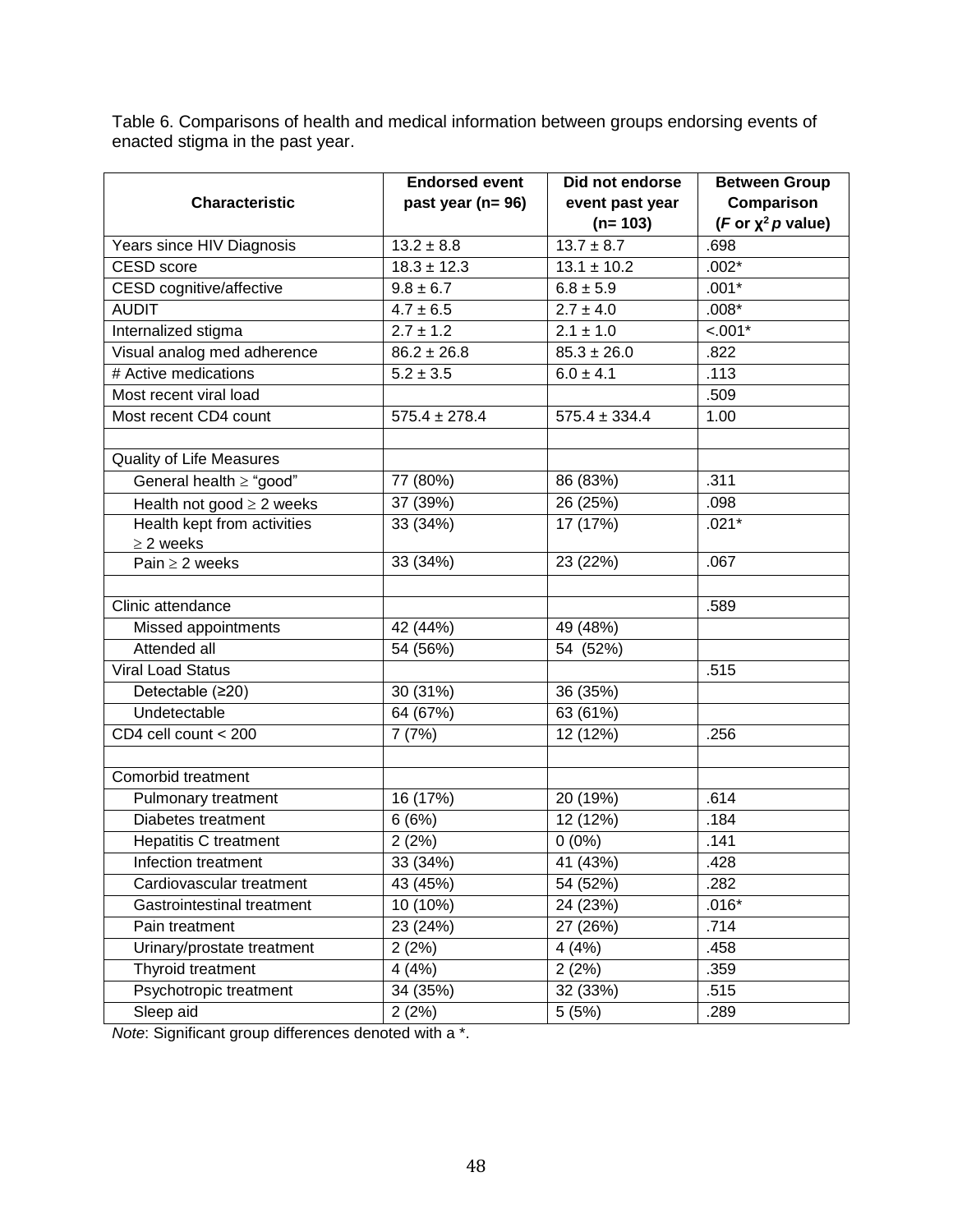|                                | 1               | $\overline{2}$  | 3               | 4               | 5               | 6               | $\overline{7}$  | 8               | 9               | 10            | 11              | 12              | 13          | 14 |
|--------------------------------|-----------------|-----------------|-----------------|-----------------|-----------------|-----------------|-----------------|-----------------|-----------------|---------------|-----------------|-----------------|-------------|----|
| 1. Self<br><b>Distraction</b>  | $---$           |                 |                 |                 |                 |                 |                 |                 |                 |               |                 |                 |             |    |
| 2. Active                      | .395<br>$***$   | ---             |                 |                 |                 |                 |                 |                 |                 |               |                 |                 |             |    |
| 3. Denial                      | .428<br>$***$   | .435<br>$***$   | ---             |                 |                 |                 |                 |                 |                 |               |                 |                 |             |    |
| 4. Substance<br>Use            | 368<br>$***$    | .198<br>$+$     | .411<br>$***$   | $---$           |                 |                 |                 |                 |                 |               |                 |                 |             |    |
| 5. Emotional<br>Support        | .350<br>$***$   | 448<br>$***$    | .411<br>$***$   | .174<br>$+$     | ---             |                 |                 |                 |                 |               |                 |                 |             |    |
| 6. Instrumental<br>Support     | .363<br>$***$   | .425<br>$***$   | .434<br>$***$   | .337<br>$\star$ | .735<br>$***$   | $---$           |                 |                 |                 |               |                 |                 |             |    |
| 7. Behavioral<br>Disengagement | .263<br>$\star$ | .263<br>$\star$ | .592<br>$***$   | .464<br>$***$   | .301<br>$\star$ | .390<br>$***$   | ---             |                 |                 |               |                 |                 |             |    |
| 8. Venting                     | .443<br>$***$   | .419<br>$***$   | .577<br>$***$   | .295<br>$\star$ | .436<br>$***$   | .540<br>$***$   | .543<br>$***$   | ---             |                 |               |                 |                 |             |    |
| 9. Positive<br>Reframe         | .415<br>$***$   | .529<br>$***$   | .387<br>$**$    | .351<br>$***$   | .422<br>$***$   | .348<br>$\star$ | .399<br>$***$   | .343<br>$\star$ | $---$           |               |                 |                 |             |    |
| 10. Planning                   | .489<br>$***$   | .610<br>$***$   | .426<br>$***$   | .283<br>$\star$ | .616<br>$***$   | 540<br>$***$    | 478<br>$***$    | .473<br>$***$   | .662<br>$***$   | ---           |                 |                 |             |    |
| 11. Humor                      | .170            | .218<br>$\star$ | .334<br>$\star$ | .358<br>$***$   | .250<br>$\star$ | .259<br>$\star$ | 328<br>$\star$  | .464<br>$***$   | .261<br>$\star$ | .354<br>$***$ | $---$           |                 |             |    |
| 12. Acceptance                 | .501<br>$***$   | .326<br>$\star$ | .269<br>$\star$ | .202<br>$\star$ | .363<br>$***$   | .276<br>$\star$ | 196<br>$+$      | .410<br>$***$   | .345<br>$\star$ | .501<br>$***$ | .173<br>$+$     | ---             |             |    |
| 13. Religion                   | .180<br>$+$     | .163            | .289<br>$\star$ | .086            | .487<br>$***$   | .430<br>$***$   | .287<br>$\star$ | .362<br>$***$   | .354<br>$***$   | .445<br>$***$ | .253<br>$\star$ | .427<br>$***$   | $---$       |    |
| 14. Self Blame                 | .343<br>$\star$ | .209<br>$\star$ | .329<br>$\star$ | .458<br>$***$   | .248<br>$\star$ | .373<br>$***$   | 529<br>$***$    | .481<br>$***$   | .235<br>$\star$ | .420<br>$***$ | .439<br>$***$   | .256<br>$\star$ | .244<br>$+$ |    |

Table 7. Correlations between coping subscales (N=96).

Note: p<.001\*\*; p<.05\*; p<.10+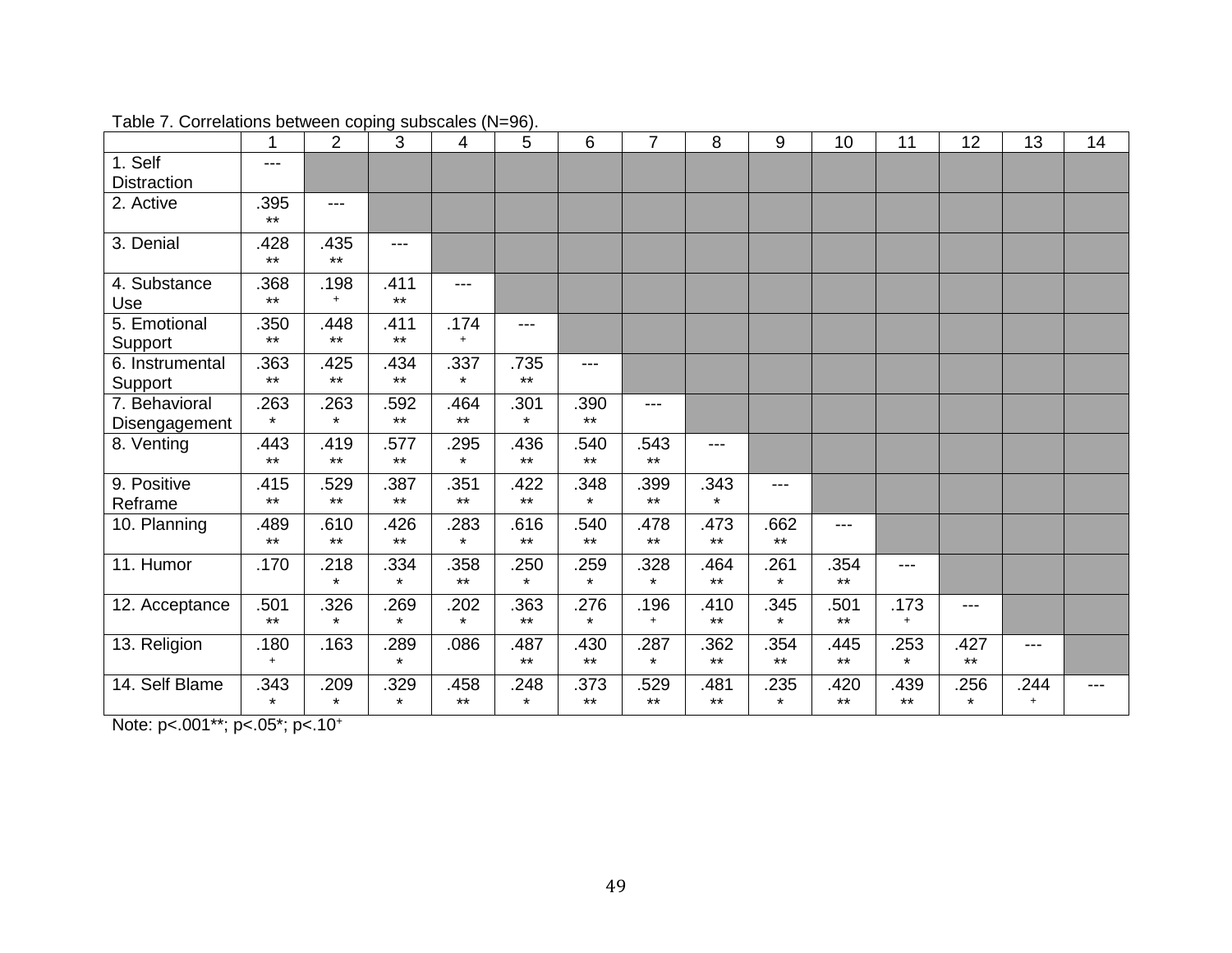| Subscale                        |      | $\overline{2}$ | 3      |
|---------------------------------|------|----------------|--------|
| Denial                          | .579 | .392           | .218   |
| <b>Substance Use</b>            | .721 | .319           | $-165$ |
| <b>Behavioral Disengagement</b> | .751 | .186           | .196   |
| Venting                         | .580 | .307           | .427   |
| Humor                           | .653 | .011           | .246   |
| Self-Blame                      | .745 | .115           | .168   |
| Self-Distraction                | .259 | .745           | .022   |
| <b>Active Coping</b>            | .110 | .738           | .207   |
| <b>Positive Reframing</b>       | .232 | .714           | .205   |
| Planning                        | .277 | .659           | .467   |
| Acceptance                      | .075 | .580           | .328   |
| <b>Emotional Support</b>        | .129 | .389           | .754   |
| <b>Instrumental Support</b>     | .326 | .304           | .669   |
| Religion                        | .141 | .107           | .792   |

Table 8. Principal component analysis with varimax rotation of three-factor structure of the Brief COPE (N= 96).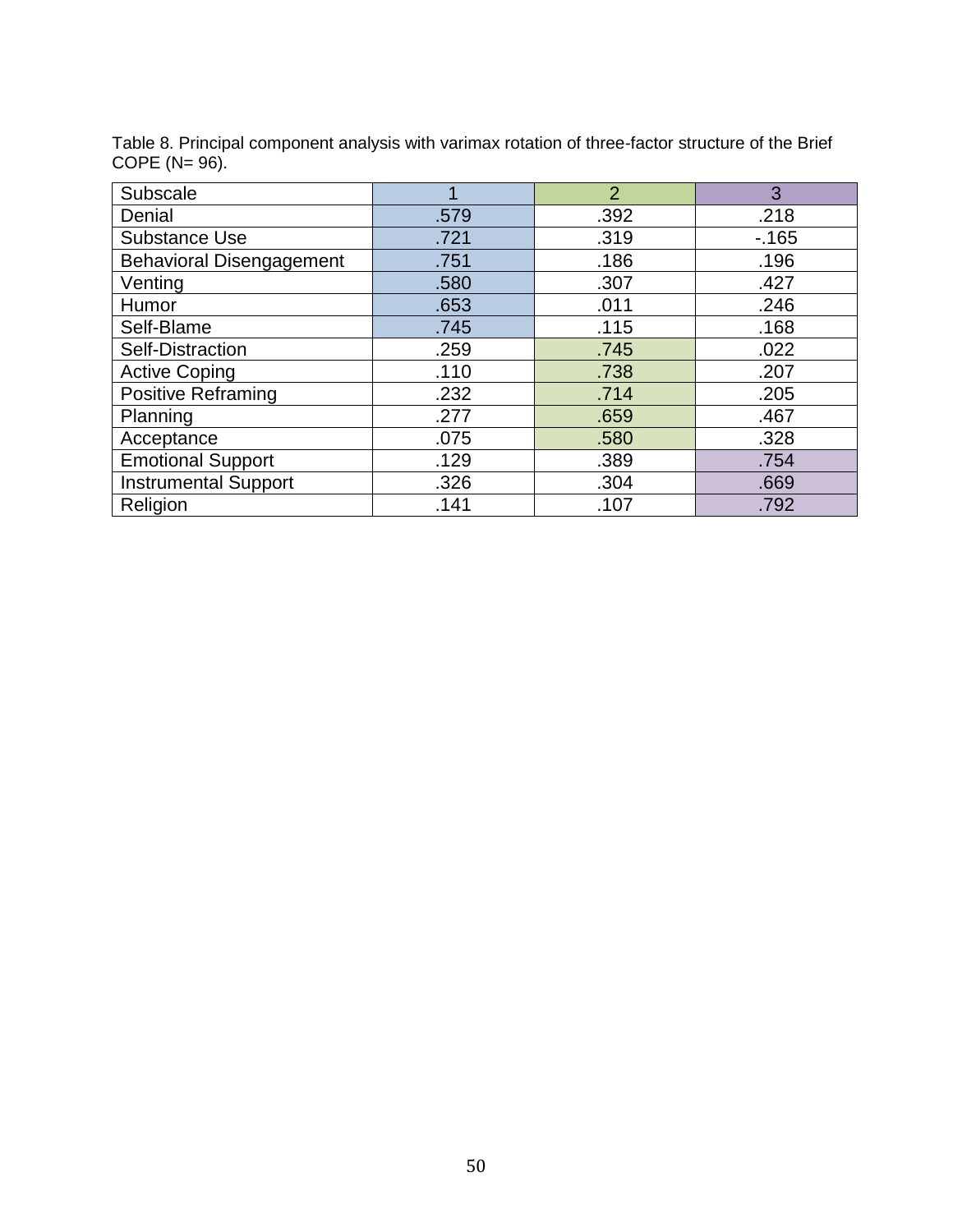| <b>Brief COPE Subscale</b>                             | M    | <b>SD</b> |
|--------------------------------------------------------|------|-----------|
| <b>Denial Coping</b>                                   | 3.97 | 2.09      |
| <b>Substance Use Coping</b>                            | 3.57 | 2.06      |
| <b>Behavioral Disengagement Coping</b>                 | 3.64 | 1.93      |
| <b>Venting Coping</b>                                  | 4.16 | 2.16      |
| <b>Humor Coping</b>                                    | 3.47 | 1.91      |
| Self Blame Coping                                      | 4.03 | 2.00      |
| <b>Self Distraction Coping</b>                         | 4.58 | 2.14      |
| <b>Active Coping</b>                                   | 4.70 | 2.17      |
| <b>Positive Reframe Coping</b>                         | 5.03 | 2.08      |
| <b>Planning Coping</b>                                 | 4.55 | 2.06      |
| <b>Acceptance Coping</b>                               | 5.51 | 1.91      |
| <b>Emotional Support Coping</b>                        | 4.31 | 2.08      |
| <b>Instrumental Support Coping</b>                     | 4.11 | 2.02      |
| <b>Religion Coping</b>                                 | 5.32 | 2.21      |
| <b>Coping Factors</b>                                  |      |           |
| Maladaptive Coping composite score                     | 3.80 | 1.48      |
| Cognitive Adaptive Coping composite score              | 4.86 | 1.58      |
| Supportive Coping composite score                      | 4.58 | 1.76      |
| Adaptive Cognitive + Supportive Coping composite score | 4.75 | 1.49      |

Table 9. Descriptive statistics of Brief COPE subscales in response to coping with most impactful enacted stigma event in the past year  $(N = 96)$ .

*Note*: Range of subscales is 2-8.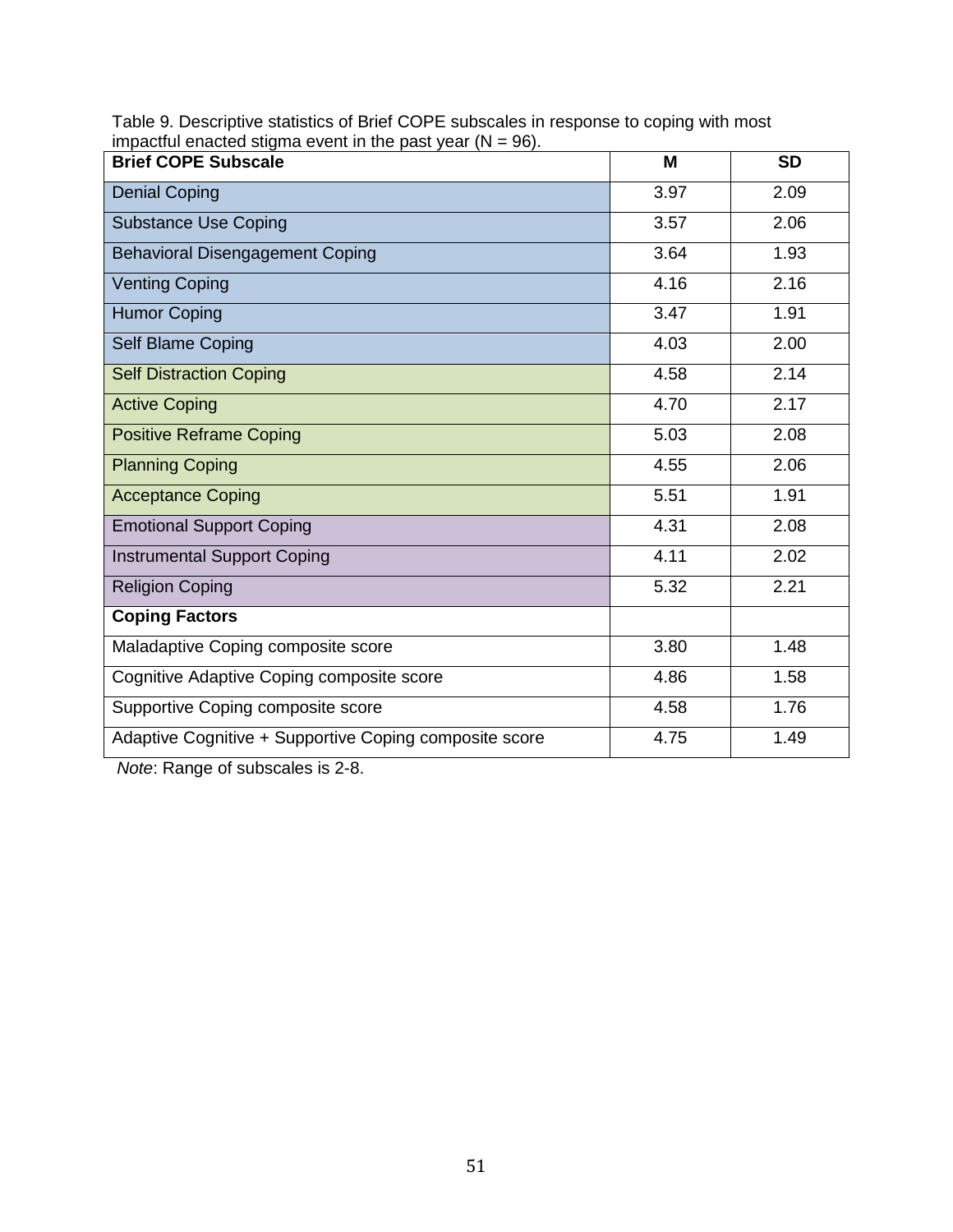|                              | <b>CESD</b> | <b>AUDIT</b>      | Internalized | Enacted   | Clinic            | Total #     | <b>VAS</b>            | VL>20       | CD <sub>4</sub> |
|------------------------------|-------------|-------------------|--------------|-----------|-------------------|-------------|-----------------------|-------------|-----------------|
|                              |             |                   | Stigma       | Stigma    | Attendance        | medications | Adherence             |             | $<$ 200         |
| Age                          | $-0.064$    | $-0.059$          | $-0.207*$    | $-0.025$  | $-.178*$          | $.462**$    | $.143+$               | $-.151*$    | .061            |
| Gender                       | $.135+$     | $-0.089$          | .075         | $-0.015$  | $.151*$           | $.168*$     | .027                  | $-0.095$    | .035            |
| Sexual<br>minority           | $-0.036$    | .033              | $-.106$      | $-.160*$  | $-.218*$          | $-0.046$    | $-.001$               | $.174*$     | $-.112$         |
| Education                    | $-.111$     | $-0.083$          | $-0.018$     | $-.126+$  | .025              | $-144*$     | $-0.036$              | .103        | $-0.083$        |
| Working                      | $-0.232*$   | $-0.051$          | $-0.019$     | $-144*$   | .067              | $-246**$    | $-064$                | .125        | $-.105$         |
| <b>Stable</b><br>Housing     | $.202*$     | $.208*$           | $.131+$      | .065      | .075              | $-0.038$    | $-.040$               | .119        | .044            |
| Food<br>insecurity           | $.308***$   | $.152*$           | $.168*$      | $.162*$   | .060              | .006        | $-0.055$              | .012        | .051            |
| Years since<br>HIV diagnosis | $-0.089$    | $-0.087$          | $-.210*$     | $-0.019$  | $-.140$           | $.354**$    | .076                  | $-0.095$    | .004            |
| <b>CESD</b>                  | $---$       | $.201*$           | $.433**$     | $.359**$  | .035              | $.154*$     | $-0.123$ <sup>+</sup> | $-0.024$    | .067            |
| <b>AUDIT</b>                 | $---$       | $---$             | $.209*$      | .133      | .074              | .029        | $-062$                | $.183*$     | .048            |
| Internalized<br>HIV stigma   | ---         | $\qquad \qquad -$ | $---$        | $.372***$ | $-0.026$          | $-142*$     | $-.127+$              | .078        | .107            |
| Enacted HIV<br>Stigma        | $---$       | $---$             | ---          | $---$     | $-.001$           | $-0.083$    | $-0.130^{+}$          | $-0.089$    | .002            |
| Clinic<br>Attendance         | ---         | ---               | $---$        | ---       | $\qquad \qquad -$ | $-0.027$    | $-.101$               | .101        | .023            |
| Total #<br>medications       | $---$       | $---$             | ---          | $---$     | $---$             | $---$       | $-0.032$              | $-0.055$    | $.126*$         |
| <b>VAS</b><br>Adherence      | ---         | ---               | ---          | $---$     | $---$             | $---$       | $---$                 | $-0.321***$ | $-0.024$        |
| Viral load>20                | $---$       | $---$             | $---$        | $---$     | $---$             | $---$       | $---$                 | $---$       | $.246*$         |

Table 10. Correlations between sociodemographic and mental and physical health variables in full sample (N=199).

Note: p<.001\*\*; p<.05\*; p<.10+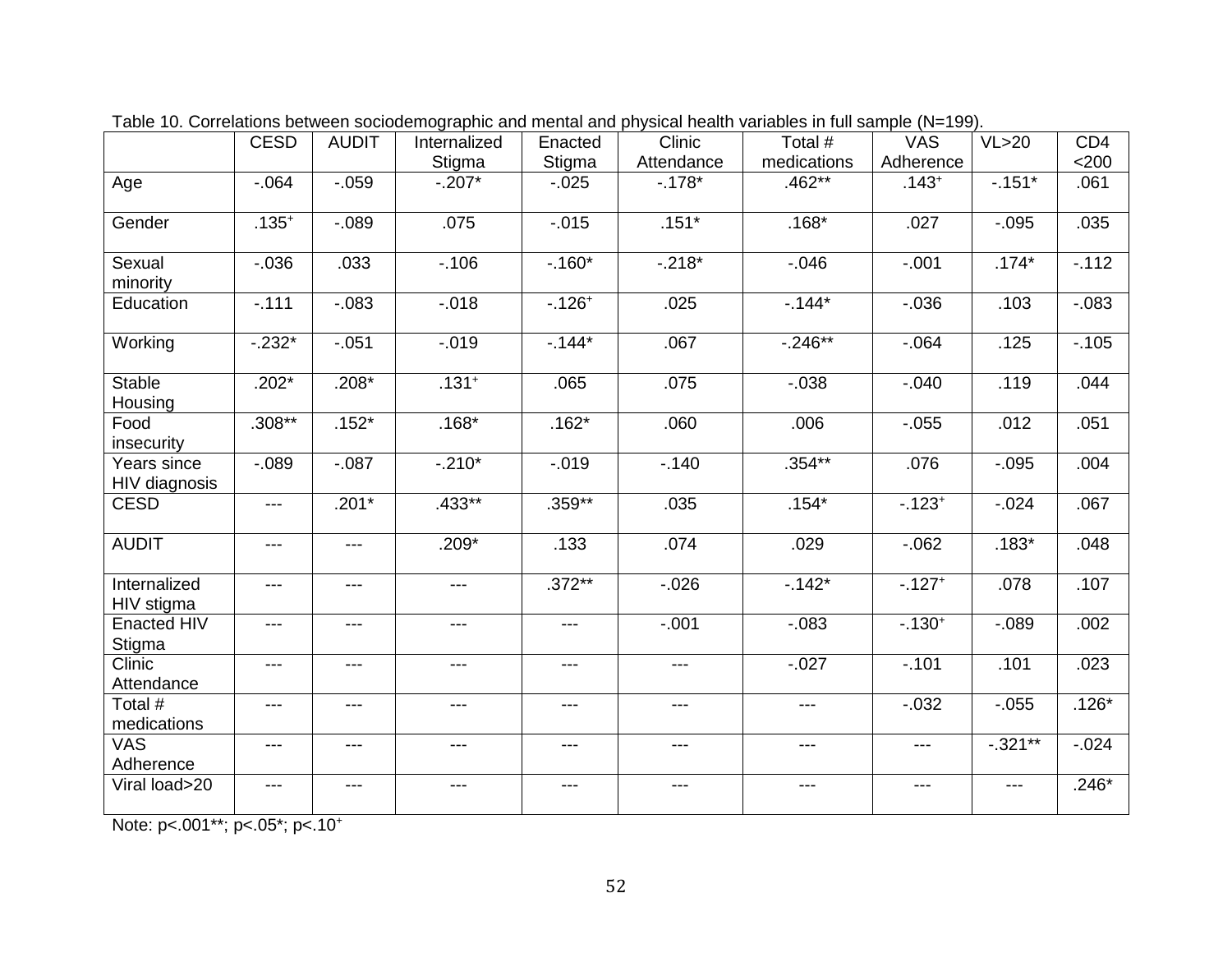|                       | <b>Stress</b> | Maladaptive | Adaptive   | Clinic     | Total #     | Med       | Viral Load    | CD <sub>4</sub>   |  |
|-----------------------|---------------|-------------|------------|------------|-------------|-----------|---------------|-------------------|--|
|                       | Coping        |             | Coping     | Attendance | medications | Adherence | <b>Status</b> | (<200)            |  |
|                       |               |             |            |            |             | (VAS>85%) | (VL>20)       |                   |  |
| Age                   | $-0.095$      | $-067$      | $-0.043$   | $-163$     | $.443**$    | .049      | $-0.37$       | .140              |  |
| Gender                | .024          | .055        | .038       | .063       | $.253*$     | .030      | $-223$        | .044              |  |
| Racial minority       | .107          | .099        | .111       | $-0.011$   | $-0.076$    | $-0.076$  | $-0.056$      | $-0.004$          |  |
| Sexual minority       | $-0.049$      | $-.115$     | $-069$     | $-0.179+$  | $-.129$     | .024      | $.263*$       | $-0.096$          |  |
| Education             | $-0.019$      | .017        | $-0.037$   | .042       | $-.120$     | $-0.010$  | .075          | $-.228*$          |  |
| Working               | $-.209*$      | $-.277*$    | $-0.098$   | $-0.015$   | $-0.323*$   | .009      | .161          | $-157$            |  |
| <b>Stable Housing</b> | .022          | .169        | .161       | .103       | $-.038$     | .076      | $.255*$       | .121              |  |
| Years since           | $-068$        | $-.142$     | .001       | $-.102$    | $.381***$   | $-0.029$  | $-0.076$      | .105              |  |
| HIV diagnosis         |               |             |            |            |             |           |               |                   |  |
| <b>CESD</b>           | $.395***$     | $.429**$    | .172       | .001       | $.214*$     | .009      | $-0.009$      | .106              |  |
| <b>AUDIT</b>          | .092          | $.282*$     | .166       | .144       | .020        | $-0.091$  | $.175+$       | .085              |  |
| Internalized          | $.366**$      | $.473**$    | $.242*$    | $-0.036$   | .002        | $-0.94$   | .047          | $.226*$           |  |
| HIV stigma            |               |             |            |            |             |           |               |                   |  |
| <b>Enacted HIV</b>    | $.368**$      | $.414***$   | $.192^{+}$ | .023       | $-0.058$    | $-.111$   | $-.106$       | .072              |  |
| Stigma                |               |             |            |            |             |           |               |                   |  |
| <b>Stress</b>         | $---$         | $---$       | ---        | ---        | $---$       | $---$     | ---           | $\qquad \qquad -$ |  |
| Maladaptive           | $.311***$     | ---         | ---        | ---        | ---         | ---       | $---$         | ---               |  |
| Coping                |               |             |            |            |             |           |               |                   |  |
| Adaptive              | $.246*$       | $.619**$    | ---        | ---        | $---$       | $---$     | ---           | $---$             |  |
| Coping                |               |             |            |            |             |           |               |                   |  |
| Clinic                | .062          | $-118$      | $-080$     | ---        | $---$       | $---$     | ---           | ---               |  |
| Attendance            |               |             |            |            |             |           |               |                   |  |
| Total #               | .094          | .149        | .037       | $-.148$    | $---$       | $---$     | ---           | $\qquad \qquad -$ |  |
| medications           |               |             |            |            |             |           |               |                   |  |
| Med                   | $-0.024$      | $-.140$     | $-0.97$    | $-0.020$   | $-0.028$    | $---$     | ---           | $---$             |  |
| adherence             |               |             |            |            |             |           |               |                   |  |
| Viral load>20         | .071          | $-0.093$    | $-0.096$   | $-0.050$   | $-0.044$    | $-.300*$  | $---$         | $---$             |  |
| CD4<200               | .140          | .063        | $-0.013$   | $-.168$    | $.272*$     | .058      | $.240*$       | $---$             |  |

Table 11. Correlations between sociodemographic variables and outcome variables in path model (N=96).

Note: p<.001\*\*; p<.05\*; p<.10+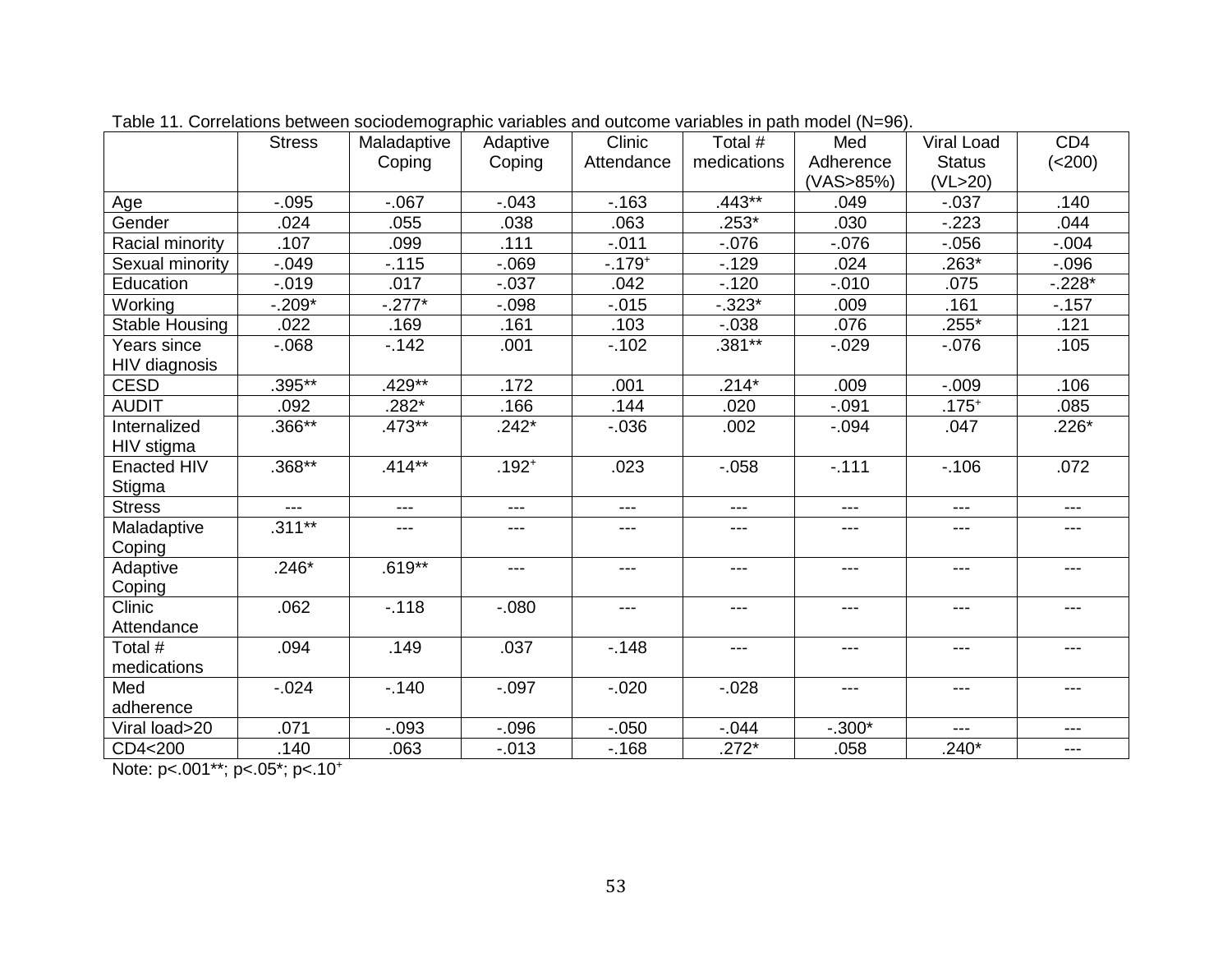|                                   | <b>Stress</b>                                        | Maladaptive<br>Adaptive<br>Coping<br>Coping           |                                                        | <b>Number</b>                                           | Clinic<br>Meds<br>Attendance               |                                              | Viral Load<br><b>Status</b>                 | CD4<200                                      |  |
|-----------------------------------|------------------------------------------------------|-------------------------------------------------------|--------------------------------------------------------|---------------------------------------------------------|--------------------------------------------|----------------------------------------------|---------------------------------------------|----------------------------------------------|--|
| Internalized<br><b>HIV Stigma</b> | $B(SE)=0.92$<br>(0.26)<br>$\beta = 0.35$<br>$p=.001$ | $B(SE)=0.55$<br>(0.11)<br>$\beta = 0.45$<br>p<.001    | $B(SE)=0.29$<br>(0.12)<br>$\beta = 0.24$<br>$p=.02$    | $B(SE) = 0.12$<br>(0.27)<br>$\beta = 0.04$<br>$p = .66$ | $OR = 0.96$<br>$(0.68 - 1.31)$<br>$p = 72$ | $OR = 0.84$<br>$(0.57 - 1.23)$<br>$p = 0.36$ | $OR = 1.00$<br>$(0.66 - 1.54)$<br>$p = .98$ | $OR = 2.15$<br>$(1.04 - 4.46)$<br>$p = 0.04$ |  |
| <b>Stress</b>                     | ---                                                  | $B(SE)=0.13$<br>(0.05)<br>$\beta = 0.27$<br>$p = .01$ | $B(SE)=0.12$<br>(0.05)<br>$\beta = 0.25$<br>$p = 0.02$ | $B(SE)=0.09$<br>(0.10)<br>$\beta = 0.09$<br>$p=.36$     | $OR = 0.69$<br>$(0.91 - 1.18)$<br>$p = 56$ | OR=0.98<br>$(0.85 - 1.14)$<br>$p = .83$      | $OR = 1.09$<br>$(0.93 - 1.28)$<br>$p=.31$   | $OR = 1.19$<br>$(0.92 - 1.54)$<br>$p = 0.20$ |  |
| Maladaptive<br>Coping             | $---$                                                | $---$                                                 | $---$                                                  | $B(SE)=0.33$<br>(0.23)<br>$\beta = 0.14$<br>$p = 14$    | $OR = 0.85$<br>$(0.64 - 1.13)$<br>$p = 25$ | $OR = 0.81$<br>$(0.59 - 1.11)$<br>$p = 18$   | $OR = 0.83$<br>$(0.56 - 1.22)$<br>$p = 34$  | $OR = 1.21$<br>$(0.73 - 1.99)$<br>$p = 46$   |  |
| Adaptive<br>Coping                | ---                                                  | $---$                                                 | ---                                                    | $B(SE)=0.04$<br>(0.21)<br>$\beta = 0.02$<br>$p = .87$   | $OR=0.90$<br>$(0.68 - 1.18)$<br>$p = 44$   | $OR = 0.86$<br>$(0.63 - 1.18)$<br>$p = 35$   | $OR = 0.82$<br>$(0.58 - 1.17)$<br>$p=.27$   | $OR = 0.94$<br>$(0.55 - 1.60)$<br>$p = 83$   |  |

Table 12. Associations between model mechanisms and HIV-related health outcomes.

Note: standardized betas and regression coefficients with standard errors presented for linear regressions. Odds ratios and confidence intervals presented for logistic regressions.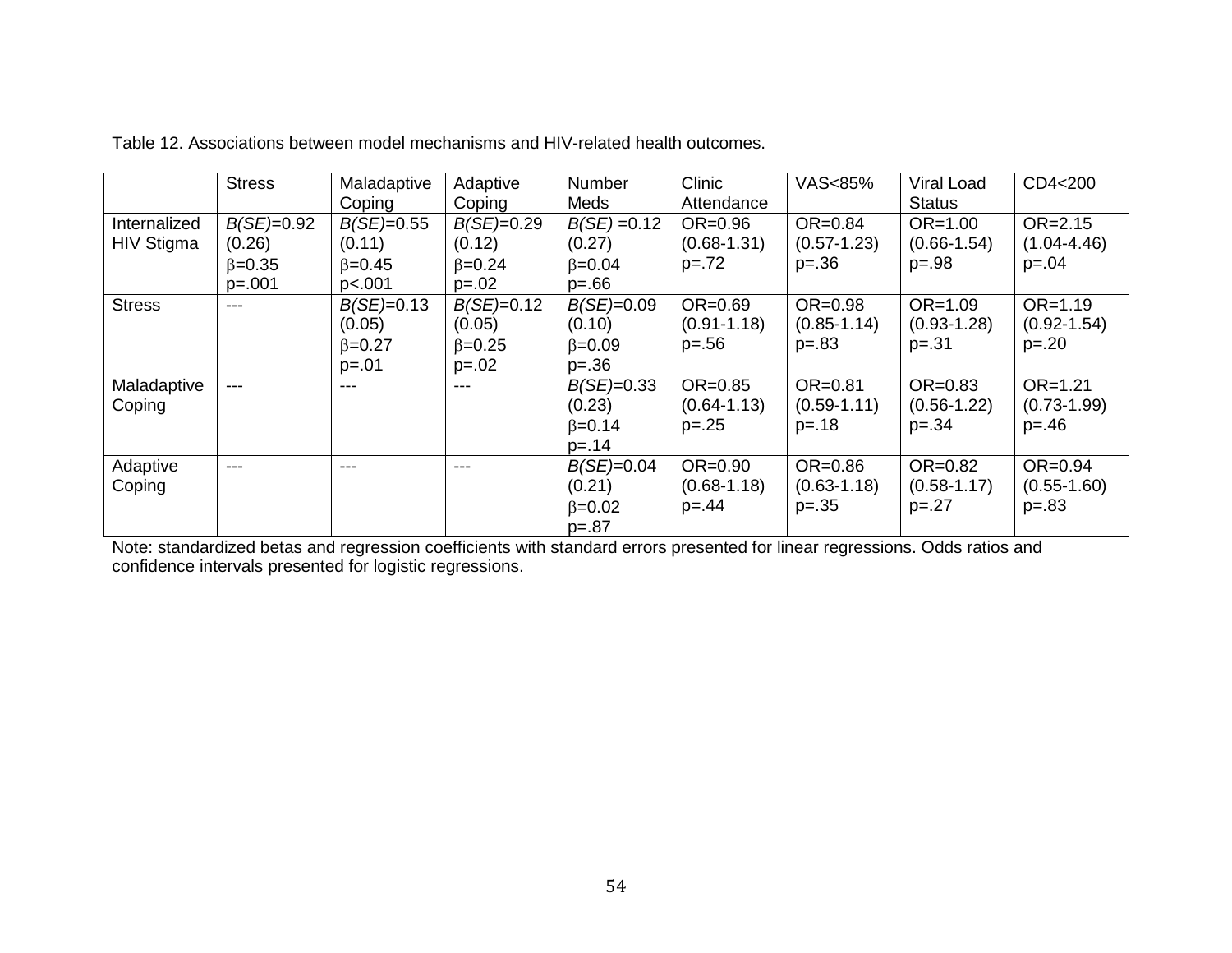| $\overline{\phantom{0}}$ | Consequent      |                           |           |        |                 |                                     |           |        |                       |             |           |      |
|--------------------------|-----------------|---------------------------|-----------|--------|-----------------|-------------------------------------|-----------|--------|-----------------------|-------------|-----------|------|
|                          |                 | $M1$ (Stress)             |           |        |                 | M <sub>2</sub> (Maladaptive Coping) |           |        |                       | Y (VAS<85%) |           |      |
| Antecedent               |                 | B                         | <b>SE</b> | D      |                 | B                                   | <b>SE</b> | D      |                       | B           | <b>SE</b> | D    |
| X (Internalized          | a               | .917                      | .263      | < .001 | b               | .571                                | .114      | < .001 | $\mathbf{c}^{\prime}$ | $-175$      | .254      | .492 |
| Stigma)                  |                 |                           |           |        |                 |                                     |           |        |                       |             |           |      |
| M <sub>1</sub>           |                 | $---$                     | ---       | ---    |                 | ---                                 | ---       | ---    | d <sub>1</sub>        | .119        | .273      | .663 |
| M <sub>2</sub>           |                 | $---$                     | ---       | ---    |                 | ---                                 | $---$     | $-- -$ | d <sub>2</sub>        | $-.003$     | .673      | .996 |
| V (Adaptive              |                 | ---                       |           | ---    |                 | ---                                 | $-- -$    | ---    | e <sub>1</sub>        | .176        | .477      | .713 |
| Coping)                  |                 |                           |           |        |                 |                                     |           |        |                       |             |           |      |
| $M_1 \times V$           |                 | $---$                     | ---       | ---    |                 | ---                                 | $---$     | $-- -$ | e <sub>2</sub>        | $-0.018$    | .051      | .729 |
| Constant                 | IM <sub>1</sub> | 2.651                     | 0.840     | .002   | I <sub>M2</sub> | 2.407                               | 0.364     | < .001 | IY                    | 1.245       | 2.218     | .575 |
|                          |                 | $R^2 = .413$              |           |        |                 | $R^2 = .282$                        |           |        |                       |             |           |      |
|                          |                 | $F(2, 83)=8.509$ , p<.001 |           |        |                 | $F(2, 83)=16.310$ , p<.001          |           |        |                       |             |           |      |

Table 13. Regression analyses among study variables predicting health outcome (VAS<85%).

Note: Employment status was included as covariate.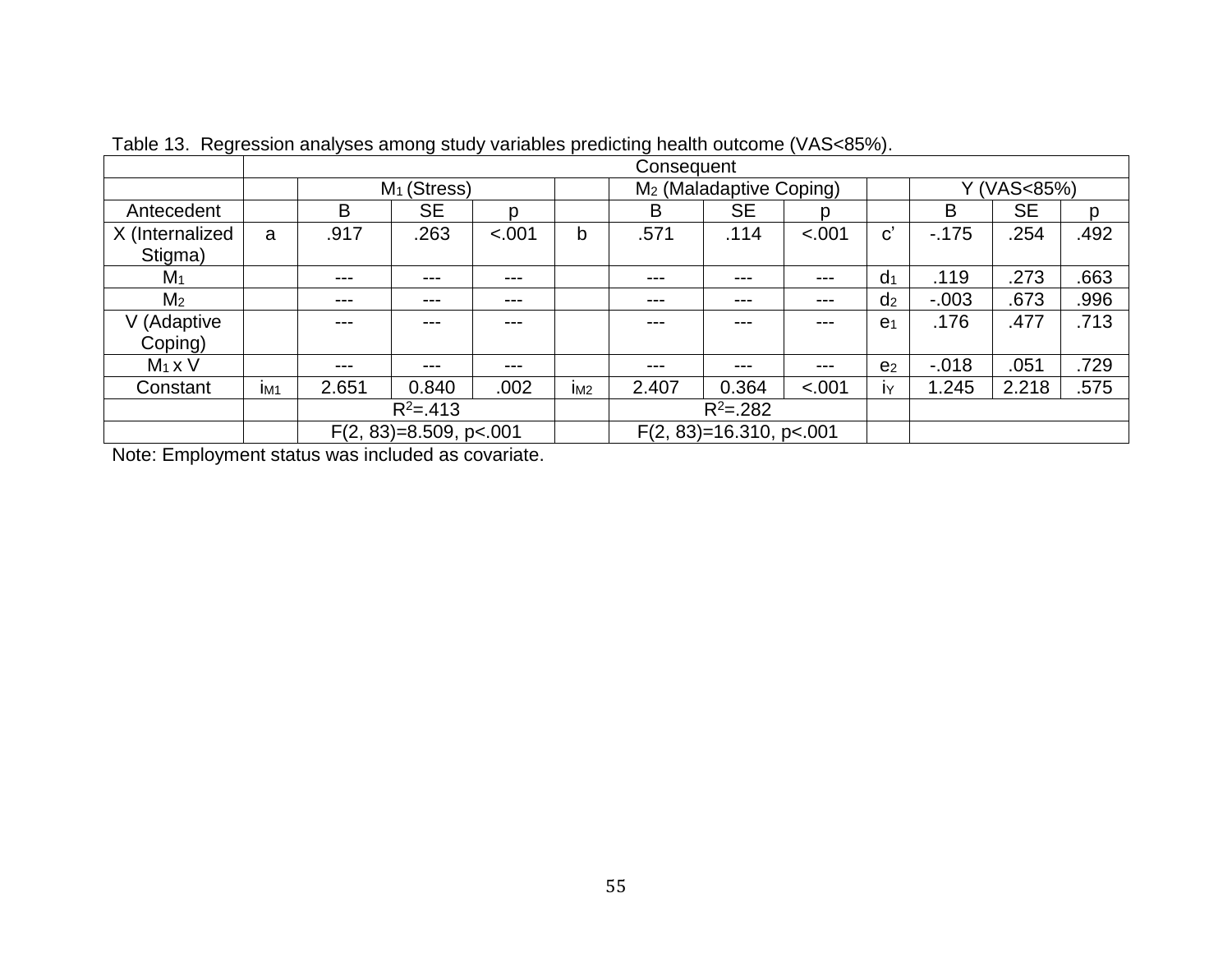

Figure 1. Conceptual model adapted for current study to investigate the relationships between HIV stigma and HIV health outcome mediated by perceived stress and maladaptive coping strategies, with potential buffering effects of adaptive coping resources.